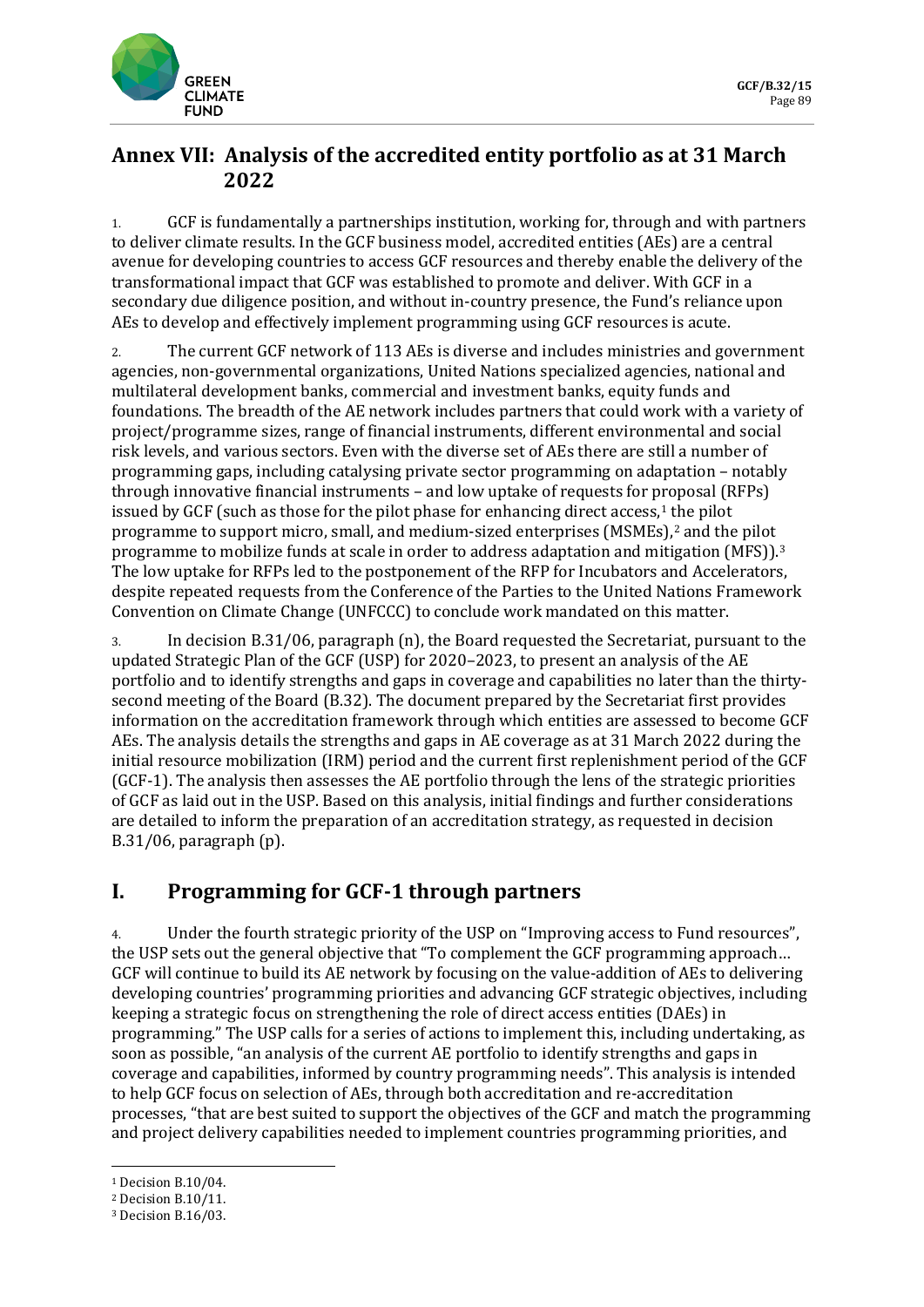

build capacity for improving wider investments in line with countries' climate plans and strategies and national circumstances".

5. In decision B.27/06, the Board adopted the updated Strategic Plan (USP) for the Green Climate Fund: 2020-2023. Paragraph (i) of the decision states:

"*Further agrees* that the GCF first replenishment programming period will strive to achieve greater impact for developing countries compared with the initial resource mobilization period, while strengthening country ownership and capacity to identify, design and implement projects and programmes, and in this regard agrees the following parameters and guidelines for the allocation of resources during the GCF first replenishment period:

- (i) Maintaining the 50:50 balance of adaptation and mitigation funding over time while seeking to deliver portfolio-level mitigation and adaptation outcomes that exceed average initial resource mobilization outcomes;
- (ii) Maintaining a minimum allocation floor of fifty per cent of adaptation funding, to be provided to developing countries that are particularly vulnerable to the adverse effects of climate change, including small island developing States, least developed countries and African States, taking into account their urgent and immediate needs, while aiming to build on initial resource mobilization outcomes. The Board will aim for appropriate geographical balance;
- (iii) Supporting developing countries' mitigation activities that contribute to respond to the urgency of action to hold the increase in global average temperature to well below 2°C and pursue efforts to limit it to 1.5°C;
- (iv) Significantly increase funding channelled through direct access entities relative to the initial resource mobilization;
- (v) Maximize engagement with the private sector, including micro, small and medium-sized enterprises, ensuring the allocation to the Private Sector Facility exceeds 20 per cent; and
- (vi) Significantly increase mobilized private sector finance at the portfolio level relative to the initial resource mobilization."

6. At B.23, the Board took note of document GCF/B.23/Inf.09 titled "Strategic Programming for the Green Climate Fund First Replenishment"[4](#page-1-0) outlining scenarios for the first replenishment of GCF guided by ambitious mitigation and adaptation scenarios based on GCF's implementation potential, taking into account the needs of developing countries.

7. More broadly, GCF, in its Governing Instrument, is mandated with promoting a paradigm shift towards low-emission and climate-resilient development pathways in the context of sustainable development. Through country programmes, recipient countries via their national designated authority (NDA) or focal point can indicate country needs and priorities in addressing climate change. In this same vein, as an operating entity of the Financial Mechanism of the UNFCCC and the Paris Agreement, GCF is mandated to support developing countries and Parties to the UNFCCC and the Paris Agreement, including supporting long-term strategies and current near-term nationally determined contributions. The need for ambitious strategies at country, regional, and global scale is clear and while GCF has an important role in supporting such activities, it cannot be done solely through GCF financing. Hence, there is a need for a robust partnership network working at different scales and capacities and with the ability to unlock and leverage additional finance, such as through AE partners.

<span id="page-1-0"></span><sup>4</sup> Se[e https://www.greenclimate.fund/document/gcf-b23-23](https://www.greenclimate.fund/document/gcf-b23-23) an[d https://www.greenclimate.fund/document/gcf](https://www.greenclimate.fund/document/gcf-b23-inf09)[b23-inf09.](https://www.greenclimate.fund/document/gcf-b23-inf09)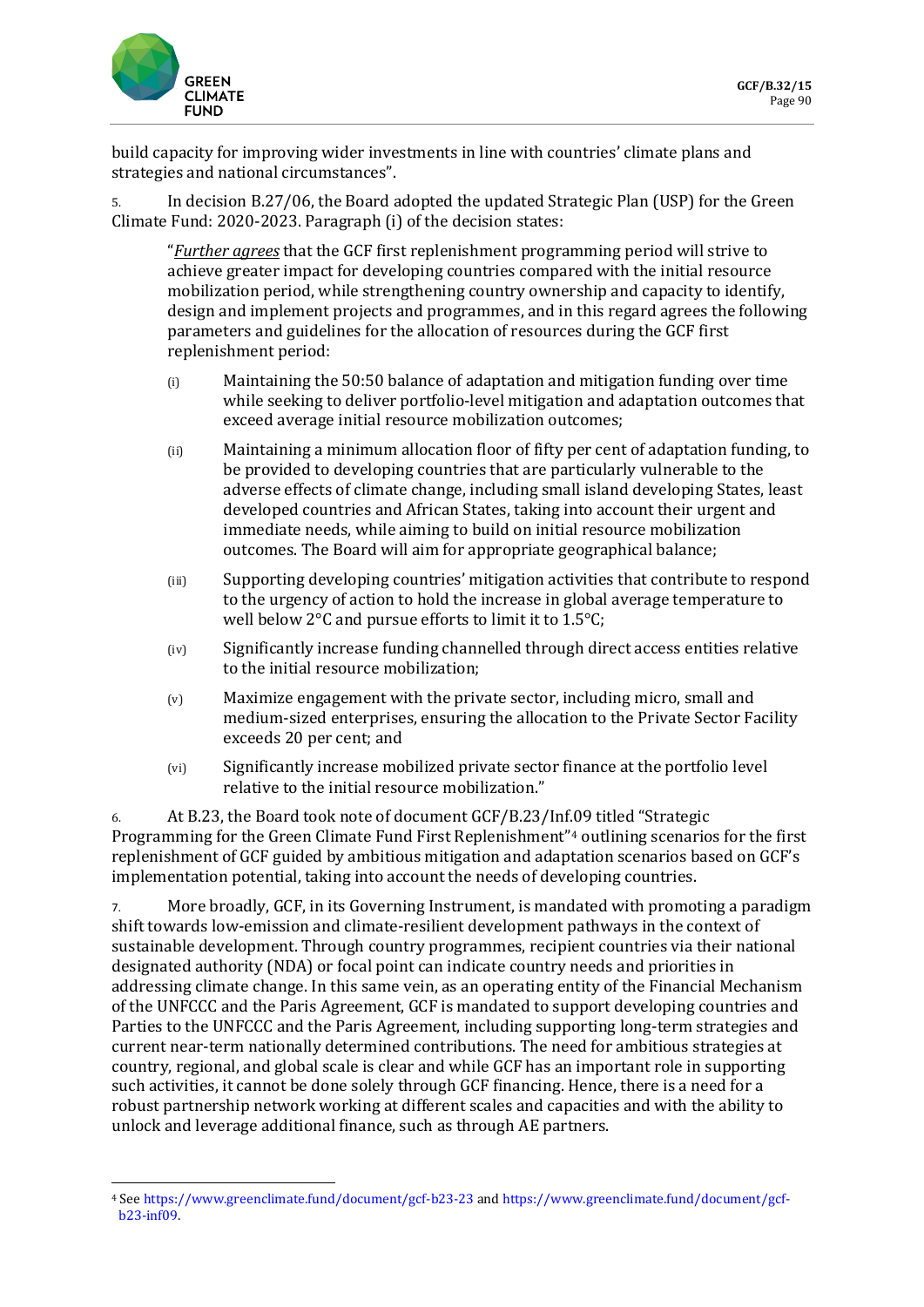

8. The programming mandate and strategic direction of GCF, guided by the USP 2020– 2023, the Governing Instrument and the UNFCCC serves as an important basis to analyse the current AE network to better understand the network's "programming and project delivery capabilities." Factors in the analysis also include the AEs' capacities reflected in their accreditation scope, as well as the actual GCF programming submitted and implemented by the AE network. Through this mapping process GCF can identify the types of skills AEs may be missing, and in so doing, highlight opportunities for GCF to focus its limited accreditation review and approval resources with a view to enabling it to deliver the full range of high-impact USPaligned projects and programmes that are designed to meet country priorities.

## 1.1 Role of accredited entities and accreditation scope for programming

- 9. AEs are key to developing countries' access to GCF resources and delivery of impact.
- (a) On an operational level, AEs are expected to:[5](#page-2-0)
	- (i) Cover the full project and programme cycle in engaging with GCF, starting from engaging with developing countries via the NDA and focal point in order to respond to and align potential projects/programmes with country priorities, strategies, approaches and needs on climate change;
	- (ii) Develop and periodically update an entity work programme to deliver countryowned, high-impact proposals in a strategic manner;
	- (iii) Design projects and develop funding proposals to be considered by GCF for financing;
	- (iv) Where possible, undertake projects/programmes originated by other organizations (e.g. sponsorship); and
	- (v) Implement, deliver, monitor and report the results of such activities;[6](#page-2-1) and
- (b) On an administrative level, including fiduciary and legal matters, AEs must:[7](#page-2-2)
	- (i) Demonstrate institutional capacities to undertake the overall management, implementation and oversight of climate change projects and programmes in line with the GCF fiduciary principles and standards, environmental and social safeguards (ESS) policies and standards and the updated Gender Policy (standards for GCF accreditation);
	- (ii) Provide evidence of institutional systems, policies and procedures in terms of those standards as well as the track record, as appropriate, of implementing such institutional systems, policies and procedures for undertaking the projects and programmes;
	- (iii) Demonstrate (a) their capacity to ensure that their downstream executing entities apply the same standards; and (b) their ability to monitor, report and verify that the relevant GCF standards, safeguards and policies are being upheld; and
	- (iv) Possess independent legal personality and legal capacity to enter into legal agreements with GCF and undertake the relevant obligations on their own behalf, notably the accreditation master agreement (AMA) and any funded

<span id="page-2-0"></span><sup>5</sup> Annex to decision B.31/06, paragraph (d).

<span id="page-2-1"></span><sup>6</sup> Annex IV to decision B.17/09, paragraph (n).

<span id="page-2-2"></span><sup>7</sup> Annex to decision B.31/06, paragraph (d).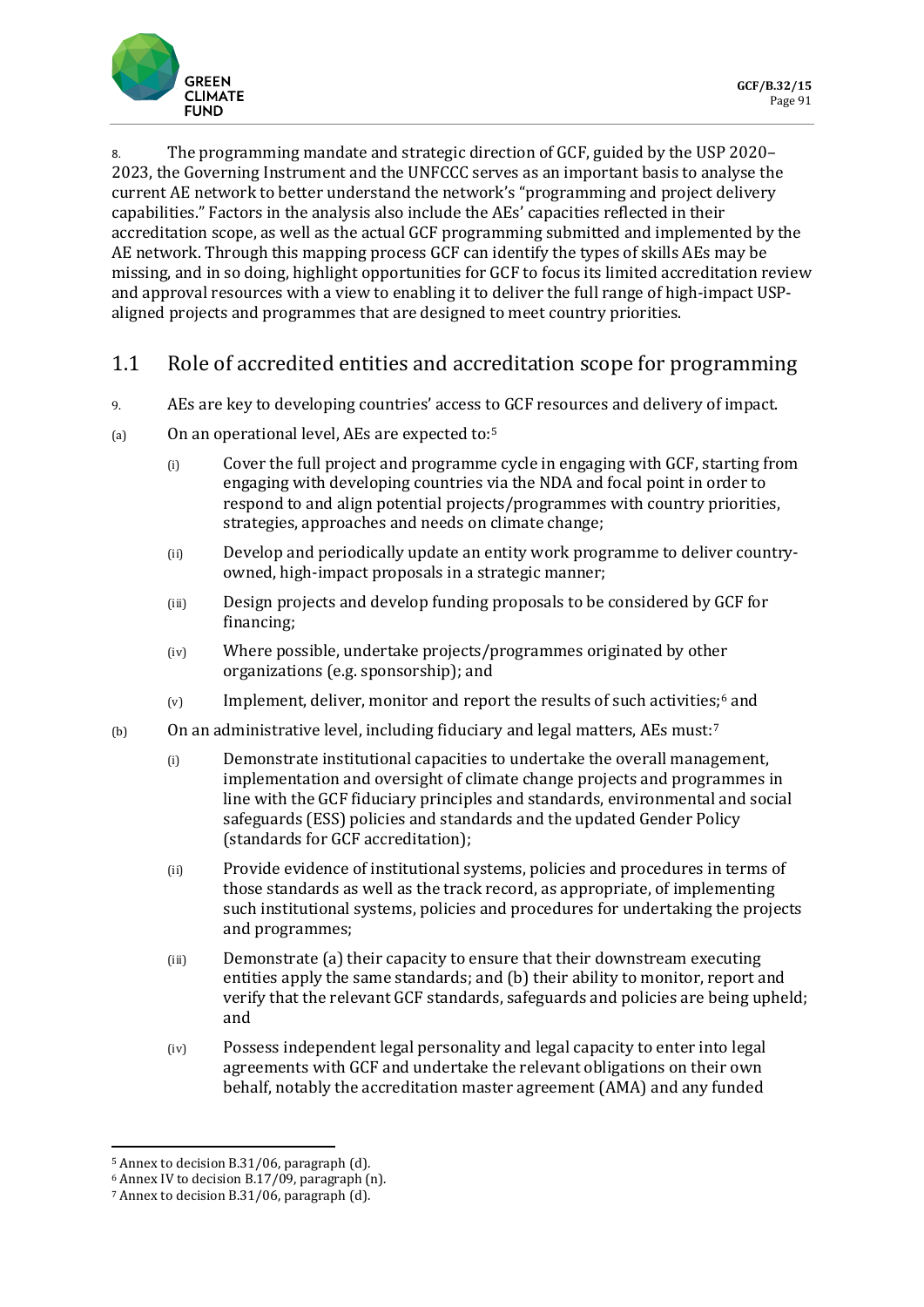

activity agreements (FAAs) resulting from approved funding proposals (or project/programme depending on financing size category).

10. GCF relies on the primary due diligence and the risk assessments performed by AEs.<sup>[8](#page-3-0)</sup> The AEs are responsible for the overall management, implementation and supervision of activities financed by GCF and are expected to administer funds disbursed with the same degree of care as they use in the administration of their own funds. This includes management and oversight of executing entities. Executing entities are entities through which GCF financing is channelled, entities which use GCF financing for the purposes of a GCF-funded project/programme or a part thereof (such as a specific component), or entities that execute or carry out all or part of a GCF-funded project/programme. In each case, the executing entity performs its duties under the overall guidance, management or supervision of the AE. An AE may also act as an executing entity.[9](#page-3-1)

## **1.1.1 Accreditation and re-accreditation processes**

11. In order for entities to become an AE, they must undergo the accreditation process. The Board adopted the initial guiding framework for the accreditation process in decision B.07/02. The accreditation term for an AE is five years.[10](#page-3-2) The accreditation term begins upon completion of the three-stage institutional accreditation process, that is, when the signed AMA entered into between GCF and an AE becomes effective.[11](#page-3-3) An AE will need to seek re-accreditation to GCF in order to maintain its status as an AE or its status as an AE will lapse at the end of its accreditation term. The process for re-accreditation was adopted by the Board in decision B.24/13, paragraph (a), and annex XXVI to the decision.

12. The accreditation and re-accreditation processes comprise three main stages, with an entity completing all stages by having an effective AMA being considered fully accredited or reaccredited:

- (a) Stage I: NDA or focal point nomination for the accreditation application (for entities applying under the direct access modality) and institutional assessment and completeness check (conducted by the Secretariat);
- (b) Stage II:
	- (i) Step 1: accreditation review conducted by the Accreditation Panel (AP) to assess entities against the GCF accreditation standards; then
	- (ii) Step 2: decision-making by the Board; and
- (c) Stage III: legal arrangements (AMA) conducted by the Secretariat, Risk Management Committee of the Board, and – in cases where AMAs have substantive deviations compared to the AMA template agreed by the Board – Board approval[.12](#page-3-4)

13. AEs may be accredited through one of two access modalities – direct access and international access – and they may be public or private entities. AEs may also operate in different geographies depending on their own mandate and GCF access modality; geographic

<span id="page-3-0"></span><sup>8</sup> Annex XXVII to decision B.12/31.

<span id="page-3-1"></span><sup>9</sup> Refer to clause 1.01 of the AMA template contained in annex XXVI to decision B.12/31, available at [<https://www.greenclimate.fund/document/accreditation-master-agreement>](https://www.greenclimate.fund/document/accreditation-master-agreement).

<span id="page-3-2"></span><sup>10</sup> Decision B.11/10, annex I, paragraph 6, states, "The accreditation of an entity to the GCF is valid for a fixed term of five years or less, depending on the terms of accreditation, in accordance with decision B.10/07."

<span id="page-3-4"></span><span id="page-3-3"></span><sup>11</sup> Decision B.23/11, paragraph (a).

<sup>12</sup> Decision B.12/31 establishes the AMA process. The Risk Management Committee of the Board provides its noobjection consideration of the assessment provided by the Secretariat as to whether changes made to the AMA with a specific AE are determined by the Secretariat to be substantive of non-substantive changes as compared to the AMA template. AMAs that are determined by the Secretariat to have substantive changes as compared to the AMA template, and for which the Risk Management Committee agrees to such determination, are submitted to the Board for its decision-making.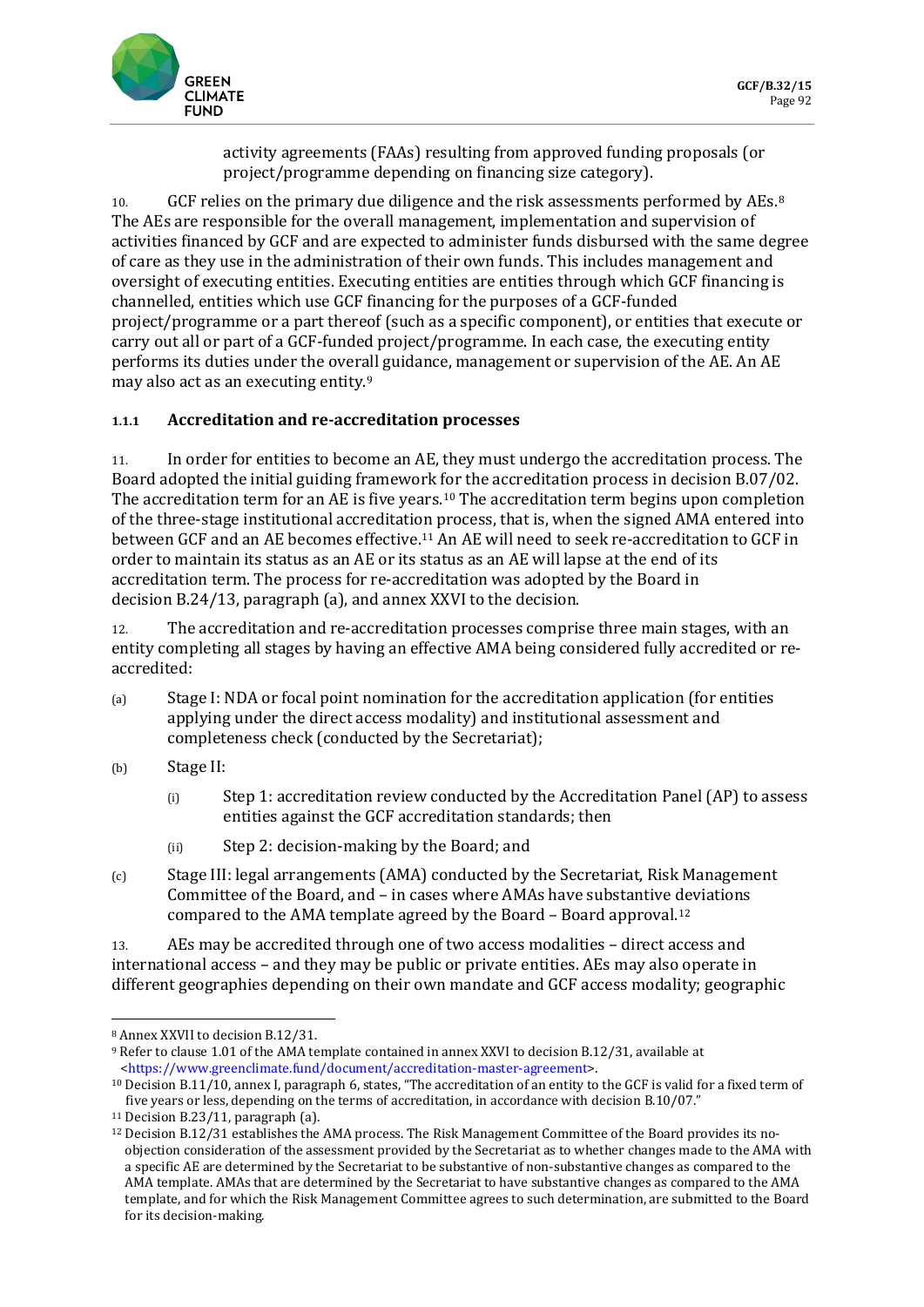

regions may include Africa, Asia-Pacific, Eastern Europe and Latin America and the Caribbean, as well as the groupings of small island developing States (SIDS) and the least developed countries (LDCs).

14. AEs, as a part of their application to partner with GCF, are requested to provide information on their indicative pipelines and results areas in which they seek to engage with GCF. Although discussed by the Board in its consideration of the initial accreditation framework, the Board did not agree to require applicants to submit concept notes or funding proposals as a part of their institutional accreditation application. During the Board's consideration of the updates to the accreditation framework from 2017 to 2022, and in the updates adopted in decision B.31/06, paragraph (d), and the annex to the decision, the Board also did not agree on such a requirement. When considering the re-accreditation process, the Board deliberated on whether AEs should be required to have GCF-funded projects/programmes approved and under implementation. Such a requirement was not adopted; however, the scope of review includes review of "AE performance in contribution to GCF programming results, including reports relating to the performance of the AE over the previous five years, including whether concept notes and funding proposals were submitted, and reports on the GCF-funded activities."

15. Entities are assessed in accreditation and re-accreditation for their ability to meet the GCF accreditation standards, an assessment that is conducted by the AP during Stage II (Step 1) of both processes. The accreditation standards in 2014 began with two sets of standards and have since grown to include a further 11 new policies (including interim versions that have also been revised in the meantime);[13](#page-4-0) with the adoption of each new standard or policy affecting accreditation, all accreditation applications must be re-opened and reviewed against the new standards that have come into effect. The list of standards and policies to the extent applicable to accreditation as at 31 March 2022 include the following:

- (a) Fiduciary standards:[14](#page-4-1)
	- (i) Basic fiduciary standards on key administrative and financial capacities, and on transparency and accountability;
	- (ii) Specialized fiduciary standards for (1) project management, (2) grant award and/or funding allocation mechanisms and/or (3) on-lending and/or blending (for loans, equity and/or guarantees); and
	- (iii) The following policies to the extent applicable to accreditation: (1) the GCF Policy on Prohibited Practices,<sup>[15](#page-4-2)</sup> the GCF Policy on the Protection of Whistle-

<span id="page-4-0"></span><sup>13</sup> "Gender policy and action plan" (decision B.09/11); "Updated Gender Policy and Action Plan 2020–2023" (decision B.24/12); "Accreditation master agreements" including, in Exhibit A of the template AMA, the General Principles on Prohibited Practices (decision B.12/31); "Policy on Prohibited Practices" (decision B.22/19); "Anti-Money Laundering and Countering the Financing of Terrorism Policy" (decision B.18/10); "Policy on the Protection of Whistleblowers and Witnesses" (decision B.BM-2018/21); "Environmental and Social Management System: Environmental and Social Policy" (decision B.19/10); and "Comprehensive information disclosure policy of the Fund" (decision B.12/35). The Board adopted decision B.23/15, paragraph (b) requesting the Accreditation Committee, in consultation with the Head of the Independent Integrity Unit, to consider the best way to integrate the Anti-Money Laundering and Countering the Finance of Terrorism Policy into the interim fiduciary standards and present to the Board a proposal for its consideration in 2019 as a matter of urgency. A proposal on this integration has yet to be presented to the Board for its consideration. In addition, the Board has adopted the "Policy on the Prevention and Protection from Sexual Exploitation, Sexual Abuse, and Sexual Harassment" (decision B.23/16) and "Board decisions without a Board meeting: Implementation matters relating to the GCF's obligations under the Policy on the Prevention and Protection from Sexual Exploitation, Sexual Abuse, and Sexual Harassment" (decision B.25/05). Further the Board adopted the Evaluation Policy (decision B.BM-2021/07).

<span id="page-4-1"></span><sup>14</sup> Decision B.07/02 and annex II to the decision.

<span id="page-4-2"></span><sup>15</sup> Decision B.22/19 and annex XIV thereto.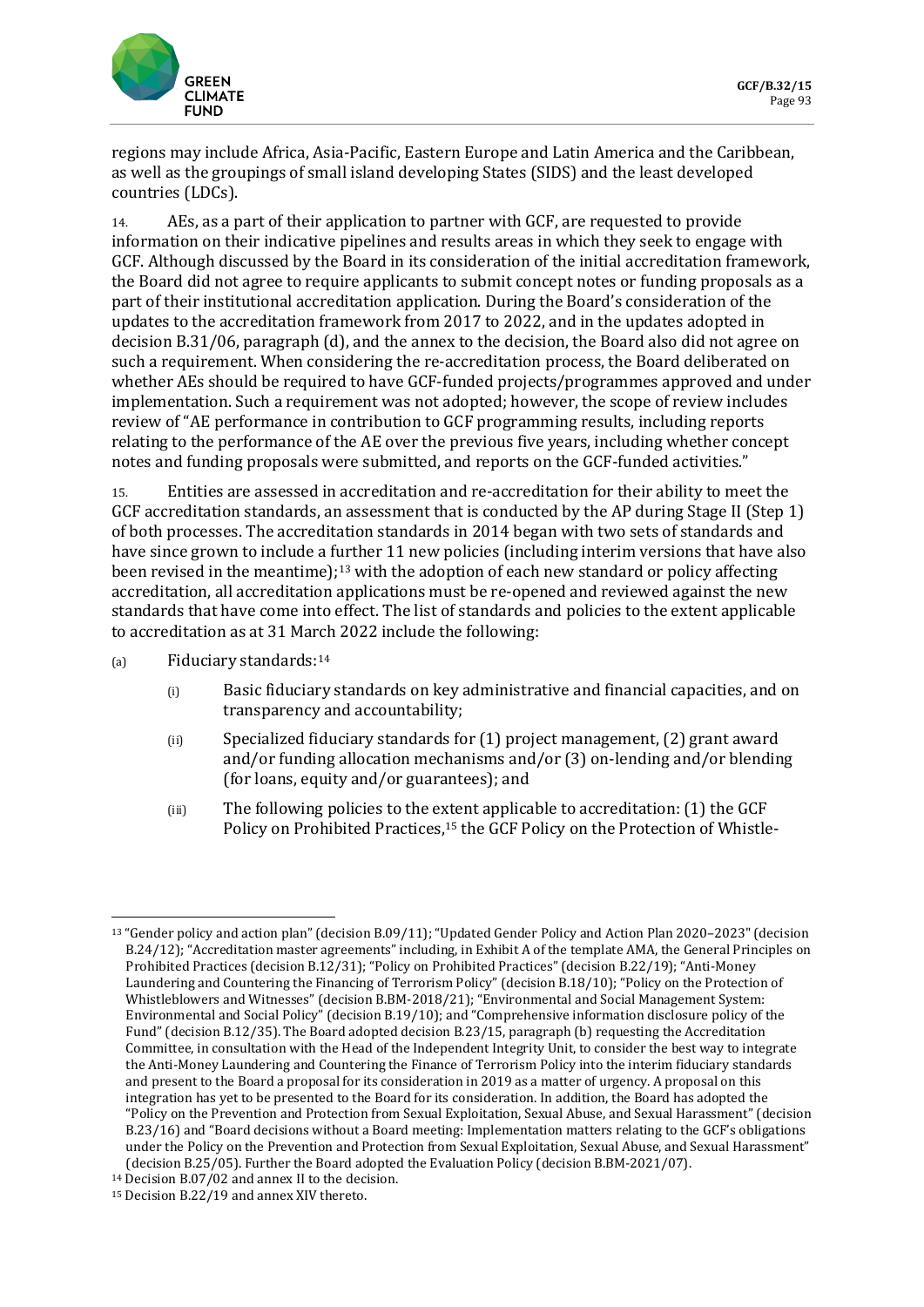

blowers and Witnesses,[16](#page-5-0) and the GCF Anti-Money Laundering and Countering of the Financing of Terrorism Policy;<sup>[17](#page-5-1)</sup>

- $(b)$  ESS:
	- $(i)$  ESS standards<sup>[18](#page-5-2)</sup> in a fit-for-purpose approach regarding environmental and social (E&S) risk categories;<sup>[19](#page-5-3)</sup> and
	- (ii) The following policies to the extent applicable to accreditation: (1) Revised Environmental and Social Policy[20](#page-5-4) and the Comprehensive Information Disclosure Policy of the Fund regarding the disclosure of E&S information;<sup>[21](#page-5-5)</sup> and
	- (iii) Updated Gender Policy[22](#page-5-6) to the extent applicable to accreditation.

16. The sets of accreditation standards do not include ones for climate change expertise, nor for sectoral expertise (although information on sector experience is requested as indicated above). While climate expertise and capacity is not an explicit GCF standard, AEs lacking climate expertise and capacity may have a difficult time developing and packaging appropriate and impactful climate projects and programmes. Although not a standard, track record in climate change projects and projects in sectors reflecting the GCF results areas are sought as part of the accreditation process; such examples are reviewed by the AP in the context of the entity's ability to apply its systems, policies, procedures and capacities with respect to ESS and gender standards. It is noted that the Board considered this in the business model framework on access modalities to GCF, including on best practice standards for the assessment of entities to become GCF AEs.[23](#page-5-7)

17. An AE's capacity to meet the GCF accreditation standards indicated in paragraph 15 above are reflected in its accreditation scope, specifically the financing size category, financing modality (e.g. managing projects, awarding grants, on-lending, providing guarantees and/or undertaking equity investments) and E&S risk category. The accreditation scope governs the maximum scope within which the AE can submit a funding proposal for a project/programme.<sup>[24](#page-5-8)</sup>

<span id="page-5-0"></span><sup>16</sup> Decision B.21/25 and annex II thereto.

<span id="page-5-1"></span><sup>17</sup> Decision B.18/10 and annex XIV thereto.

<span id="page-5-2"></span><sup>18</sup> Decision B.07/02 and annex III to the decision.

<span id="page-5-3"></span><sup>19</sup> Decision B.08/02 and annex I to the decision.

<span id="page-5-4"></span><sup>20</sup> Decision B.BM-2021/18.

<span id="page-5-5"></span><sup>21</sup> Decision B.12/35 and annex XXIX to the decision.

<span id="page-5-6"></span><sup>22</sup> Decision B.24/12 and annex XXIII to the decision.

<span id="page-5-7"></span><sup>23</sup> Document GCF/B.05/08 considered by the Board at its fifth meeting and decision B.05/08.

<span id="page-5-8"></span> $24$  For example, an AE accredited for the specialized fiduciary criteria for project management and not accredited for the specialized fiduciary criteria for on-lending and/or blending (for loans) may seek GCF financing to manage a project/programme, but it may not on-lend GCF financing to executing entities or beneficiaries because it has not been accredited to do so.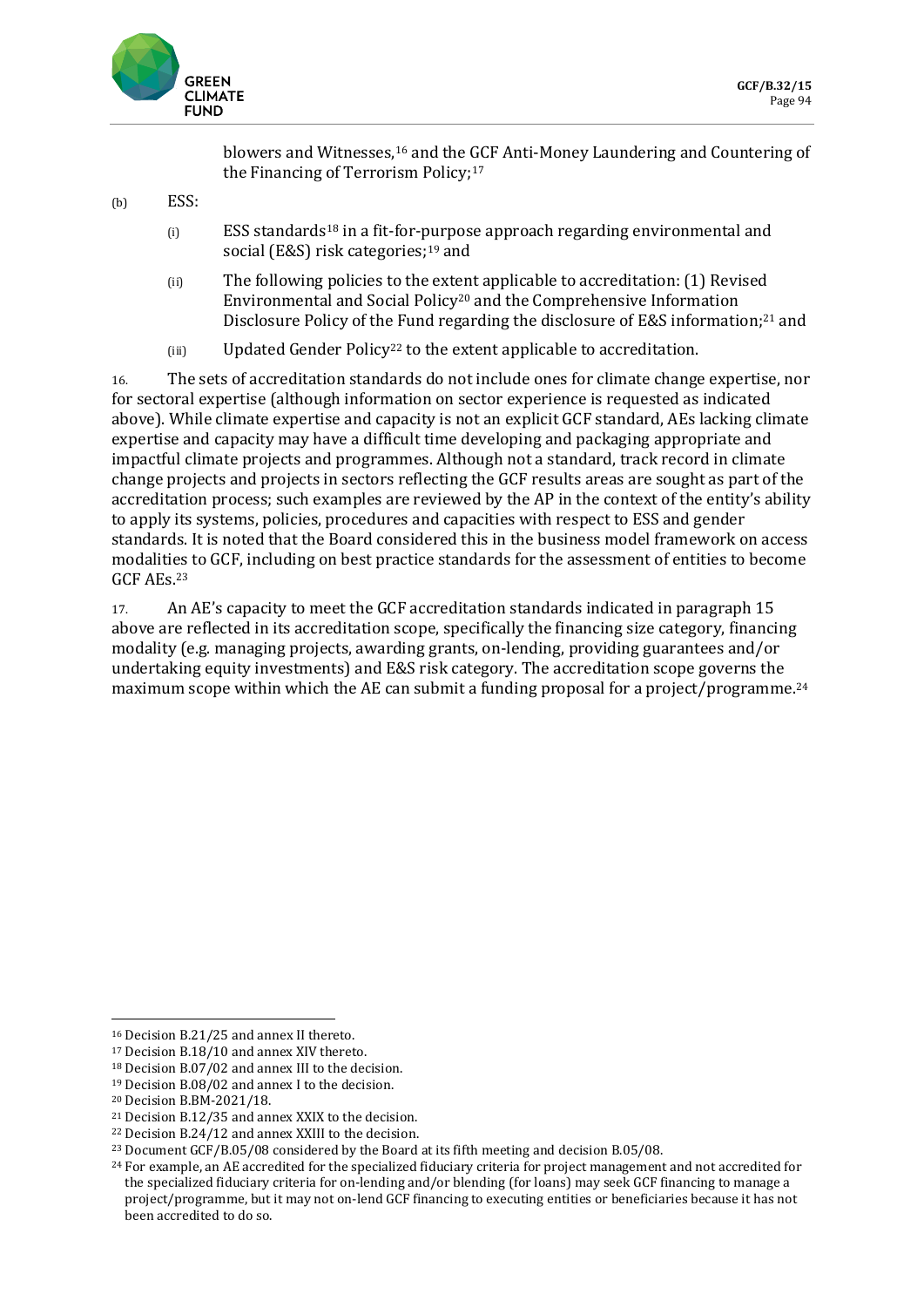



### **Figure 1. Fit-for-purpose approach to accreditation and accreditation scope**

*Abbreviations*: I-1 = intermediation 1; I-2 = intermediation 2; I-3 = intermediation 3; mn = million in United States Dollars.

\* Lack of track record in implementing institutional systems, policies and procedures and demonstrated experience in projects/programmes instead may be addressed through conditions of accreditation required to be met prior to the development of funding proposals or during project implementation and reporting.

18. By having a modular approach to accreditation scopes instead of one set of requirements applicable to all entities regardless of the nature of the institution and its intended programming, GCF is able to have a diverse network of AE skill sets and capabilities to deliver programming. This modular approach also provides a graduated approach for AEs to build up their institutional systems and experience and upgrade their accreditation scope accordingly.

## **1.1.2 Providing time for accredited entities to build the capacity to meet the GCF accreditation standards**

19. During the accreditation process, entities are assessed against the GCF fiduciary standards, ESS and Gender Policy on their institutional systems (e.g. policies, procedures, capacities and competencies) and their track record (e.g. experience in implementing such systems). In cases where the AE at the time of its application does not fully meet the GCF requirements, GCF provides flexibility in balancing the need for entities to meet GCF requirements in order to operate as a GCF AE, with providing the entity appropriate time to improve its institutional capacities to meet the requirements noting that improvements of such systems at corporate and institution-wide level may take time. The AP may recommend conditions for those entities as a part of its recommendation for accreditation to be considered by the Board on how to address these aspects by improving or further developing their policies, procedures and competencies, or their track record.

20. In cases where gaps have been identified at the institutional level (for example, related to lack of systems, policies, procedures and/or capacities at the institutional level to meet GCF accreditation standards), conditions have been recommended by the AP to ensure the AE is able to manage potential risks that may arise relevant to said standards. The conditions are to be met by the entity prior to a particular milestone depending on the nature, type and extent of the gap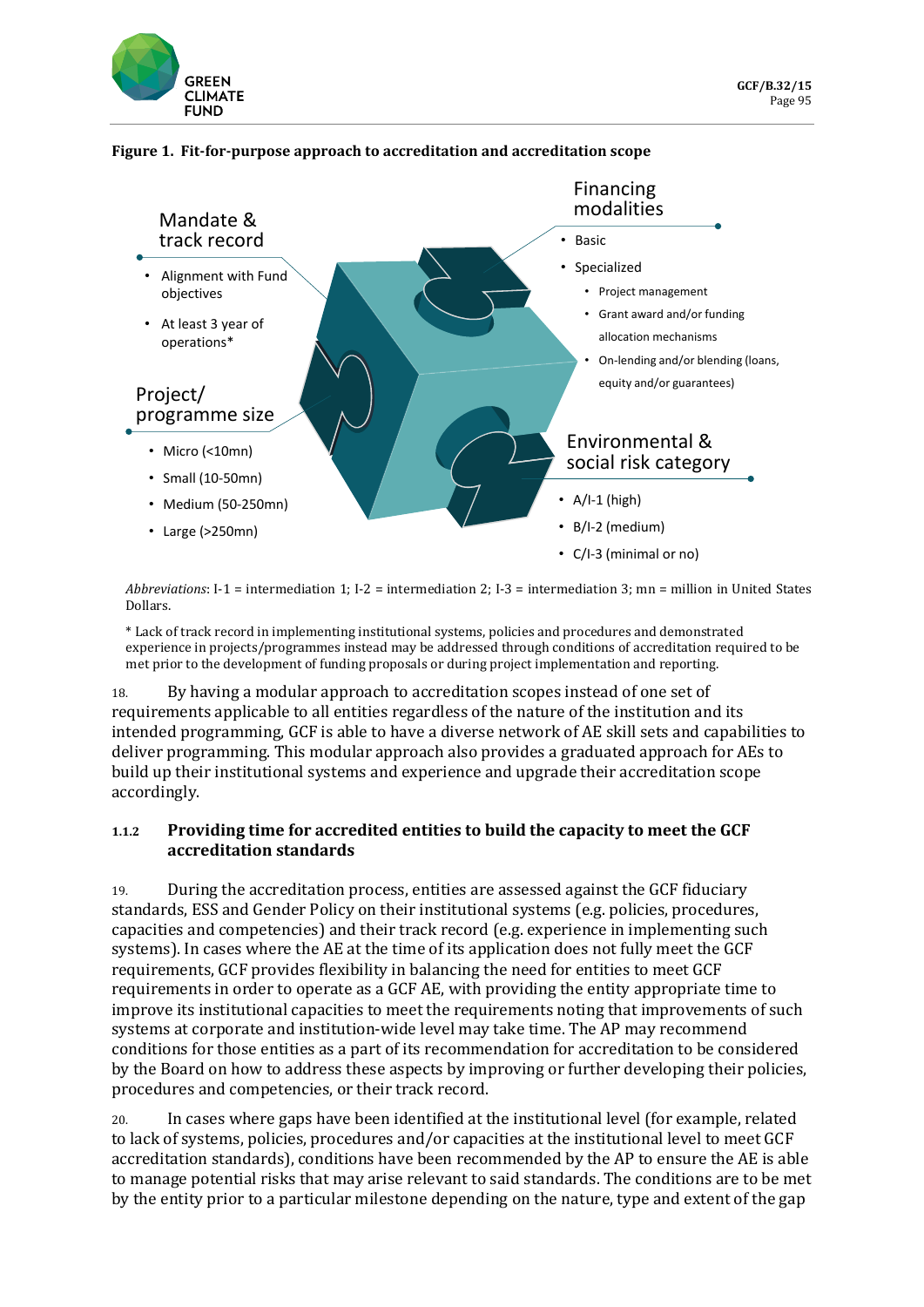

(in terms of GCF accreditation standard). These may include, but are not limited to, conditions to be met prior to finalizing the legal agreements in Stage III of the accreditation process; prior to or a part of the submission of a funding proposal; prior to first disbursement for a GCFapproved project/programme; or monitoring requirements for a GCF-approved project/programme.

21. In cases where there is a lack of or a limited track record of applying the relevant fiduciary, ESS and gender systems, conditions have been recommended to be met at the project level within a specific time frame such as during the first year of implementation or reported on periodically through the annual performance reports. This allows AEs to build capacity through implementation of its improved systems during the partnership with GCF. Without such an option, AEs with limited or no track record would need to find another source of funding to build a track record and then return to GCF to seek accreditation once its capacity and track record have been built.

22. Of the 113 AEs accredited, 96 AEs (85 per cent) were recommended by the AP and accredited with conditions due to gaps identified in meeting GCF's fiduciary, ESS and gender standards, some of which are to improve the systems, policies, procedures or capacities of the entity in order to fully meet the GCF accreditation standards, and other conditions to assist the entity in building its track record through meeting the GCF standards vis-à-vis a GCF project/programme.[25](#page-7-0) Out of these, 30 AEs (31 per cent) have met all conditions of their accreditation as determined by the AP, while the remaining 66 (69 per cent) have yet to fulfil all conditions, noting that some of these conditions can only be triggered at the funding proposal or project/programme level, including those that can only be met after the project/programme has completed implementation. Closure of conditions is a reflection of an AE's capacity having been strengthened through either the upgrading of institutional systems, policies, procedures, capacities and competencies, or through experience gained in implementing a project or the improved systems.

23. The AP has also recommended conditions of re-accreditation where AEs have gaps in meeting the relevant GCF fiduciary, ESS and gender standards. Of the nine AEs that have been re-accredited by the Board, seven had conditions of re-accreditation recommended by the AP. Similar to conditions placed at initial accreditation, conditions of re-accreditation are to address institutional-level gaps, and others related to lack of track record of applying such systems.

24. It should be noted that GCF is the only climate vertical fund that allows for accreditation with conditions. The flexibility to accredit with conditions has allowed GCF to support promising entities to access climate finance versus providing no opportunity to partner with them outright. On the other hand, the readiness of entities to be fully capacitated to engage in the AE role upon accreditation becomes uneven, which in turn may have impacts in their ability to programme efficiently and effectively with GCF.

## **1.1.3 Operationalizing accreditation and re-accreditation**

25. NDAs and applicants have complained about the lack of clarity as to what type of entity should be put forward and suitability for meeting the AE role, as well as the length of time it takes for an organization to move through the process to then channel funding, and the size of the pipeline that may be channelled. There is still a level of divergence between the business models of certain types of organizations and the role of a GCF AE, such as on the extent to which AEs are expected to manage (including executing entities), supervise, monitor (as well as quality assure) and report on projects/programmes, or if they do not have such capacities, to build them in order to implement programming effectively.

<span id="page-7-0"></span><sup>25</sup> Includes conditions for accreditation, upgrades and re-accreditation. This number excludes former AEs that are not seeking re-accreditation to GCF.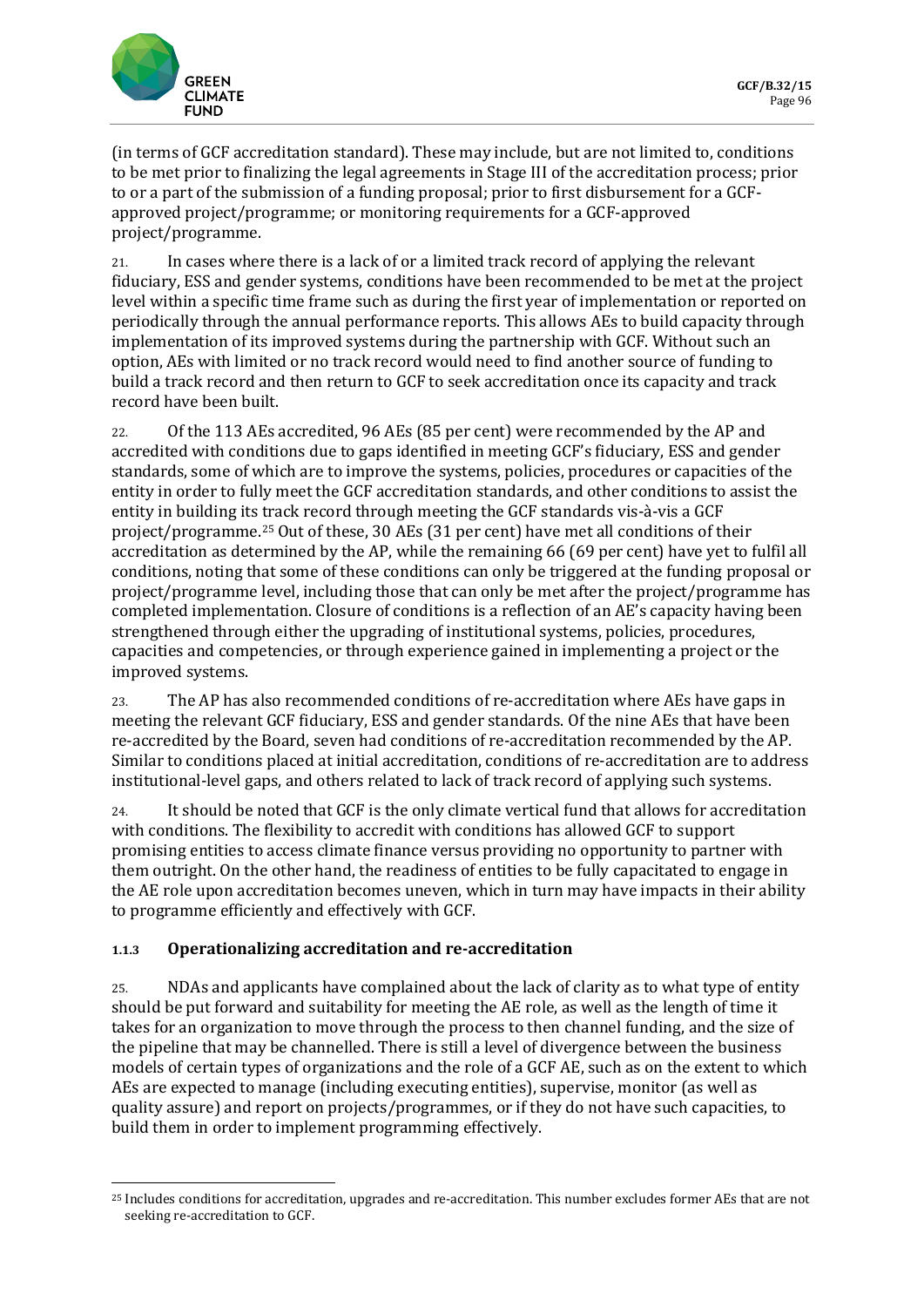

26. Given the role and level of responsibility of an AE to programme pipelines and the high standards all AEs are expected to uphold, the institutional accreditation process – even with a fit-for-purpose and modular approach – is time-consuming and detailed. The fit-for-purpose, modular approach has allowed for a level of tailoring of the various GCF standards to the nature and, broadly, the types of activities the entity could undertake with GCF, rather than requiring a one-size-fits-all approach requiring every entity to meet all GCF standards in the same way regardless of the types of activities it will undertake. But the fit-for-purpose approach does not account for and adjust the institutional-level requirements considering the size of the pipeline with an entity; AEs that are accredited have the possibility to submit as few or as many funding proposals to GCF for consideration as they wish.

27. As at 31 March 2022, GCF has approved 192 projects and programmes totalling USD 10.2 billion in commitments with USD 7.0 billion under implementation. This equates to approximately 30 projects approved per year during GCF's 7.25 years of approving projects and programmes.[26](#page-8-0) Should this rate of programming approval continue, all things being equal, this would mean that each of GCF's current 113 AEs would access funding for 1 project/programme for an average of USD 50 million per five-year accreditation term. This estimate would change depending on the number of AEs and GCF's future capitalization.

28. A declining AE to project ratio might provide limited incentives to some AEs to undertake the transformation efforts required at the institutional level and build the necessary capacity at the project/programme level to fully meet GCF standards and programming requirements. This could lead to uneven quality of funding proposals at pipeline entry and/or programming gaps.

29. In decision B.31/06, the Board established the implementation arrangements to be launched by April 2023 and the budget for the project-specific assessment approach (PSAA) as a new and complementary modality of accreditation for institutions to work with GCF so countries can pursue, on an ad hoc and limited basis, shorter-term access partnerships on truly innovative investment proposals. PSAA is designed to combine the assessment of an entity's capacity to develop and implement a specific funding proposal alongside the assessment of the funding proposal itself. This project-specific approach may more closely resemble the entity to project ratio as currently seen for the institutional AE network.

30. Operational experience and the various reviews of the accreditation process have shown that challenges and delays in navigating the institutional accreditation process stem not only from unclear understanding of the expectations and role of an AE, but also from inefficient duplication of tasks within the process itself. In addition, the adoption of the 11 new policies or standards affecting accreditation detailed in paragraph 15 above have meant that assessments for the entire accreditation pipeline had to be re-opened each time the new policy or standard was adopted and came into effect, contributing to the already lengthy accreditation time frames.

31. The updates to the accreditation framework adopted in decision B.31/06 and to be effective by April 2023 included measures to streamline the accreditation processes, namely by:

- (a) Refining the scope of Stage I reviews to focus on the fit of the entity as an AE given the roles and responsibilities detailed in annex II to that decision, and alignment with GCF's mandate and objectives, including country programming; and
- (b) Combining the review of technical aspects related to the GCF accreditation standards fully under the remit of the AP rather than including the completeness check aspect

<span id="page-8-0"></span><sup>26</sup> The GCF was able to start allocating its funds to projects and programmes from 21 May 2015, after its commitment authority became effective. In decision B.08/13, it is stipulated that the Fund's commitment authority will become effective when 50 per cent of contributions, confirmed by fully executed contribution agreement/arrangements, pledged by the GCF's 2014 High-Level Pledging Conference are reflected in fully executed contribution agreements received by the Secretariat.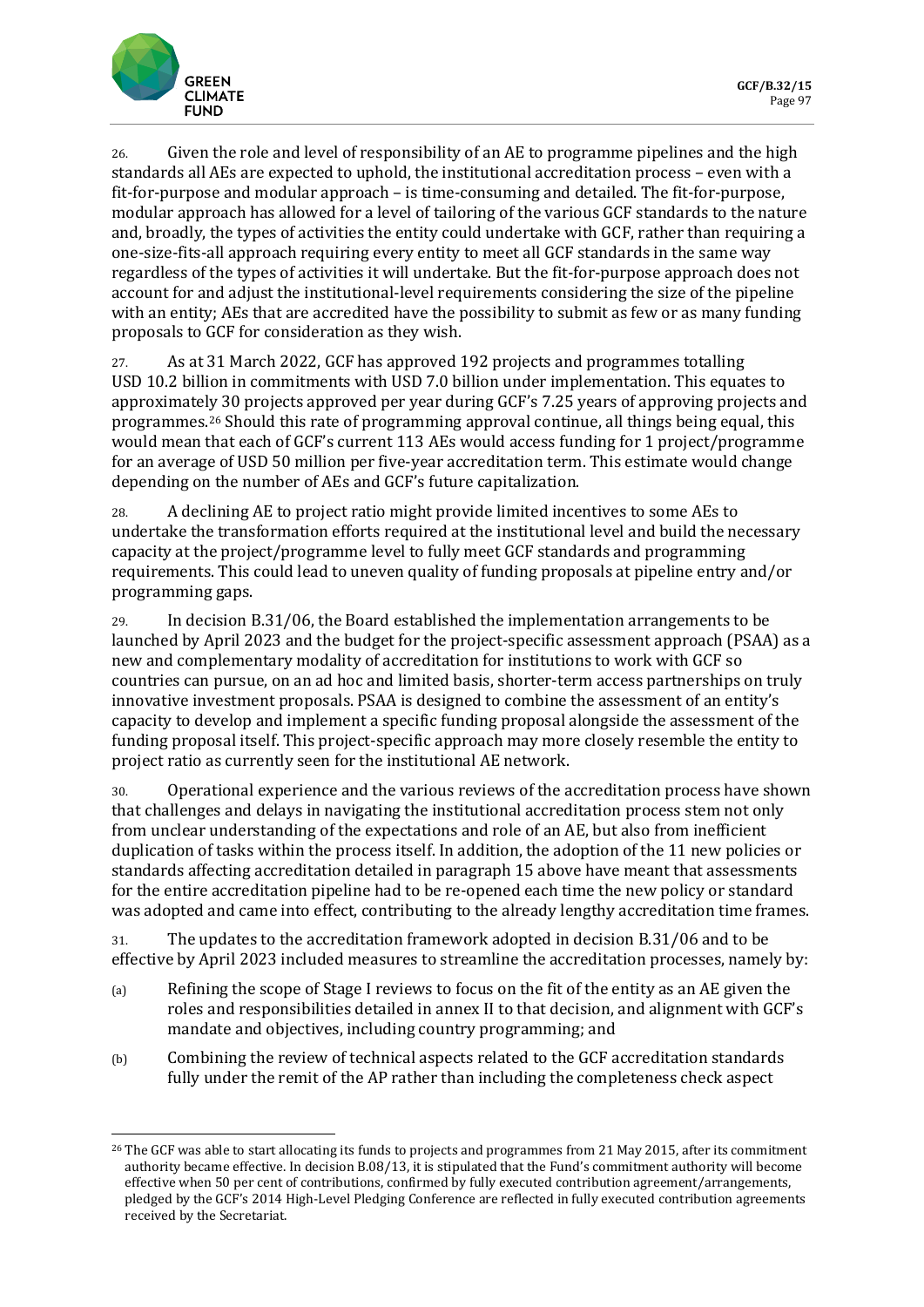

under the Secretariat's review during Stage I and also the in-depth review by the AP in Stage II (Step 1).

32. While these framework and processes improvements will address some duplication and process inefficiencies, challenges remain. Approximately 15 AEs (including re-accrediting existing AEs, upgrading existing AEs and new entities) are being approved by the Board per year through institutional accreditation, reflecting the capacity of the Secretariat, AP and Board to administer the current institutional assessment process. Furthermore, the pipeline of new applicants has remained steady at approximately 140 entities despite entities being accredited. The need to review all accreditation applications, together with a limited capacity to review and approve accreditation applications, contributes to the continued lengthening of processing times, an issue that not only poses reputational risks but also dilutes AE review efforts and resources that may instead be focused on bringing the most suitable, GCF-programming-aligned entities. With the number of AEs seeking re-accreditation estimated to reach an average of 30 per year, the efficiency gains achieved through the updates to the accreditation framework adopted in decision B.31/06 may not prove sufficient to cope with this growing workload and re-accreditation may need to be prioritized to minimize the risk of accreditation lapses.

## **II. Analysis of the GCF accredited entity portfolio and its ability to achieve GCF programming**

## 2.1 Accredited entity network

33. As at 31 March 2022,the Board has approved a network of 113 AEs, of which 77 are fully accredited by having signed and made effective their AMA with GCF and completing the accreditation process, and are eligible to submit projects or programmes for Board consideration (see annex III to this document for the list of AEs). Nine of the 77 AEs have undergone or are undergoing the re-accreditation process in order to continue their partnership with GCF for another five-year term.

34. Table 1 presents the complete AE network during the IRM period, the GCF-1 period up to 31 March 2022 broken down by access modality and entity type (i.e. national DAEs, regional DAEs and international access entities (IAEs), and public and private sector entities) for the following three groups in terms of completion of the accreditation process and ability to engage with GCF on programming (from most complete at the top of the table, to least complete at the bottom):

- (a) AEs that have completed the accreditation process by having signed and effective AMAs (Stage III legal arrangements effective): these fully accredited AEs have started their five-year partnership with GCF. They can fully engage with GCF on programming, including having funding proposals approved by the Board, and entering into FAAs for approved projects/programmes. Once FAAs are effective, the projects/programmes can move into implementation with disbursement of funds from GCF to the AE;
- (b) AEs that have signed the AMA, but have yet to make it effective (Stage III legal agreements signed): these AEs have not yet started their partnership with GCF. While they can in the absence of an effective AMA have their funding proposals approved by the Board,**[27](#page-9-0)** the FAA and implementation of the approved project/programme cannot

<span id="page-9-0"></span><sup>27</sup> Decision B.17/09, para. (d), regarding the proposal approval process requires that the Secretariat submits funding proposals to the Board for consideration from AEs with signed AMAs. AEs are required to fulfil any conditions precedent in order to make the AMA effective and thereby start the five-year accreditation term with GCF. An FAA for approved funding proposals may be signed once the AMA is made effective if not already done so by the time the funding proposal is approved.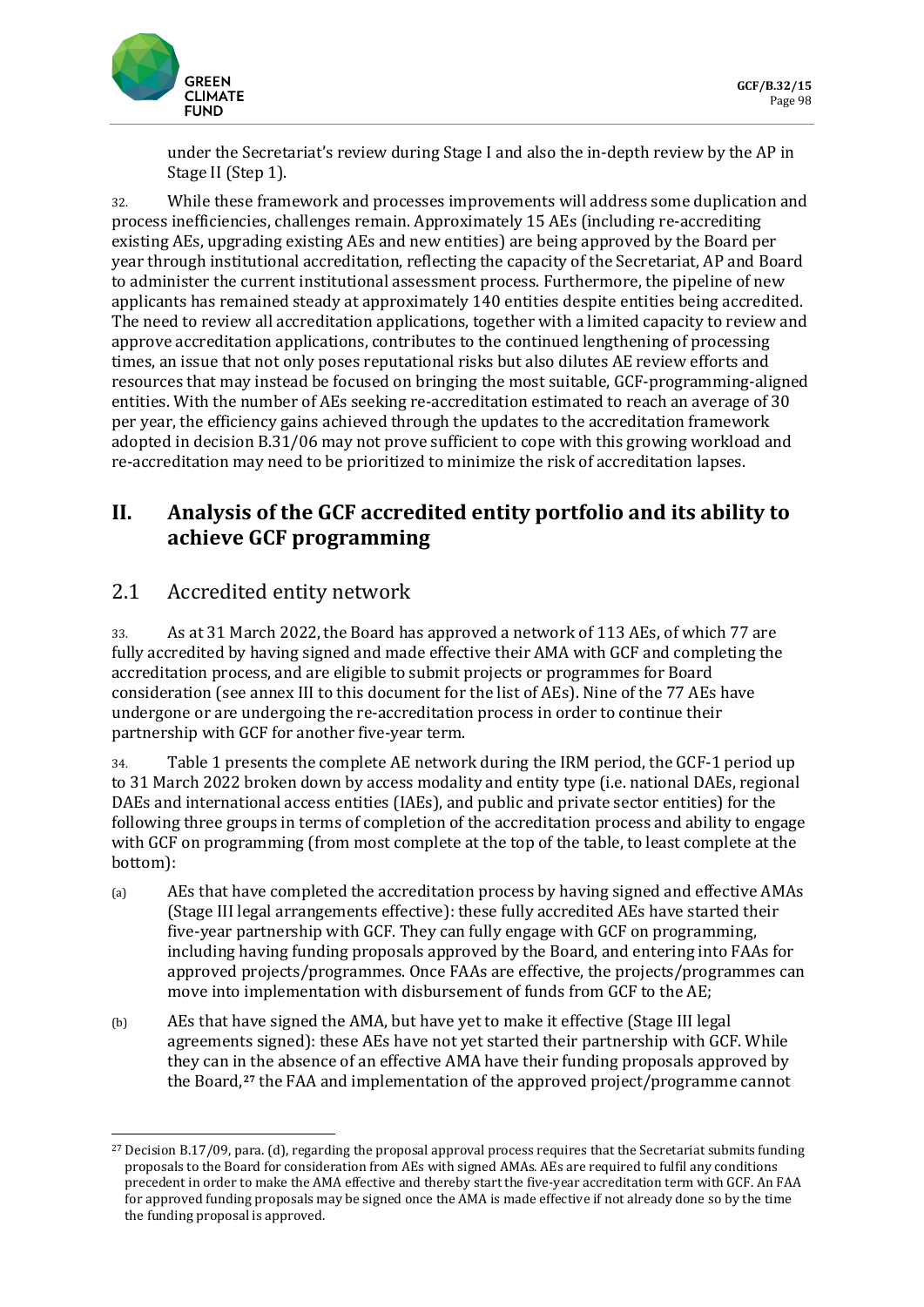

be signed or commence until the AE has made the AMA effective and thereafter the FAA has been signed and made effective, respectively; and

(c) AEs that have been accredited by the Board in Stage II (Step 2) of the accreditation, but have yet to complete it by signing and making the AMA effective: these AEs have not yet started their partnership with GCF. Once they sign the AMA, they can have their funding proposals approved by the Board.

35. During the GCF-1 period, significant progress has been made to move entities to Stage III, with effective legal agreements, whereby an entity can officially access GCF funding. During the IRM period (2015–2019), a total of 95 entities were accredited with 56 reaching full AMA effectiveness status. An additional 26 entities accredited under the IRM period had their AMAs become fully effective in GCF-1, with a further 5 entities having been both accredited and achieving Stage III AMA effectiveness within GCF-1.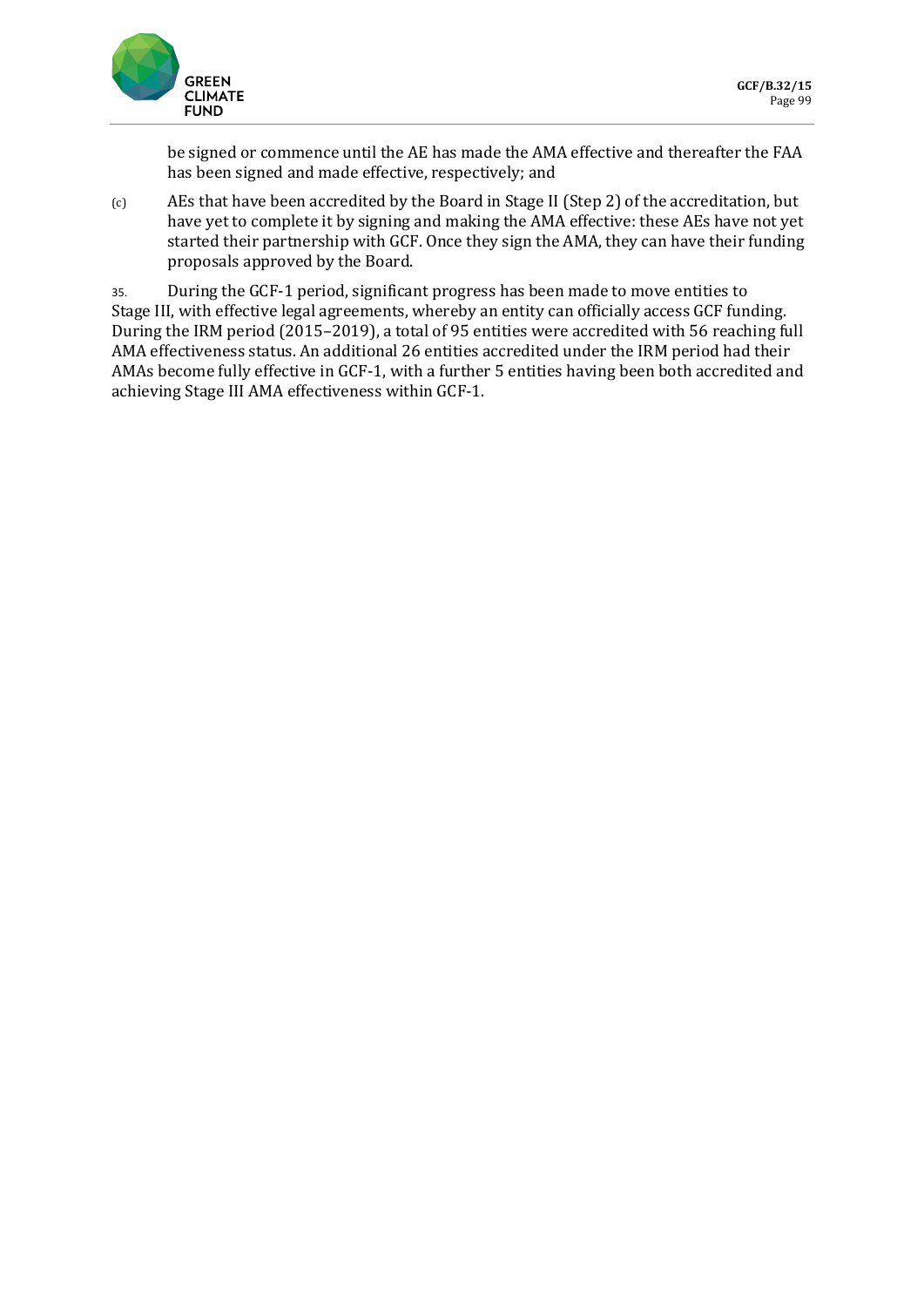<span id="page-11-1"></span><span id="page-11-0"></span>

### **Table 1. Accredited entity network at 31 March 2022**

| AE network and pipeline                                                                                                    | IRM outcomes as at 31 December 2019                                                                                                                | GCF-1 portfolio as at 31 March 2022                                                                                                                                                    | Total portfolio as at 31 March 2022                                                                                                                                                                                                                                                                     |
|----------------------------------------------------------------------------------------------------------------------------|----------------------------------------------------------------------------------------------------------------------------------------------------|----------------------------------------------------------------------------------------------------------------------------------------------------------------------------------------|---------------------------------------------------------------------------------------------------------------------------------------------------------------------------------------------------------------------------------------------------------------------------------------------------------|
| <b>AE</b> network                                                                                                          |                                                                                                                                                    |                                                                                                                                                                                        |                                                                                                                                                                                                                                                                                                         |
| <b>Stage III Legal</b><br>agreements effective, <sup>1</sup><br>AEs are able to fully<br>engage with GCF on<br>programming | 23<br>22                                                                                                                                           | 14<br>16                                                                                                                                                                               | 32<br>35                                                                                                                                                                                                                                                                                                |
| (AEs that are a subset of<br>those accredited by the<br>Board and that have signed<br>the AMA)                             | 56 new partnerships, including 23 national<br>DAEs for 20 countries (of which 4 are in<br>SIDS, 4 in LDCs and 6 in Africa) and 11<br>regional DAEs | 31 new partnerships, including 26<br>accredited during IRM. Includes 14 national<br>DAEs for 11 new countries (of which 4 are<br>in LDCs and 1 in Africa) and 1 regional DAE<br>(SIDS) | 77 fully accredited partnerships,<br>excluding AEs that are seeking re-<br>accreditation to GCF during which the<br>accreditation term has lapsed. Includes a<br>total of 32 national DAEs for 27 countries<br>(of which 4 are in SIDS, 7 in LDCs and 7 in<br>Africa) and 10 regional DAEs <sup>2</sup> |
|                                                                                                                            | No entities having undergone re-<br>accreditation                                                                                                  | In addition, 1 AE re-accredited that made<br>their AMA effective, starting their second<br>term                                                                                        | In addition, 1 AE re-accredited that made<br>their AMA effective, starting their second<br>term                                                                                                                                                                                                         |

<sup>&</sup>lt;sup>1</sup> Does not include AEs that are seeking re-accreditation to GCF during which the accreditation term has lapsed. AEs with lapsed AMAs will be able to resume their fully operationalized engagement with GCF once re-accredited and their amended AMA has been signed and made effective.

<sup>&</sup>lt;sup>2</sup> Acumen Fund, Inc. was originally accredited as a regional DAE in Africa in decision B.09/07, para. (b). The AE was re-accredited for its second term in decision B.31/06, para. (f), as an IAE on 30 March 2022. The number of regional DAEs and private sector DAEs in LDCs and African States has decreased by one.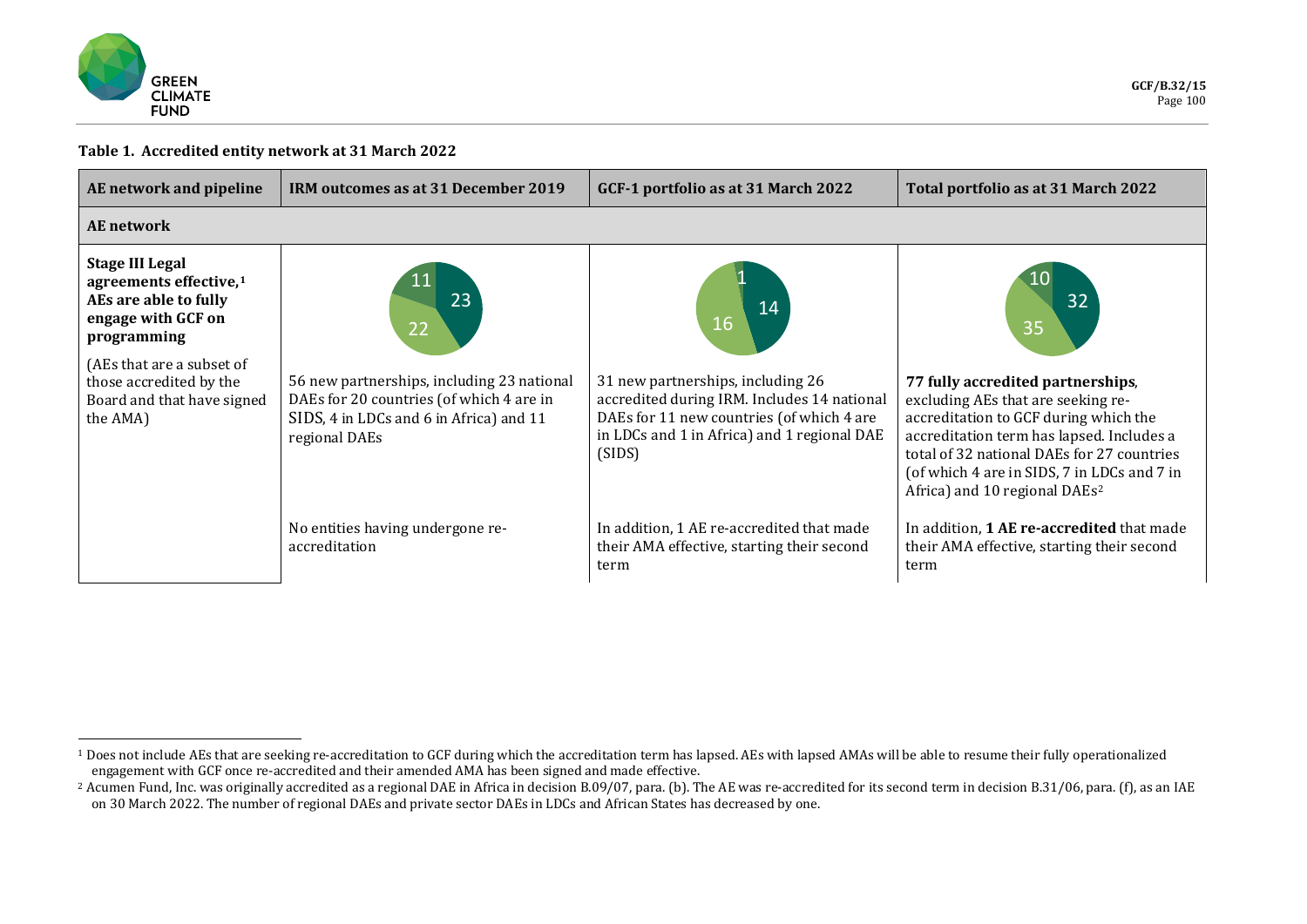<span id="page-12-1"></span><span id="page-12-0"></span>

| AE network and pipeline                                                                                                       | IRM outcomes as at 31 December 2019                      | GCF-1 portfolio as at 31 March 2022                        | Total portfolio as at 31 March 2022                                                                                                                                                                                                                                                        |
|-------------------------------------------------------------------------------------------------------------------------------|----------------------------------------------------------|------------------------------------------------------------|--------------------------------------------------------------------------------------------------------------------------------------------------------------------------------------------------------------------------------------------------------------------------------------------|
|                                                                                                                               | $\overline{2}$<br>Of which 5 are private sector entities | Of the new partnerships, 11 are private                    | 9<br>Of which 14 are private sector entities,                                                                                                                                                                                                                                              |
|                                                                                                                               |                                                          | sector entities (of which 9 were accredited<br>during IRM) | excluding AEs that are seeking re-<br>accreditation to GCF during which the<br>accreditation term has lapsed                                                                                                                                                                               |
|                                                                                                                               |                                                          |                                                            | A further 49 AEs can work with the private<br>sector, totalling 63 of the 77 fully<br>accredited AEs that are or can work with<br>the private sector (ranging from creating<br>enabling environments to lending, equity<br>investment and guarantee activities with<br>the private sector) |
| <b>Stage III Legal</b><br>agreements signed <sup>3, 4</sup><br>(AEs that are a subset of<br>those accredited by the<br>Board) | 29<br>28                                                 | 15<br>11                                                   | 39<br>36                                                                                                                                                                                                                                                                                   |
|                                                                                                                               | 69 total                                                 | 28 total, including 19 accredited during<br><b>IRM</b>     | 87 total, excluding AEs that are seeking re-<br>accreditation to GCF during which the<br>accreditation term has lapsed                                                                                                                                                                     |

<sup>3</sup> Ibid.

<sup>4</sup> Decision B.17/09, para. (d), regarding the proposal approval process requires that the Secretariat submits funding proposals to the Board for consideration from AEs with signed AMAs. AEs are required to fulfill any conditions precedent in order to make the AMA effective and thereby start the 5-year accreditation term with GCF. An FAA for approved funding proposals may be signed once the AMA is made effective if not already done so by the time the funding proposal is approved.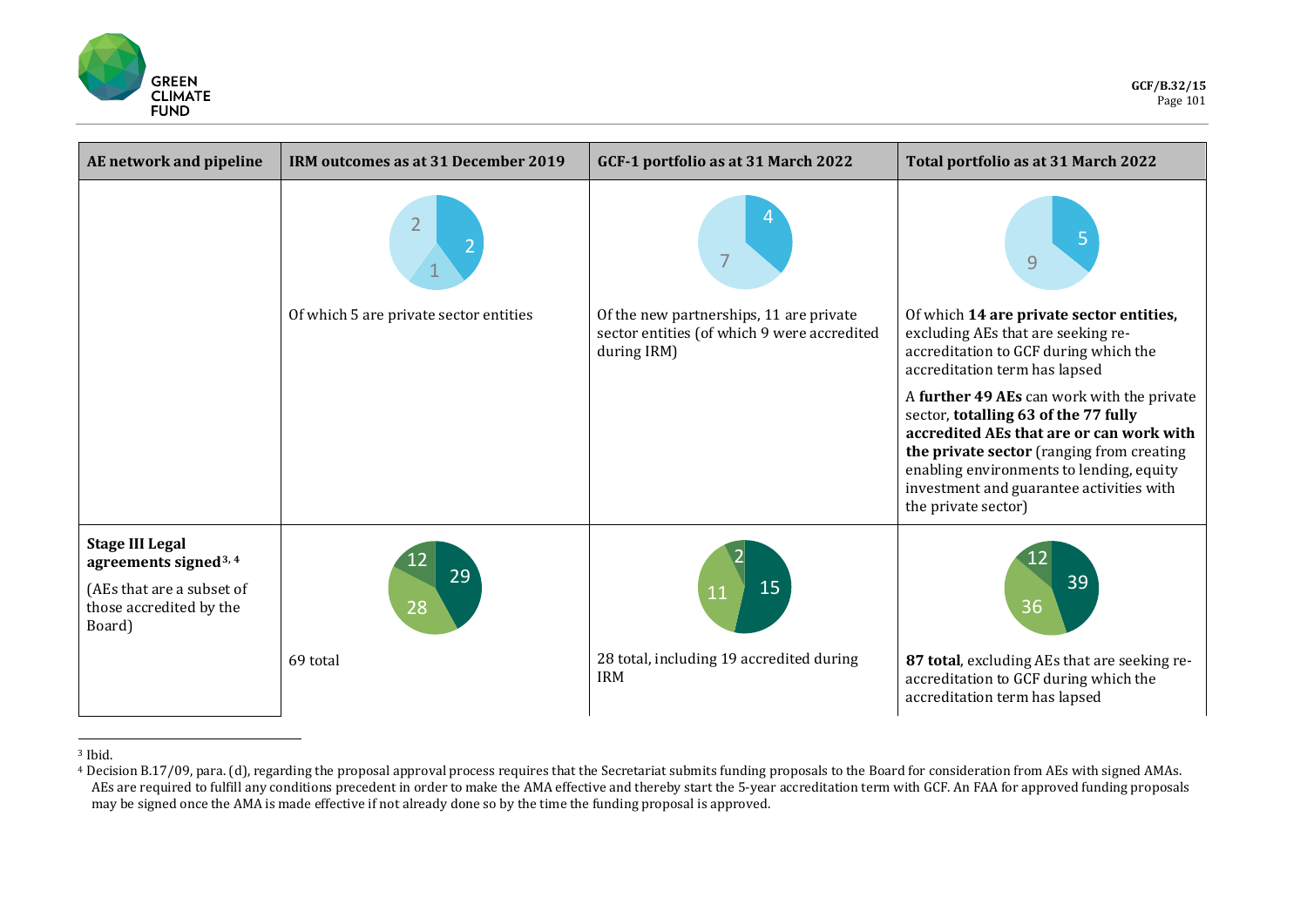<span id="page-13-0"></span>

| AE network and pipeline                                      | IRM outcomes as at 31 December 2019                                                                                                   | GCF-1 portfolio as at 31 March 2022                                                                                             | Total portfolio as at 31 March 2022                                                                                                                  |
|--------------------------------------------------------------|---------------------------------------------------------------------------------------------------------------------------------------|---------------------------------------------------------------------------------------------------------------------------------|------------------------------------------------------------------------------------------------------------------------------------------------------|
|                                                              | No entities having undergone re-<br>accreditation                                                                                     | In addition, 8 AEs in the process of<br>amending their AMA with GCF to account<br>for the Board's decision on re-accreditation  | In addition, 8 AEs in the process of<br>amending their AMA with GCF to account<br>for the Board's decision on re-accreditation                       |
|                                                              |                                                                                                                                       | 6<br>6                                                                                                                          |                                                                                                                                                      |
|                                                              | Of which 7 are private sector entities                                                                                                | Of which 13 are private sector entities,<br>including 9 accredited during IRM                                                   | Of which 18 are private sector entities,<br>and a further 69 AEs can work with the<br>private sector                                                 |
| <b>Stage II (Step 2) Entities</b><br>accredited <sup>5</sup> | 40                                                                                                                                    | 15                                                                                                                              | 58<br>41                                                                                                                                             |
|                                                              | 95 total, including 43 national DAEs for 32<br>countries (of which 4 are in SIDS, 6 in LDCs<br>and 10 in Africa) and 10 regional DAEs | 19 new partnerships building on the<br>network accredited during IRM, including<br>15 national DAEs (79%) and 1 regional DAE    | 113 total AEs, including 58 national DAEs<br>for 38 countries (of which 5 are in SIDS, 8<br>in LDCs and 12 in Africa) and 10 regional<br><b>DAEs</b> |
|                                                              | No entities having undergone re-<br>accreditation                                                                                     | In addition, 9 AEs have been re-accredited<br>for a second term. A further 13 AEs in the<br>process of seeking re-accreditation | In addition, 13 AEs in the process of<br>seeking re-accreditation                                                                                    |

<sup>5</sup> Does not include former AEs that are not seeking re-accreditation to GCF.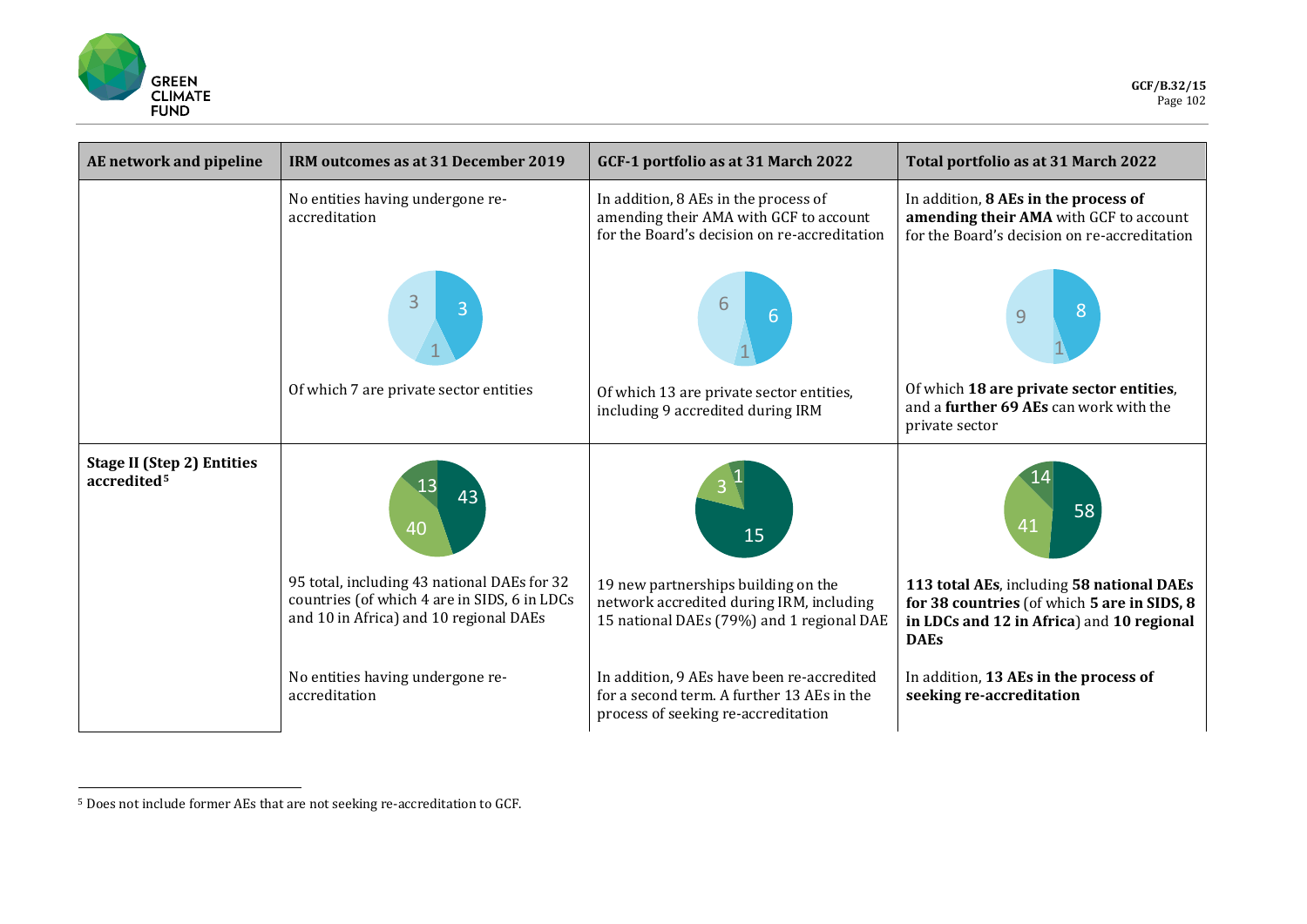<span id="page-14-0"></span>

| AE network and pipeline                                                                                     | IRM outcomes as at 31 December 2019                              | GCF-1 portfolio as at 31 March 2022         | Total portfolio as at 31 March 2022                                                                              |
|-------------------------------------------------------------------------------------------------------------|------------------------------------------------------------------|---------------------------------------------|------------------------------------------------------------------------------------------------------------------|
|                                                                                                             | 9<br>9<br>$2\sqrt{ }$<br>Of which 20 are private sector entities | 5<br>Of which 7 are private sector entities | 12<br>14<br>Of which 27 are private sector entities,<br>and a further 88 AEs can work with the<br>private sector |
| Pipeline                                                                                                    |                                                                  |                                             |                                                                                                                  |
| Pipeline (Submission,<br><b>Stage I and Stage II (Step</b><br>1) Accreditation Panel<br>review <sup>6</sup> | 115                                                              | 137                                         | 137                                                                                                              |

*Abbreviations*: AE = accredited entity; AMA = accreditation master agreement; DAE = direct access entity; GCF-1 = first replenishment period of the GCF; IAE = international access entity; IRM  $=$  initial resource mobilization; LDCs = least developed countries; SIDS = small island developing States.

|         | DAE - national |
|---------|----------------|
|         | DAE - regional |
|         | IAF            |
| Private |                |
| sector  |                |

<sup>6</sup> Includes entities that have submitted but have yet to start the Stage I institutional assessment and completeness pending payment of accreditation application fees. Does not include 123 entities that have access to the online accreditation system or digital accreditation platform (including active and inactive), but have yet to submit their application.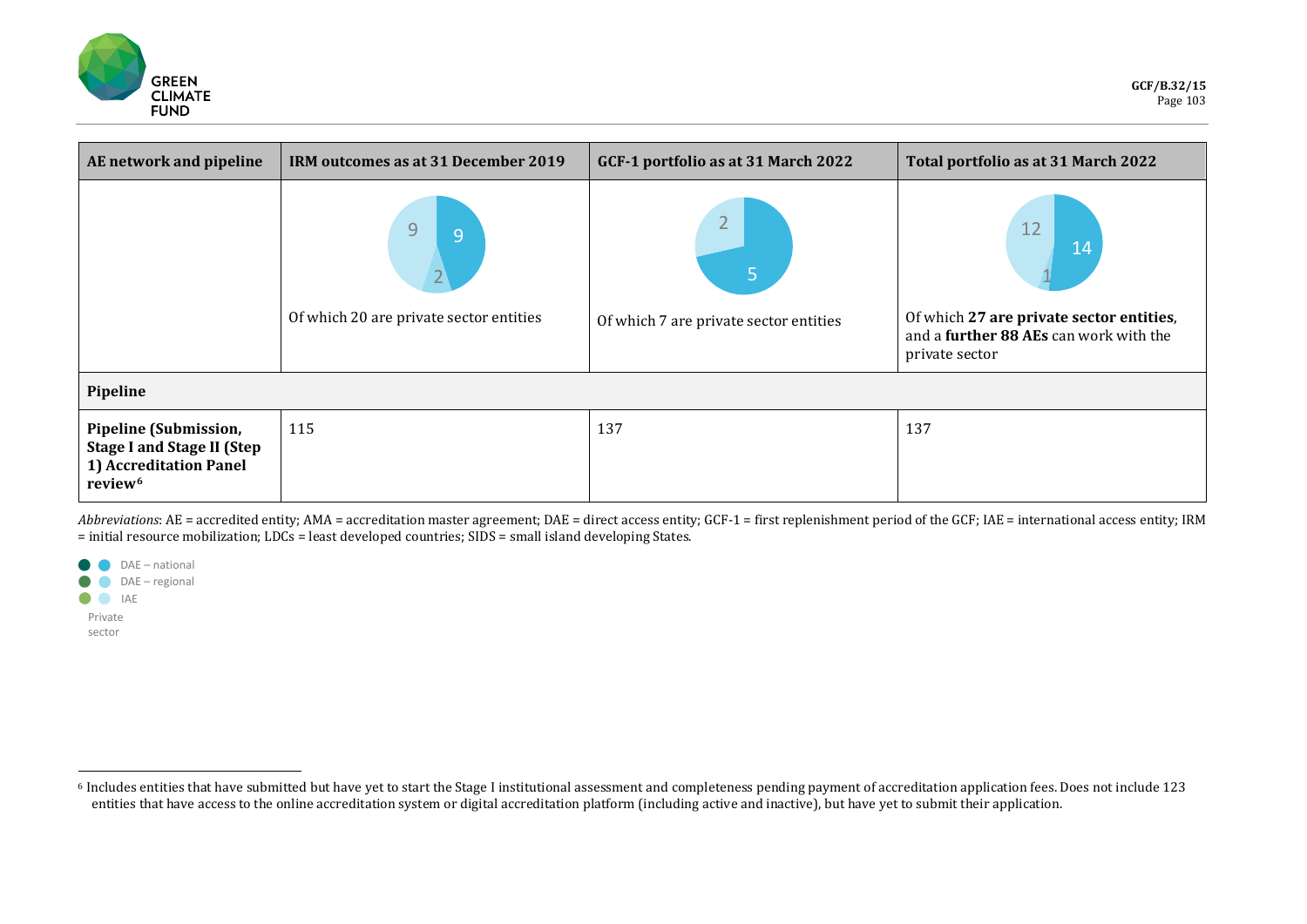

36. Figure 2 below presents a further breakdown by year of the number of AEs with signed AMAs from 2015 through 2021. As can be seen below, there has been a steady increase starting from GCF-1 in the number of private sector entities with signed AMAs, from a total of 8 in the IRM period, averaging 2 per year to an additional 13 in the first two years of GCF-1 (2020- 2021).

**Figure 2. Number of accreditation master agreements signed with accredited entities, including direct access entities and private sector entities, from 2015 to 2021 a**



*Abbreviations*: AMA = accreditation master agreement, DAE = direct access entity.

<sup>a</sup> Private sector AEs include both DAEs and IAEs.

**Figure 3. Number of accreditation master agreements made effective to start the five-year accreditation term with accredited entities, including direct access entities and private sector entities, from 2015 to 2021**



*ABBREVIATIONS***:** AMA = ACCREDITATION MASTER AGREEMENT, DAE = DIRECT ACCESS ENTITY.

<sup>a</sup> Private sector AEs include both DAEs and IAEs.

37. Of the 77 entities accredited with effective AMAs across both periods (excluding AEs that are seeking re-accreditation to GCF during which the accreditation term has lapsed), 55 per cent are DAEs (including 42 per cent that are national DAEs and 13 per cent that are regional DAEs) and 45 per cent are IAEs. As shown in figure 3, under the five-year IRM time frame, only 5 private sector entities reached Stage III with effective AMAs, whereas during the initial two years of GCF-1, the private sector AE network increased by 280 per cent with 11 more private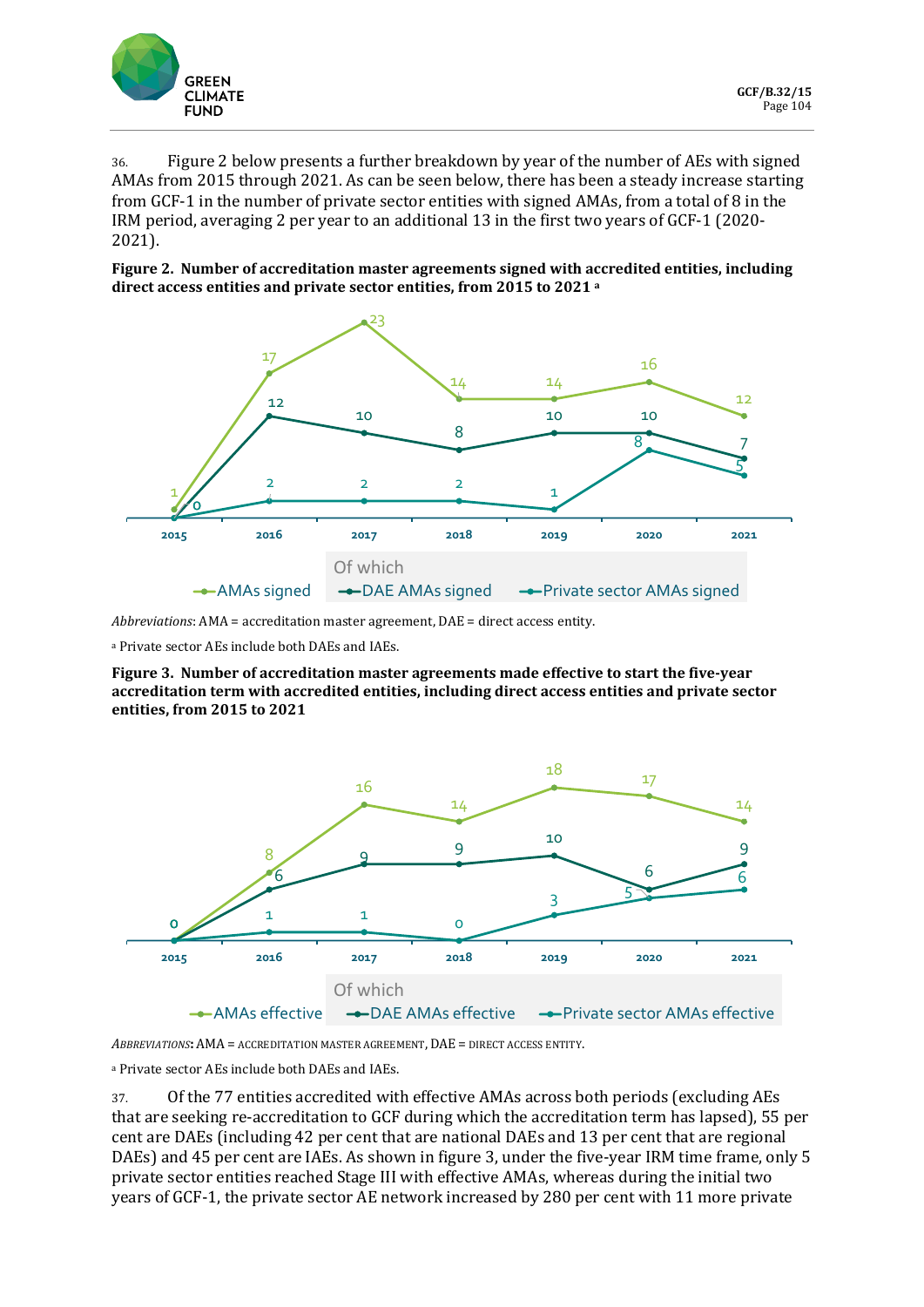![](_page_16_Picture_0.jpeg)

sector AEs added with effective AMAs. As at 31 March 2022, there are a total of 14 private sector AEs with effective AMAs that can fully programme with GCF (excluding AEs that are in the process of re-accreditation during which the accreditation term has lapsed), 36 per cent of which are national DAEs including local commercial and investment banks, and 64 per cent are IAEs. While only 14 AEs are private sector entities themselves, another 49 AEs have the ability to work with the private sector.

38. Figure 4 below provides a mapping of the 113 accredited AEs. The figure demonstrates that IAEs are predominantly accredited to undertake projects of larger sizes, higher E&S risks and utilizing a wide range of financial instruments. There are, however, four regional DAEs including Attijariwafa Bank and the Development Bank of Southern Africa in Africa and the Central American Bank for Economic Integration and Corporación Andina de Fomento in Latin America and the Caribbean, as well as five national DAEs in the Africa, Asia-Pacific and Latin America and the Caribbean regions (the Moroccan Agency for Sustainable Energy S. A.; the National Bank for Agriculture and Rural Development based in India and the Small Industries Development Bank of India; and Banco Nacional de Desenvolvimento Econômico e Social and Caixa Econômica Federal, both based in Brazil, respectively) that have been accredited for the largest size, a wide range of financial instruments (including grants, loans, equity and guarantees), and the highest E&S risk level.

39. As can also be seen from the figure below, the greatest concentration of DAEs (31) accredited with fully effective AMAs fall within a scope of micro and small size, minimal or no to medium E&S risk levels and grants as the primary financial instrument through either managing projects or awarding grants. There are also eight IAEs that are accredited for a similar scope of accreditation. When medium size is added to this scope, the number of DAEs with fully effective AMAs increases to 34 and IAEs to 14.

40. During the IRM period the AE network had a total of 43 national DAEs, comprising 45 per cent of the total AEs. Through GCF-1 an additional 19 national DAEs have been accredited, which has led to a greater portion of national DAEs (51 per cent). When DAE-regionals are included, the proportion of DAEs (national and regional) to all AEs totals 64 per cent. As indicated above, similar expansions were also seen for the network of private sector partners, with those reaching AMA effectiveness being nearly threefold as compared to IRM levels.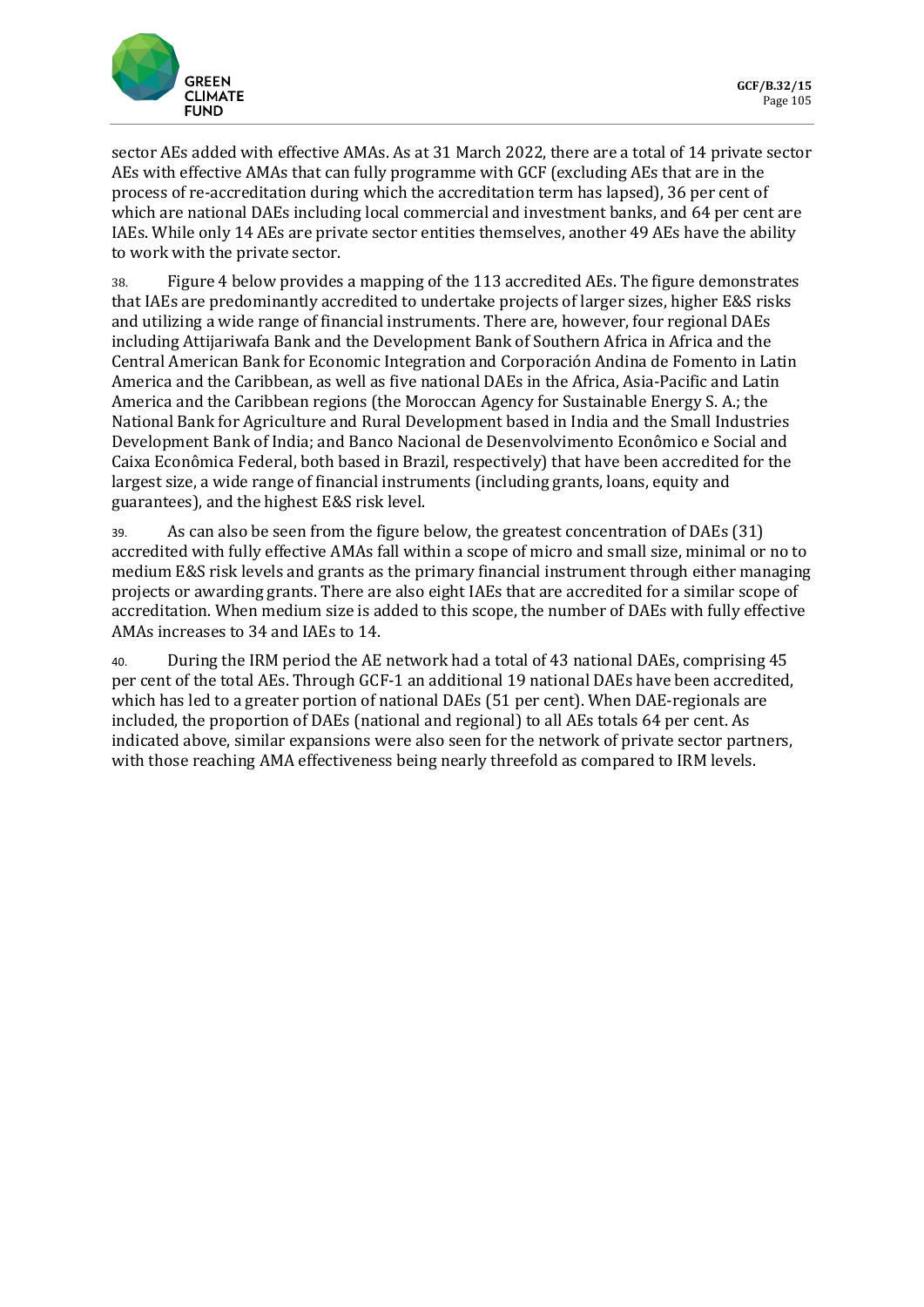![](_page_17_Picture_0.jpeg)

### **Figure 4. Range of capabilities reflected in accreditation scopes in the network of 113 accredited entities, as at 31 March 2022**

![](_page_17_Figure_3.jpeg)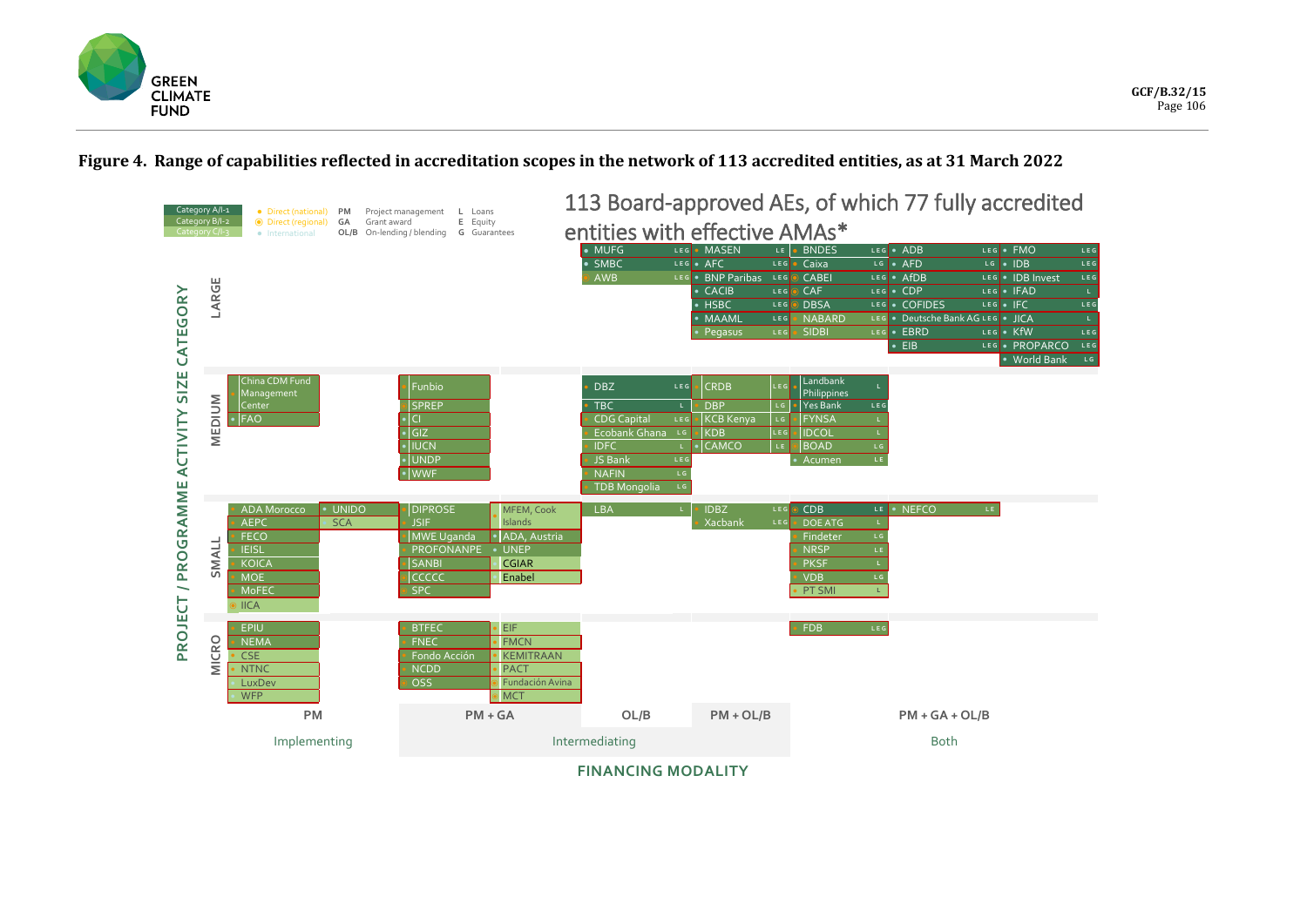![](_page_18_Picture_0.jpeg)

\* Does not include AEs that are seeking re-accreditation to GCF during which the accreditation term has lapsed. AEs with lapsed AMAs will be able to resume their fully operationalized engagement with GCF once re-accredited and their amended AMA accounting for re-accreditation has been signed and made effective.

*Abbreviations*: Acumen = Acumen Fund, Inc., ADA Austria = Austrian Development Agency, ADA Morocco = Agency for Agricultural Development of Morocco, ADB = Asian Development Bank, AEPC = Alternative Energy Promotion Center, AFC = Africa Finance Corporation, AFD = Agence Française de Développement, AfDB = African Development Bank, AMA = accreditation master agreement, AWB = Attijariwafa Bank, BNDES = Banco Nacional de Desenvolvimento Econômico e Social, BNP Paribas = BNP Paribas S.A., BOAD = Banque Ouest Africaine de Développement (West African Development Bank), BTFEC = Bhutan Trust Fund for Environmental Conservation, CABEI = Central American Bank for Economic Integration, CAF = Corporación Andina de Fomento, Camco = Camco Management Limited, CCCCC = Caribbean Community Climate Change Centre, CDB = Caribbean Development Bank, CDG Capital = CDG Capital S.A., CDP = Cassa Depositi e Prestiti – Societa per Azioni, CEF = Caixa Econômica Federal, China CDM Fund Management Center = China Clean Development Mechanism Fund Management Center, CI = Conservation International Foundation, COFIDES = Compañía Española de Financiación del Desarrollo S.A. S.M.E., CRDB = CRDB Bank Public Limited Company, Crédit Agricole CIB = Crédit Agricole Corporate and Investment Bank, CSE = Centre de Suivi Ecologique, DBP = Development Bank of the Philippines, DBSA = Development Bank of Southern Africa, DBZ = Development Bank of Zambia, DIPROSE (formerly UCAR) = General Directorate of Sectoral and Special Programs and Projects of the Ministry of Agriculture, Livestock and Fisheries (formerly Unidad para el Cambio Rural (Unit for Rural Change) of Argentina), Deutsche Bank AG = Deutsche Bank Aktiengesellschaft, DOE Antigua and Barbuda = Department of Environment of Antigua and Barbuda, EBRD = European Bank for Reconstruction and Development, EGH = Ecobank Ghana Limited, EIB = European Investment Bank, EIF = Environmental Investment Fund of Namibia, EPIU = Environmental Project Implementation Unit of the Ministry of Nature Protection of the Republic of Armenia, Enabel (formerly BTC-CTB) = Belgian Development Agency (formerly Belgian Technical Cooperation), FAO = Food and Agriculture Organization of the United Nations, FDB = Fiji Development Bank, FECO = Foreign Environmental Cooperation Center of the Ministry of Ecology and Environment of China (formerly Foreign Economic Cooperation Office of the Ministry of Environmental Protection of China), Findeter = Financiera De Desarrollo Territorial S.A., FMCN = Fondo Mexicano para la Conservación de la Naturaleza A.C., FMO = Nederlandse Financierings-Maatschappij voor Ontwikkelingslanden N.V., FNEC = National Fund for the Environment of Benin, Fondo Acción = Fondo para la Acción Ambiental y la Niñez, Funbio = Fundo Brasileiro para a Biodiversidade, FYNSA = Finanzas Y Negocios Servicios Financieros Limitada, GIZ = Deutsche Gesellschaft für Internationale Zusammenarbeit GmbH, HSBC = HSBC Holdings plc and its subsidiaries, IDB = Inter-American Development Bank, IDB Invest = Inter-American Investment Corporation, IDBZ = Infrastructure Development Bank of Zimbabwe, IDCOL = Infrastructure Development Company Limited, IDFC = IDFC Bank Limited, IEISL = IL&FS Environmental Infrastructure and Services Limited, IFAD = International Fund for Agricultural Development, IFC = International Finance Corporation, IICA = Inter-American Institute for Cooperation on Agriculture, IUCN = International Union for Conservation of Nature, JICA = Japan International Cooperation Agency, JS Bank = JS Bank Limited, JSC TBC Bank = Joint Stock Company TBC Bank, KCB = KCB Bank Kenya Limited, KDB = Korea Development Bank, KEMITRAAN = Kemitraan bagi Pembaraun Tata Pemerintahan, KfW = Kreditanstalt für Wiederaufbau, KOICA = Korea International Cooperation Agency, Landbank = Land Bank of the Philippines, LBA (formerly CNCAS) = La Banque Agricole (formerly Caisse Nationale de Credit Agricole du Senegal), LuxDev = Luxembourg Development Cooperation Agency, MAAML = Macquarie Alternative Assets Management Limited, MASEN = Moroccan Agency for Sustainable Energy S.A., MCT = Micronesia Conservation Trust, MFEM Cook Islands = Ministry of Finance and Economic Management of the Cook Islands, MOE (formerly MINIRENA) = Ministry of Environment of Rwanda (formerly Ministry of Natural Resources of Rwanda), MoFEC = Ministry of Finance and Economic Cooperation of Ethiopia, MWE Uganda = Ministry of Water and Environment of Uganda, MUFG Bank (formerly BTMU) = MUFG Bank, Ltd. (formerly Bank of Tokyo-Mitsubishi UFJ, Ltd.), NABARD = National Bank for Agriculture and Rural Development, NAFIN = Nacional Financiera, S.N.C., Banca de Desarrollo, NCDD = National Committee for Sub-National Democratic Development, NEFCO = Nordic Environment Finance Corporation, NEMA = National Environment Management Authority of Kenya, NRSP = National Rural Support Programme, NTNC = National Trust for Nature Conservation, OSS = Sahara and Sahel Observatory, PACT = Protected Areas Conservation Trust, PCA = Pegasus Capital Advisors, L.P., PKSF = Palli Karma-Sahayak Foundation, PROFONANPE = Peruvian Trust Fund for National Parks and Protected Areas, PROPARCO = Société de Promotion et de Participation pour la Coopération Economique, PT SMI = PT Sarana Multi Infrastruktur, SANBI = South African National Biodiversity Institute, SCA = Save the Children Australia, SIDBI = Small Industries Development Bank of India, SMBC = Sumitomo Mitsui Banking Corporation, SPC = Pacific Community, SPREP = Secretariat of the Pacific Regional Environment Programme, TDB Mongolia = Trade and Development Bank of Mongolia, UNDP = United Nations Development Programme, UNEP = United Nations Environment Programme, UNIDO = United Nations Industrial Development Organization, VDB = Vietnam Development Bank, WFP = World Food Programme, World Bank = International Bank for Reconstruction and Development and International Development Association, WWF = World Wildlife Fund, Inc., XacBank = XacBank LLC, Yes Bank = Yes Bank Limited.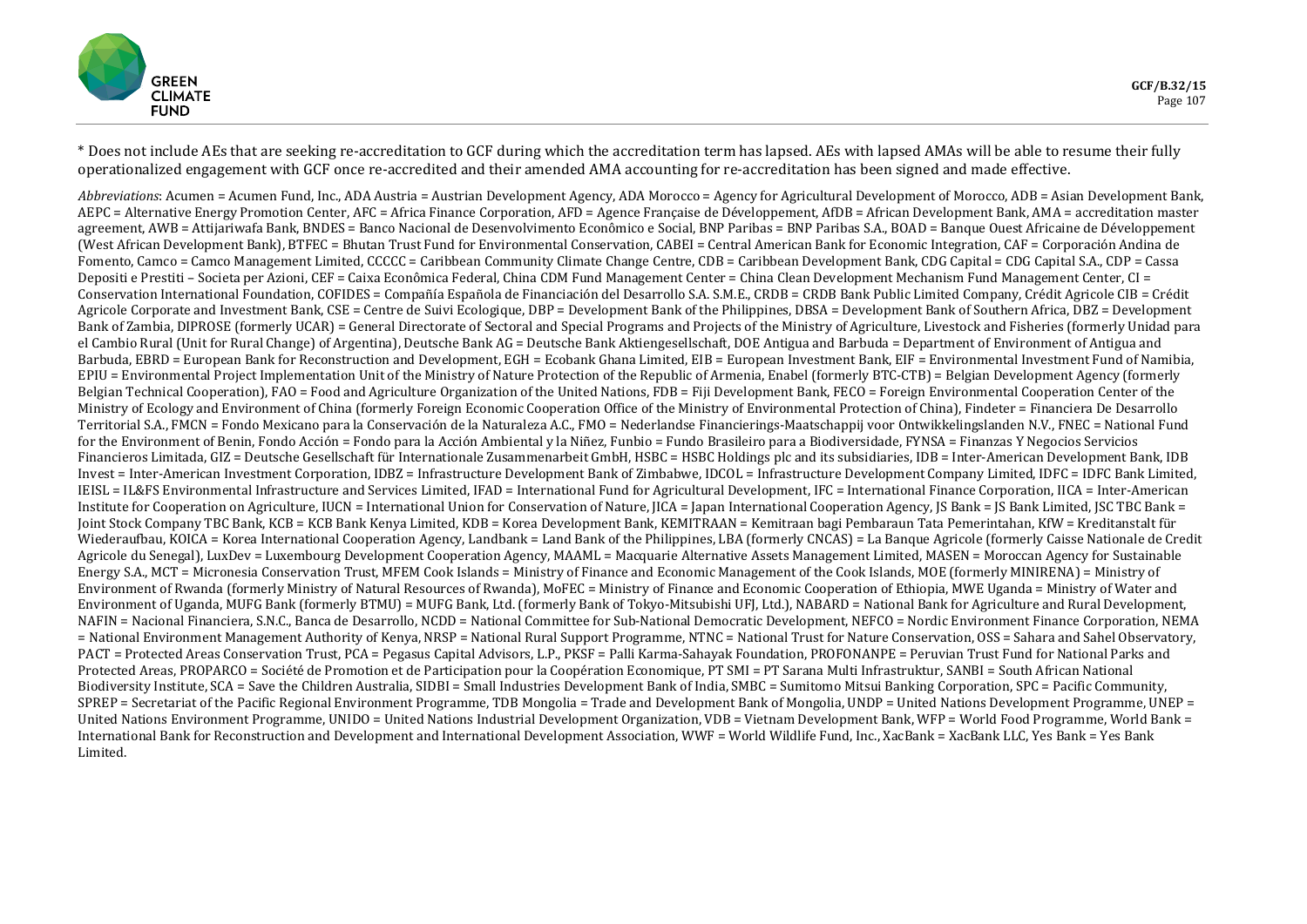![](_page_19_Picture_0.jpeg)

41. From IRM to GCF-1, there have been several additional DAEs accredited for a maximum of medium size projects/programme activities and medium or high E&S risk levels. Over time, more countries have nominated organizations that can access a wider range and greater scale of finance from the GCF, including national commercial banks and national development banks (NDBs).

42. Overall, the AE network has expanded to allow for a much broader range of entities that can mobilize funding at scale, such as through the GCF request for proposal for MFS. AEs with the potential to access medium to large-scale projects/programmes, of medium to high E&S risk, and through various financial instruments (including loans, equity and/or guarantees), includes a total of 51 AEs. Out of these 51, 26 are DAEs and 25 are IAEs. Twenty-three are private sector entities, including both DAEs and IAEs.

43. In addition to the expansion of AEs that can mobilize funding at scale, in GCF-1, several additional DAEs with effective AMAs have been accredited for the small size category, medium to high E&S risk level, and for a wider range of financial instruments. These types of entities are particularly well suited to support MSMEs, such as through the GCF request for proposal for MSMEs; 11 DAEs are accredited within this scope.

44. All of the 11 DAEs referred to in paragraph 43 above, along with an additional 31 DAEs (for a total of 42 DAEs) have the capacity to develop and implement projects through the GCF simplified approval process (SAP). The minimal to no E&S risk and smaller size category requirements of the SAP projects/programmes makes them particularly well suited for these DAEs.

45. Finally, the AEs with the potential to respond to the GCF RFPs for the pilot phase for enhancing direct access<sup>1</sup> (EDA) overlaps with the SAP and MSME potential. In total, there are currently 30 DAEs with the potential to implement EDA programmes, including 24 national DAEs (of which 2 are private sector) and 6 regional DAEs.

46. The next set of tables and figures present the full suite of 113 Board-approved AEs. They include AEs that have yet to sign and make their AMA effective with GCF to conclude the accreditation process, as well as AEs that are seeking re-accreditation to GCF during which the accreditation term has lapsed. AEs with lapsed AMAs will be able to resume their fully operationalized engagement with GCF once re-accredited and their amended AMA accounting for re-accreditation has been signed and made effective.

<span id="page-19-0"></span><sup>1</sup> Decision B.10/04.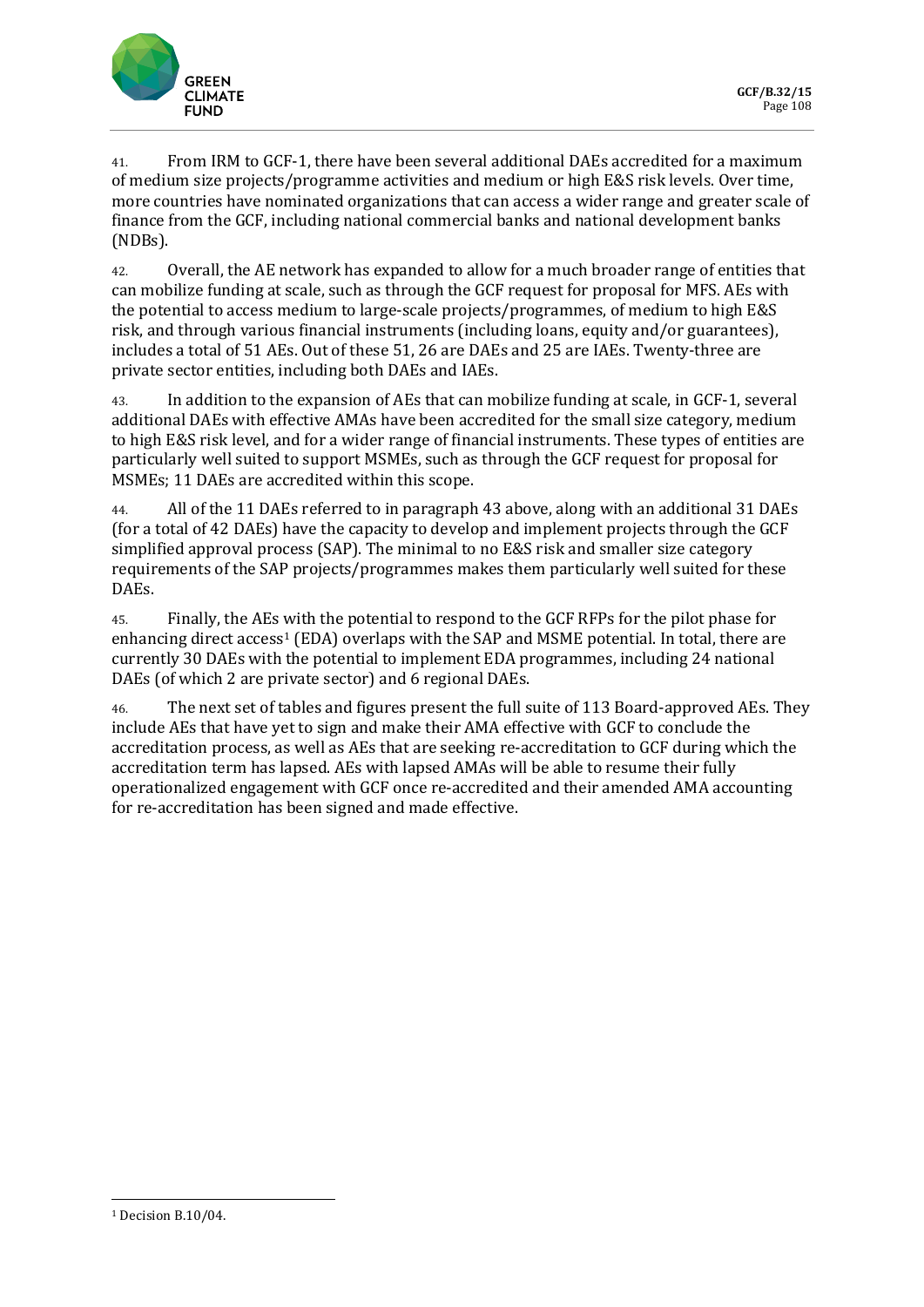![](_page_20_Picture_0.jpeg)

#### **Table 2: Range of options by number of accredited entities out of the total 113 Board-approved accredited entities for countries to partner with by region and type of capacity (cumulative, as at 31 March 2022)[2](#page-20-0)**

|               | <b>Fiduciary functions</b> <sup>a</sup> |                                                                                  |       |                        | <b>E&amp;S</b> risk<br>category <sup>a</sup> |             |             | Size of an<br>individual<br>project or<br>programme<br>activity $\frac{b}{b}$ |                              |                               |
|---------------|-----------------------------------------|----------------------------------------------------------------------------------|-------|------------------------|----------------------------------------------|-------------|-------------|-------------------------------------------------------------------------------|------------------------------|-------------------------------|
| <b>Region</b> | Project                                 | <b>Providing</b><br>grants,                                                      |       | <b>Blended finance</b> |                                              |             |             |                                                                               |                              |                               |
|               | manage<br>-ment $c$                     | including<br>through grant<br>award and/or<br>funding<br>allocation <sup>d</sup> | Loans | <b>Equity</b>          | Guaran-<br>tees                              | C/<br>$I-3$ | B/<br>$I-2$ | A/<br>$ I-1 $                                                                 | <b>Micro</b><br>and<br>small | <b>Medium</b><br>and<br>large |
| AF            | 54                                      | 32                                                                               | 37    | 28                     | 31                                           | 62          | 56          | 25                                                                            | 62                           | 40                            |
| AP            | 62                                      | 40                                                                               | 40    | 27                     | 30                                           | 68          | 59          | 22                                                                            | 68                           | 41                            |
| EE            | 30                                      | 19                                                                               | 21    | 16                     | 17                                           | 34          | 31          | 19                                                                            | 34                           | 25                            |
| LAC           | 55                                      | 42                                                                               | 34    | 25                     | 28                                           | 59          | 51          | 25                                                                            | 59                           | 37                            |
| LDCs          | 56                                      | 38                                                                               | 33    | 24                     | 25                                           | 62          | 54          | 24                                                                            | 62                           | 35                            |
| <b>SIDS</b>   | 48                                      | 35                                                                               | 29    | 24                     | 23                                           | 50          | 43          | 23                                                                            | 50                           | 32                            |

*ABBREVIATIONS***:** AF = AFRICA, AP = ASIA-PACIFIC, EE = EASTERN EUROPE, E&S = ENVIRONMENTAL AND SOCIAL, LAC = LATIN AMERICA AND THE CARIBBEAN, LDCS = LEAST DEVELOPED COUNTRIES, SIDS = SMALL ISLAND DEVELOPING STATES.

*<sup>A</sup>* ANNEX I TO DECISION B.07/02 (ANNEX I TO DOCUMENT GCF/B.07/11).

*<sup>B</sup>* ANNEX I TO DECISION B.08/02 (ANNEX I TO DOCUMENT GCF/B.08/45).

*<sup>C</sup>* THE SPECIALIZED FIDUCIARY STANDARD FOR PROJECT MANAGEMENT IS CONTAINED IN ANNEX II TO DECISION B.07/02, AVAILABLE AT [<HTTPS://WWW.GREENCLIMATE.FUND/DOCUMENT/INITIAL-FIDUCIARY-PRINCIPLES-AND-STANDARDS-FUND>](https://www.greenclimate.fund/document/initial-fiduciary-principles-and-standards-fund). PROJECT MANAGEMENT UNDERLYING PRINCIPLES ARE: ABILITY TO IDENTIFY, FORMULATE AND APPRAISE PROJECTS OR PROGRAMMES; COMPETENCY TO MANAGE OR OVERSEE THE EXECUTION OF APPROVED FUNDING PROPOSALS (INCLUDING THOSE FINANCED THROUGH GRANTS), INCLUDING THE ABILITY TO MANAGE EXECUTING ENTITIES OR PROJECT SPONSORS AND TO SUPPORT PROJECT DELIVERY AND IMPLEMENTATION; AND CAPACITY TO CONSISTENTLY AND TRANSPARENTLY REPORT ON THE PROGRESS, DELIVERY AND IMPLEMENTATION OF THE APPROVED FUNDING PROPOSAL.

*<sup>D</sup>* THE SPECIALIZED FIDUCIARY STANDARD FOR GRANT AWARD AND/OR FUNDING ALLOCATION MECHANISMS IS CONTAINED IN ANNEX II TO DECISION B.07/02, AVAILABLE AT [<HTTPS://WWW.GREENCLIMATE.FUND/DOCUMENT/INITIAL-FIDUCIARY-PRINCIPLES-AND-](https://www.greenclimate.fund/document/initial-fiduciary-principles-and-standards-fund)[STANDARDS-FUND>](https://www.greenclimate.fund/document/initial-fiduciary-principles-and-standards-fund). SPECIFIC CAPACITIES FOR GRANT AWARD AND FUNDING ALLOCATION MECHANISMS OF GRANTS IN THE CONTEXT OF PROGRAMMES REQUIRE: TRANSPARENT ELIGIBILITY CRITERIA AND AN EVALUATION PROCESS; A GRANT AWARD DECISION AND PROCEDURES; PUBLIC ACCESS TO INFORMATION ON BENEFICIARIES AND RESULTS; TRANSPARENT ALLOCATION AND IMPLEMENTATION OF FINANCIAL RESOURCES; AND A GOOD STANDING WITH REGARD TO MULTILATERAL FUNDING.

47. Table 2 above indicates that countries should be able to find AEs to implement a GCF project/programme across any capacity. As shown in figure 5 below, this could mean relying mostly on IAEs and some regional DAEs or private sector DAEs for some geographies and capacities. For example, for Eastern Europe with only three DAEs – all national – the options for countries are currently limited to IAEs (90 per cent). For SIDS, almost 70 per cent of AEs with potential geographic coverage are IAEs, for Latin America and the Caribbean 64 per cent, for African States 62 per cent, for the LDCs 61 per cent and for Asia-Pacific 57 per cent.

<span id="page-20-0"></span><sup>2</sup> Includes AEs that are seeking re-accreditation to GCF during which the accreditation term has lapsed. AEs with lapsed AMAs will be able to resume their fully operationalized engagement with GCF once re-accredited and their amended AMA accounting for re-accreditation has been signed and made effective.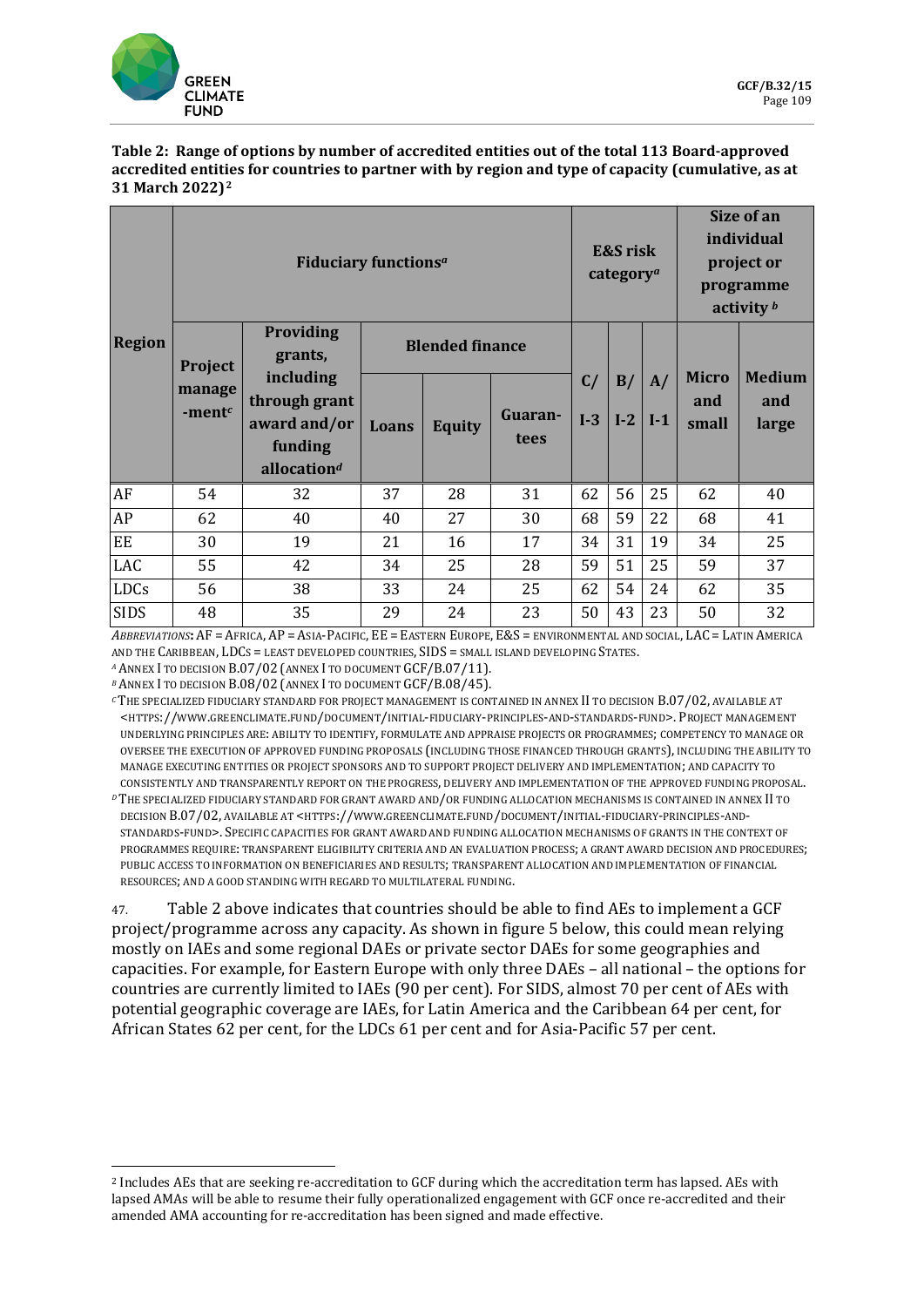![](_page_21_Picture_0.jpeg)

![](_page_21_Figure_2.jpeg)

![](_page_21_Figure_3.jpeg)

*ABBREVIATIONS***:** AF = AFRICA, AP = ASIA-PACIFIC, DAE = DIRECT ACCESS ENTITY, EE = EASTERN EUROPE, IAE = INTERNATIONAL ACCESS ENTITY, LAC = LATIN AMERICA AND THE CARIBBEAN, LDCS = LEAST DEVELOPED COUNTRIES, SIDS = SMALL ISLAND DEVELOPING STATES.

48. While the trend has been towards greater numbers of accreditation of private sector entities, out of the entire pool of AEs with fully effective AMAs only 14 entities or 18 per cent are private sector entities, with the majority being IAEs. This increases the reliance on a few private sector IAEs to catalyse private investment flows and create trade-offs between the GCF-1 programming targets related to DAEs and private sector flows. As shown in figure 6, SIDS have no national or regional private sector entities and Eastern Europe and Latin America and the Caribbean have only one each. The LDCs have two national and one regional DAE that are private sector, and the Asia-Pacific and African States regions have the most national private sector entities with six each. The decisions by the Board to prioritize from 2016 to 2018 DAEs, as well as private sector entities, have contributed to this increase in proportion, shaping the AE network to what it is today.[4](#page-21-1) However, the pipeline even with such prioritization has primarily reflected public sector DAEs and private sector IAEs.

**Figure 6. Number of private sector accredited entities and their potential areas of operations, as at 31 March 2022[5](#page-21-2)**

![](_page_21_Figure_7.jpeg)

*ABBREVIATIONS***:** AF = AFRICA, AP = ASIA-PACIFIC, DAE = DIRECT ACCESS ENTITY, EE = EASTERN EUROPE, IAE = INTERNATIONAL ACCESS ENTITY, LAC = LATIN AMERICA AND THE CARIBBEAN, LDCS = LEAST DEVELOPED COUNTRIES, SIDS = SMALL ISLAND DEVELOPING STATES.

<span id="page-21-0"></span><sup>3</sup> The areas of potential operations are based on the AEs' mandates. The figure includes AEs that are seeking reaccreditation to GCF during which the accreditation term has lapsed. AEs with lapsed AMAs will be able to resume their fully operationalized engagement with GCF once re-accredited and their amended AMA accounting for reaccreditation has been signed and made effective.

<span id="page-21-1"></span><sup>4</sup> Decisions B.14/08, para. (d)(i), B.18/04, para. (c) and B.19/13, para. (c), as well as decision B.21/16, para. (a);<br>B.23/11, para. (b) and B.24/11, para. (e).

<span id="page-21-2"></span><sup>&</sup>lt;sup>5</sup> The areas of potential operations are based on the AEs' mandates. The figure includes AEs that are seeking reaccreditation to GCF during which the accreditation term has lapsed. AEs with lapsed AMAs will be able to resume their fully operationalized engagement with GCF once re-accredited and their amended AMA accounting for reaccreditation has been signed and made effective.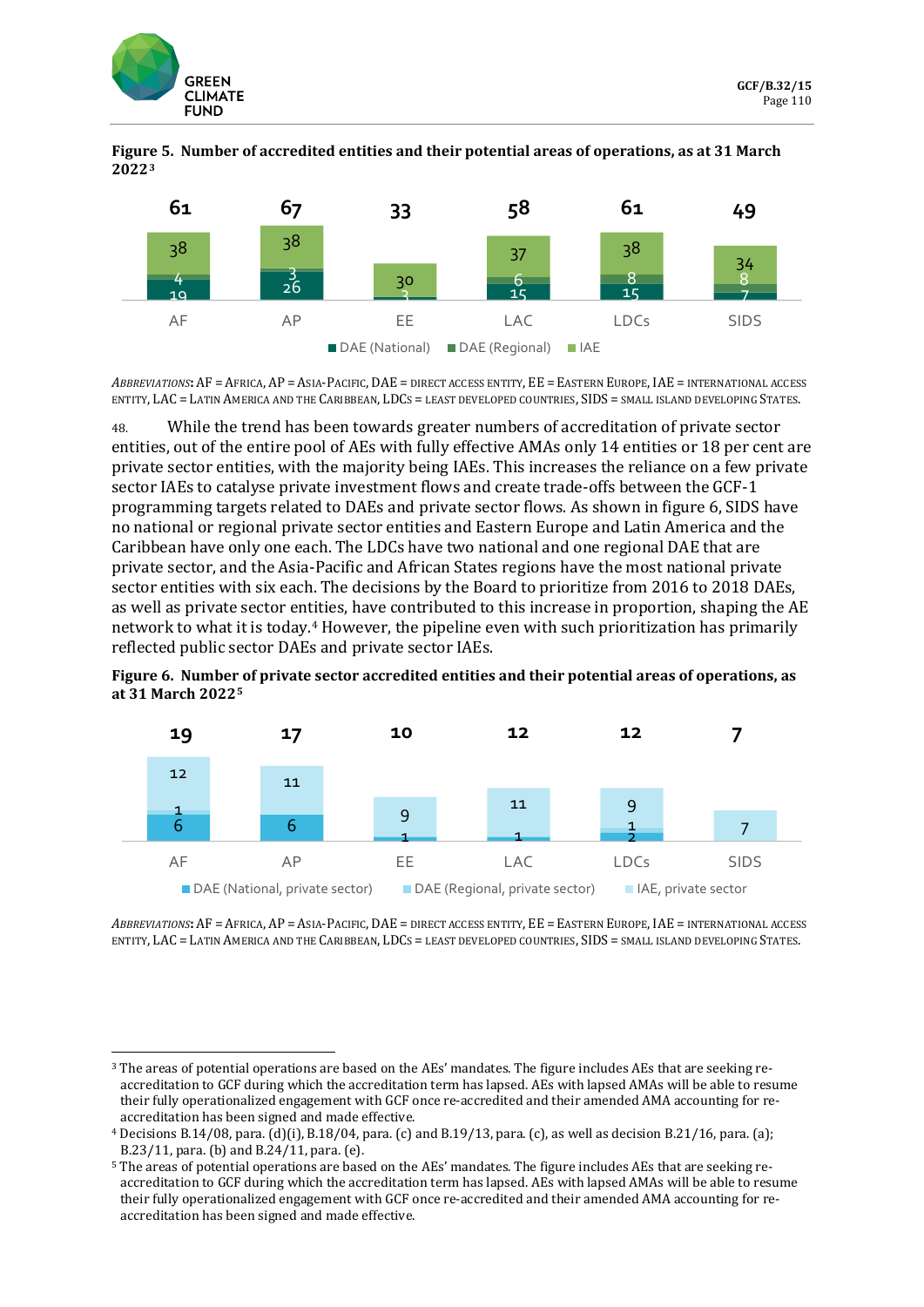![](_page_22_Picture_0.jpeg)

49. Noting there is no standard of accreditation requiring systems, capacities and track record related to GCF results areas as indicated in section 1.1.1 above, figure 7 presents the number of AEs that indicated and provided examples of their project experience in the GCF results areas, divided by national DAEs, regional DAEs and IAEs. There are both DAEs and IAEs that have experience across all of the GCF results areas, suggesting that countries have theoretical access to AEs for projects/programmes in all results areas for any fiduciary functions, project/programme size, and E&S risk level.

**Figure 7. Number of accredited entities with past project experience in results areas at the time of accreditation, as at 31 March 2022[6](#page-22-0)**

![](_page_22_Figure_4.jpeg)

■ DAE (National) ■ DAE (Regional) ■ IAE

*ABBREVIATIONS***:** DAE = DIRECT ACCESS ENTITY, IAE = INTERNATIONAL ACCESS ENTITY.

50. As shown in figure 8 below, in terms of utilizing the full range of GCF's financial instruments, equity and guarantees (as compared to grants and loans) have the fewest number of entities with that capacity (43 and 50, respectively), followed by loans (65). Grants have the largest number of entities accredited for that capacity with managing project grants having the most (100) followed by the grant award mechanism (65).[7](#page-22-1)

51. For the subset of private sector entities, the trend is reversed with the largest number of entities having the capacity for loans (26), followed by guarantees (20), equity (19), grants under project management (16) and awarding grants (5).

52. While GCF's range of financial instruments includes grants, loans, equity and guarantees, other instruments such as insurance and bonds are not yet included, the accreditation framework does not account for assessing whether entities are able to work with such instruments. However, some applicants, particularly private sector entities, have indicated as part of their accreditation application to GCF their past experience of working with these and other innovative instruments. Such innovative instruments, while minimally applied in GCF's portfolio thus far, are critical tools to support GCF in implementing its strategy and achieving its programming targets to catalyse private sector investment flows and scaling up adaptation financing.[8](#page-22-2)

<span id="page-22-0"></span><sup>6</sup> Includes AEs that are seeking re-accreditation to GCF during which the accreditation term has lapsed. AEs with lapsed AMAs will be able to resume their fully operationalized engagement with GCF once re-accredited and their amended AMA accounting for re-accreditation has been signed and made effective.

<span id="page-22-1"></span><sup>7</sup> Note that numbers add up to more than 113 as most AEs are accredited for capacity across multiple specialized fiduciary standards to work with a range of financial instruments and financing modalities.

<span id="page-22-2"></span><sup>8</sup> At B.32 the Board will be considering a review of the initial private sector facility modalities and the private sector strategy, and guidance on the approach and scope for providing support to adaptation activities.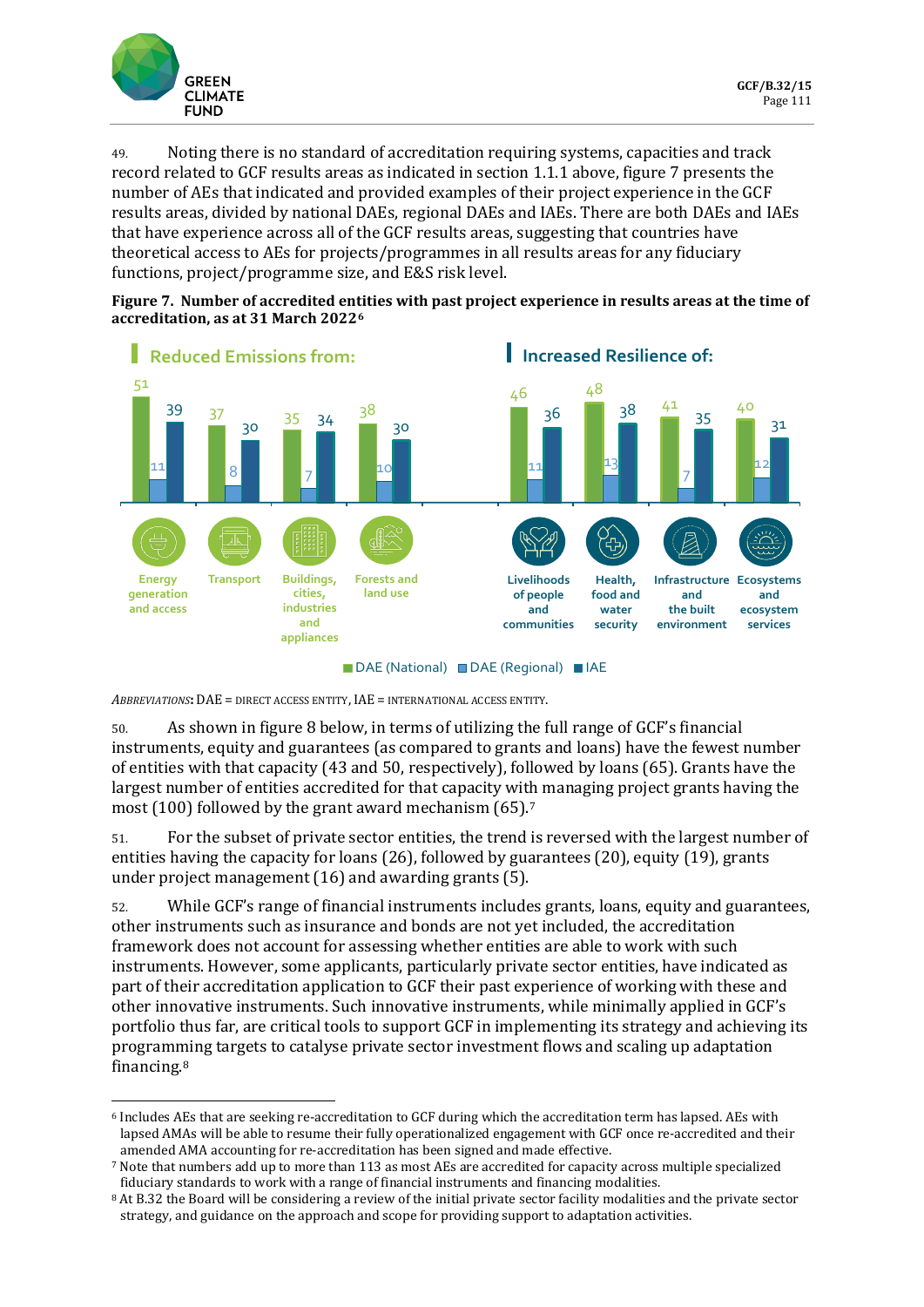![](_page_23_Picture_0.jpeg)

### **Figure 8. Financial instruments that may be provided by types of accredited entities, as at 31 March 2022[9](#page-23-0)**

![](_page_23_Figure_3.jpeg)

*ABBREVIATIONS***:** DAE = DIRECT ACCESS ENTITY, IAE = INTERNATIONAL ACCESS ENTITY.

<span id="page-23-0"></span><sup>9</sup> Includes AEs that are seeking re-accreditation to GCF during which the accreditation term has lapsed. AEs with lapsed AMAs will be able to resume their fully operationalized engagement with GCF once re-accredited and their amended AMA accounting for re-accreditation has been signed and made effective.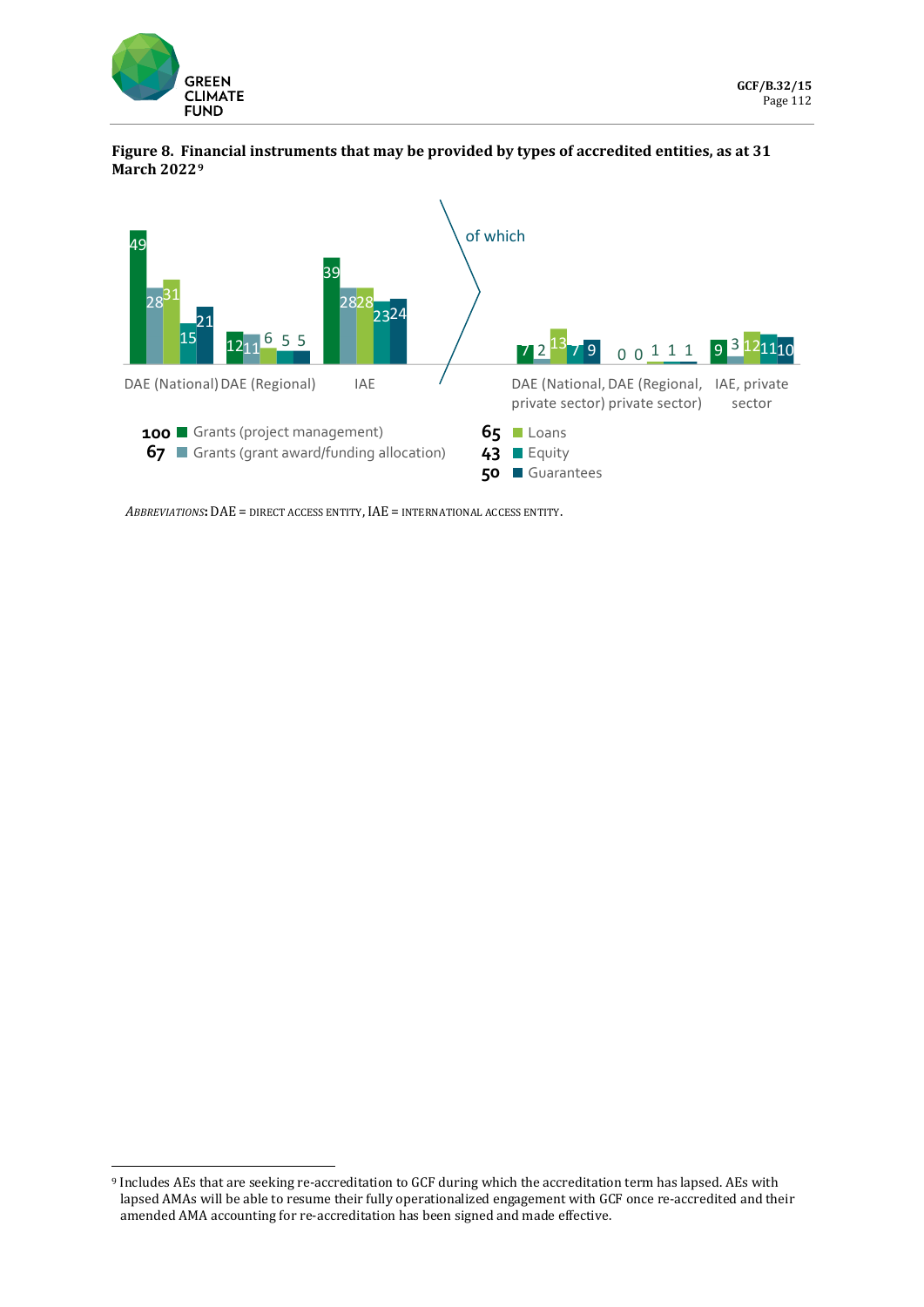<span id="page-24-0"></span>![](_page_24_Picture_0.jpeg)

53. IAEs have the greatest concentration of entities with the capacity to undertake large projects at 55 per cent, followed by regional DAEs at 31 per cent, and national DAEs at only 8 per cent, as shown in figure 9 below. The majority of national DAEs accredited (71 per cent) are accredited for small and medium-sized projects/programme activities. Increasingly, there are more nominations by NDAs/focal points of national private sector entities and NDBs that often have a greater capacity to channel larger amounts of funding, as well as use a range of financial instruments. This is evidenced by the fact that out of the private sector national DAEs 79 per cent have the capacity to undertake medium and large projects versus 39 per cent for the entire national DAE pool.

![](_page_24_Figure_3.jpeg)

![](_page_24_Figure_4.jpeg)

*ABBREVIATIONS***:** DAE = DIRECT ACCESS ENTITY, IAE = INTERNATIONAL ACCESS ENTITY.

<sup>1</sup> Includes AEs that are seeking re-accreditation to GCF during which the accreditation term has lapsed. AEs with lapsed AMAs will be able to resume their fully operationalized engagement with GCF once re-accredited and their amended AMA accounting for re-accreditation has been signed and made effective.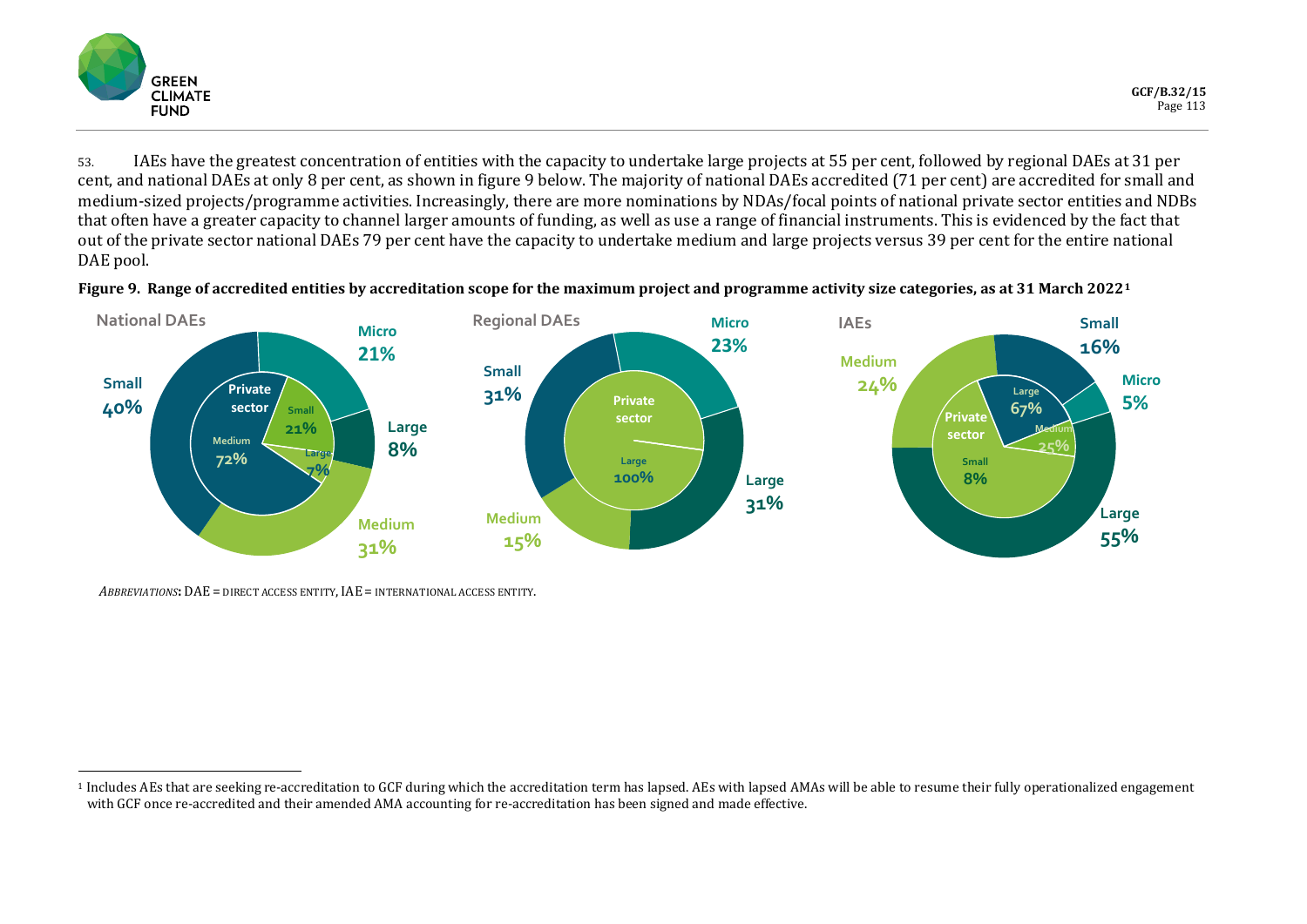![](_page_25_Picture_0.jpeg)

54. In terms of E&S risk level, 12 per cent of all AEs have only the capacity to undertake minimal to no E&S risk projects, while the majority (56 per cent) having the capacity for up to a medium E&S risk category. The remaining 32 per cent have the capacity to undertake up to high E&S risk projects and programmes. Within the subset of high E&S risk project capacity, IAEs make up 67 per cent of the entities with that accreditation scope. For high E&S risk projects there are only 12 DAEs – which are primarily NDBs and private sector DAEs – with that capacity; this is a clear gap for DAEs to be able to undertake high E&S risk projects. Across private sector entities, all 27 AEs have the capacity for undertaking medium to high E&S risk projects (see figure 10).

### **Figure 10. Range of accredited entities by accreditation scope for the maximum environmental and social risk level, as at 31 March 2022[1](#page-25-0)**

![](_page_25_Figure_4.jpeg)

*ABBREVIATIONS***:** DAE = DIRECT ACCESS ENTITY, IAE = INTERNATIONAL ACCESS ENTITY.

## 2.2 Accredited entity network and progress against the GCF-1 portfolio and targets

55. This section presents an analysis of the strengths and gaps in coverage of the AE network's capabilities through the lens of the GCF portfolio, enabling the Fund to meet its GCF-1 portfolio targets.

56. Table 3 below shows the number of AEs that have submitted and approved funding proposals with GCF compared to the total number of AEs accredited by the Board regardless of the status of the AMA, noting that only AEs with signed AMAs may have their funding proposals submitted to the Board for consideration. The numbers of funding proposals approved, including for the breakdown by access modality, during the IRM period of five years has nearly been matched in the first two years of the GCF-1 period. From the IRM to GCF-1 periods, there was an increase in the number of new AEs submitting their first funding proposals, particularly direct access: 5 national DAEs (including 1 private sector), 2 regional DAEs and 2 IAEs (including 1 private sector). There were also 21 AEs that further expanded their portfolios with GCF through additional funding proposals having been approved during GCF-1: 2 national DAEs, 4 regional DAEs and 15 IAEs, each also including a private sector entity. There are also 14 AEs that had their funding proposals approved during IRM that do not yet have additional funding proposals submitted and approved during GCF-1: 7 national DAEs, 2 regional DAEs and 4 IAEs (including 1 private sector).

<span id="page-25-0"></span><sup>1</sup> Includes AEs that are seeking re-accreditation to GCF during which the accreditation term has lapsed. AEs with lapsed AMAs will be able to resume their fully operationalized engagement with GCF once re-accredited and their amended AMA accounting for re-accreditation has been signed and made effective.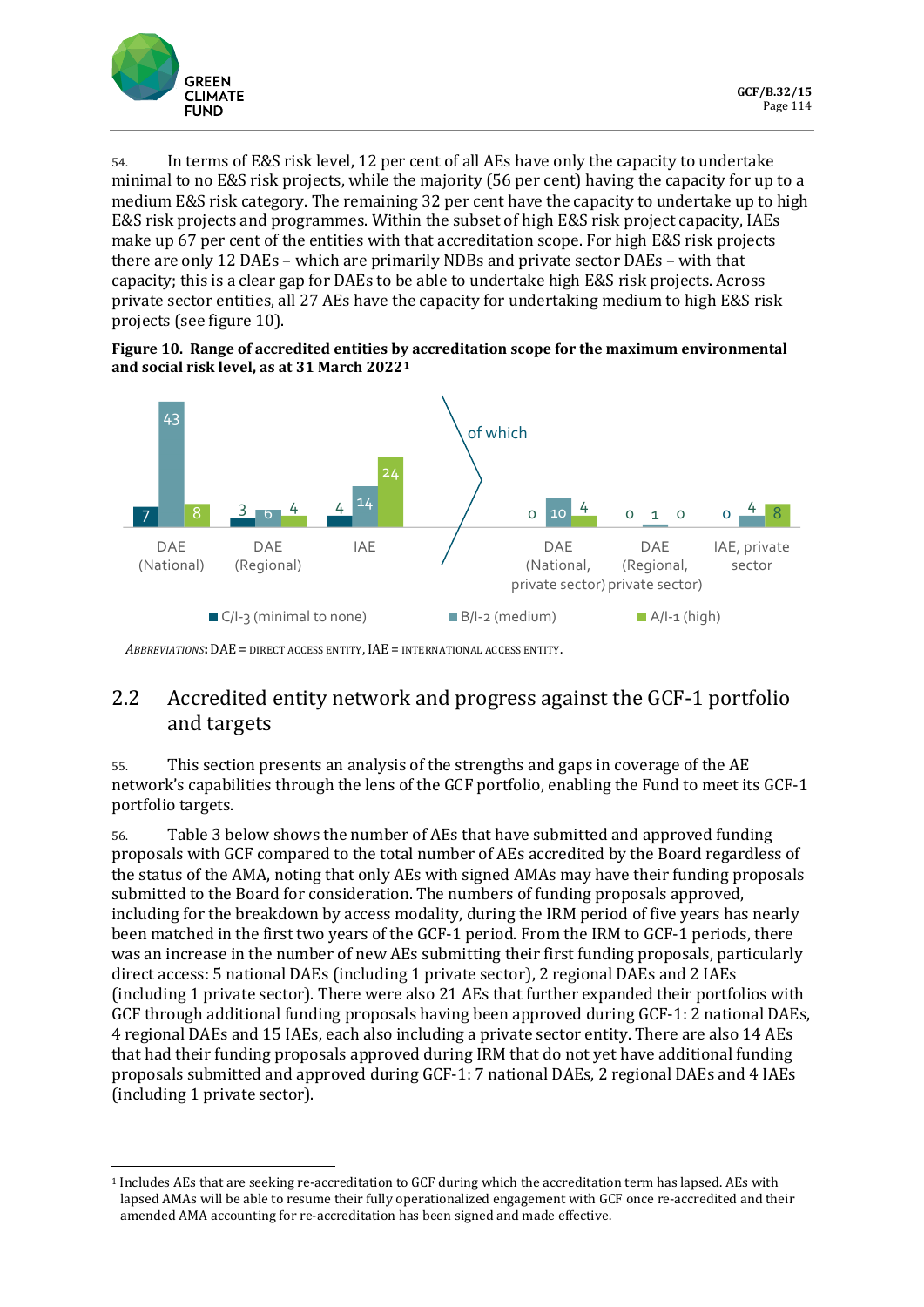![](_page_26_Picture_0.jpeg)

| Table 3: Number of accredited entities by type that have an approved funding proposal, as at 31 |  |
|-------------------------------------------------------------------------------------------------|--|
| March 2022                                                                                      |  |

| <b>Number of approved</b><br>funding proposals | IRM portfolio (5-year<br>period from 2015 to<br>2019, as at 31<br>December 2019)                                                          | GCF-1 portfolio (2.5-<br>year period for 2020<br>up to 31 March 2022)                                                                      | Portfolio as at 31<br><b>March 2022</b>                                                                                                     |
|------------------------------------------------|-------------------------------------------------------------------------------------------------------------------------------------------|--------------------------------------------------------------------------------------------------------------------------------------------|---------------------------------------------------------------------------------------------------------------------------------------------|
| Total funding proposals                        | 121a                                                                                                                                      | 71a                                                                                                                                        | 192                                                                                                                                         |
| AEs                                            | 37 of 95 (39%)                                                                                                                            | 32 of 113 AEs (28%)                                                                                                                        | 48 of 113 (42%)                                                                                                                             |
| <b>National DAEs</b>                           | 11 of 43 (26%)                                                                                                                            | 9 of 58 (16%)                                                                                                                              | 17 of 58 (29%)                                                                                                                              |
| <b>Regional DAEs</b>                           | 7 of 13 (54%)                                                                                                                             | 5 of 13 (38%)                                                                                                                              | 9 of 13 (69%)                                                                                                                               |
| <b>IAEs</b>                                    | 19 of 40 (48%)                                                                                                                            | 18 of 41 (44%)                                                                                                                             | 22 of 41 (54%)                                                                                                                              |
| Private sector AEs                             | National, private sector<br>DAEs: 1 of 9 (11%)<br>Regional, private sector<br>DAEs: 1 of 2 (50%)<br>IAEs, private sector: 1<br>of 9 (11%) | National, private sector<br>DAEs: 1 of 15 (7%)<br>Regional, private sector<br>DAEs: 1 of 2 (50%)<br>IAEs, private sector: 3<br>of 11 (27%) | National, private sector<br>DAEs: 2 of 15 (13%)<br>Regional, private sector<br>DAEs: 1 of 2 (50%)<br>IAEs, private sector: 4<br>of 11 (36%) |

*Abbreviations*: AE = accredited entity; DAE = direct access entity; GCF-1 = first replenishment period of the GCF; IAE = international access entity; IRM = initial resource mobilization.

<sup>a</sup> The figure shown here reflects the total number of projects approved by the Board. To date, Board approval has lapsed for seven projects: FP029 by the Development Bank of Southern Africa as of 23 October 2017; FP006 and FP030 by the Inter-American Development Bank as of 26 September and 28 July 2018, respectively; FP054 by the Corporación Andina de Fomento as of 27 June 2019; FP065 by the International Bank for Reconstruction and Development and International Development Association as of 16 February 2020; FP038 and the equity component of FP026 by the European Investment Bank as of 13 June 2020; and FP104 by the Africa Finance Corporation as of 13 February 2021. FP026 is continuing through the grant component implemented by Conservation International Foundation.

57. The majority of funding proposals from AEs have been single-country projects. There have been some multi-country proposals within a single region, and some global programmes covering multiple regions: 18 funding proposals approved as at 31 March 2022 are multicountry programmes (6 from DAEs and 12 from IAEs), of which only 4 are global (all from IAEs). Given that national DAEs are often mandated to operate only within the country that they are based in, their accreditation scope reflects their ability to work within the same country. On the other hand, regional DAEs and IAEs with broader geographic mandates are in a position to develop multi-country and multi-region programmes. National DAEs may, however, still have a role in the programmes contributing their local expertise and on-the-ground presence.

58. In addition to the portfolio of GCF-approved projects, 93 AEs (82 per cent) of the 113 Board-approved AEs are developing or have submitted at least one project idea, concept note or funding proposal, or – in the case of relevant DAEs – are receiving project preparation technical assistance from the Secretariat to support project development. Further analysis would need to consider the status of the proposed project/programme (i.e., active and inactive), alignment of the proposal with country and GCF programming directions given that submissions include those from IRM as well as GCF-1, and quality of the proposal, among other considerations, in order to determine the extent to which AEs are delivering on programming.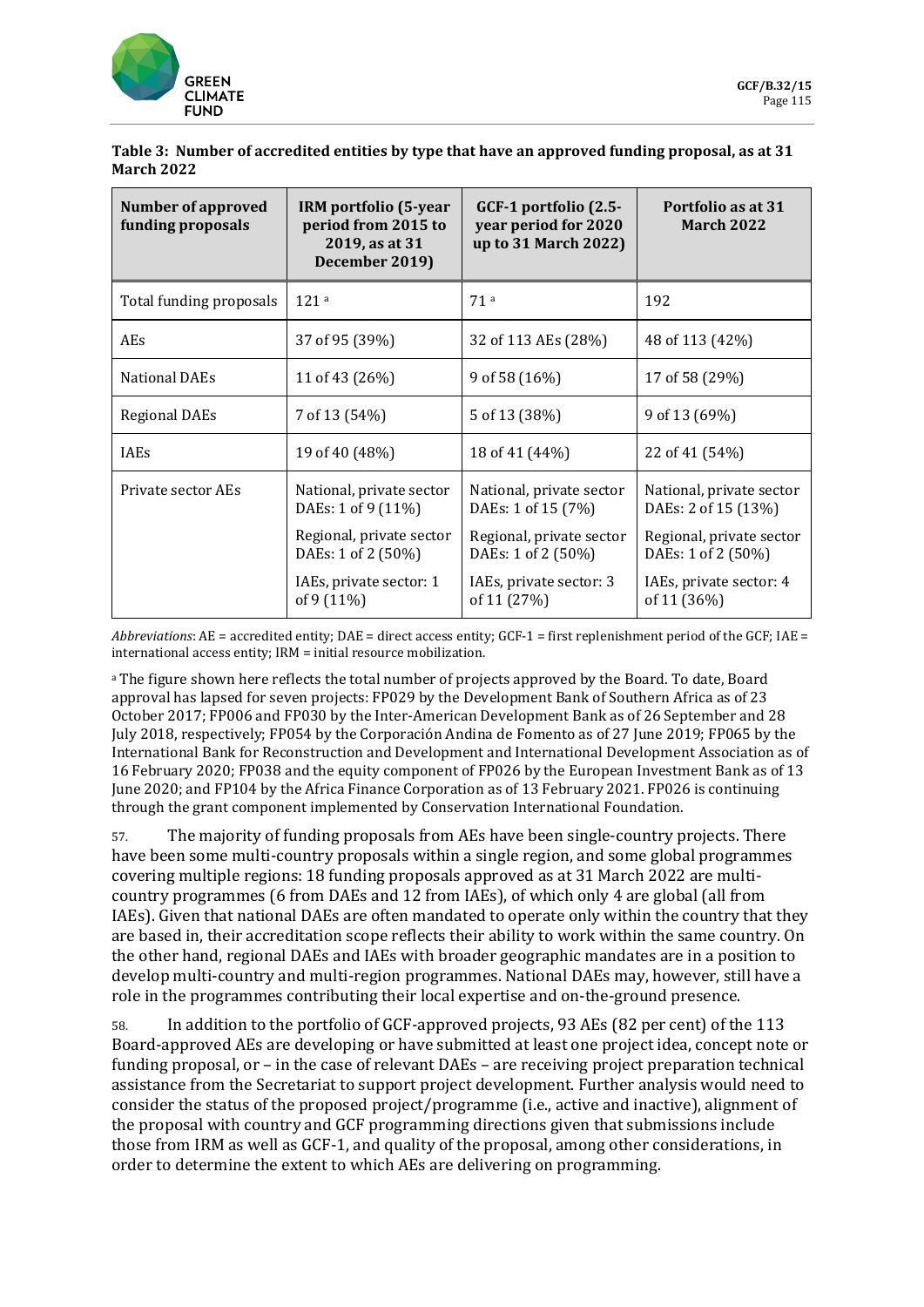![](_page_27_Picture_1.jpeg)

59. A further nine AEs (eight DAEs and one IAE), bringing the total to 90 per cent, have discussed with the Secretariat potential projects/programmes and are in the early phases of project development although they have yet to submit a potential project/programme. The Secretariat has engaged in discussions with DAEs on whether any Project Preparation Facility or project preparation technical assistance support may be needed. As at 31 March 2022, two of the AEs (both DAEs) have effective AMAs.[2](#page-27-0). One AE has signed the AMA, yet to become effective.[3](#page-27-1) Another three AEs (two DAEs and one IAE) have reached a working level agreement on their AMA with GCF, but have yet to start their first or second term of accreditation as it is contingent upon AMA approvals pending constitution of the Risk Management Committee of the Board before the AMA can be signed and made effective to start said terms. The remaining three AEs are in the process of discussing legal arrangements with GCF.

60. Nine AEs (9 per cent) have yet to submit projects/programmes under any of the aforementioned stages of project development to GCF. This includes eight DAEs (including four private sector DAEs) and one IAE (private sector). Of these AEs, two (both DAEs) have effective AMAs with GCF. The remaining six AEs have yet to conclude legal arrangements with GCF.

61. While AEs are at various stages of programming development, the current capacity of AEs to develop quality climate funding proposals at entry – and during the course of their partnership with GCF – may need to be further analysed. Capacity requirements to meet GCF's standards at pipeline entry and subsequent project stages will also need to be assessed, along with the limited incentive provided by a low AE to project ratio. This could inform further discussion on whether climate project preparation capacity may need to be taken up further during the accreditation and re-accreditation processes, noting that while indicative programming is sought during accreditation, there is no requirement for applicants to submit concept notes or funding proposals alongside the application. Such a combined approach will be piloted under PSAA.

## **2.2.1 Accredited entity network and progress against GCF-1 portfolio targets**

62. Table 4 below includes both programming to date against the portfolio target of a 50/50 split between mitigation and adaptation as well as a breakdown of AEs with the requisite experience across the GCF results areas.

**Table 4. Accredited entity network and progress against GCF-1 portfolio targets on the 50:50 balance of adaptation and mitigation funding as at 31 March 2022 (in grant equivalent terms)** [4](#page-27-2)

| GCF-1 portfolio target: 50:50 balance of adaptation and mitigation funding over time, while seeking<br>to deliver portfolio-level mitigation and adaptation outcomes exceeding IRM outcomes |                                                                                                         |                                                                                                         |  |  |
|---------------------------------------------------------------------------------------------------------------------------------------------------------------------------------------------|---------------------------------------------------------------------------------------------------------|---------------------------------------------------------------------------------------------------------|--|--|
| GCF-1 portfolio as at 31 March<br>IRM outcomes as at 31<br>December 2019<br>2022                                                                                                            |                                                                                                         | Portfolio as at 31 March 2022                                                                           |  |  |
| Project portfolio:                                                                                                                                                                          | Project portfolio:                                                                                      | Project portfolio:                                                                                      |  |  |
| Adaptation: 55% and 164<br>million beneficiaries reached<br>per USD billion invested in<br>adaptation                                                                                       | Adaptation: 42% and 149.1<br>million beneficiaries reached<br>per USD billion invested in<br>adaptation | Adaptation: 49% and 158.6<br>million beneficiaries reached<br>per USD billion invested in<br>adaptation |  |  |
| Mitigation: 45% and 269<br>MtCO <sub>2</sub> eq per USD billion<br>invested in mitigation                                                                                                   | Mitigation: 58% and 348.6<br>MtCO <sub>2</sub> eq per USD billion<br>invested in mitigation             | Mitigation: 51% and 317.6<br>MtCO <sub>2</sub> eq per USD billion<br>invested in mitigation             |  |  |

<span id="page-27-2"></span>

<span id="page-27-1"></span><span id="page-27-0"></span><sup>&</sup>lt;sup>2</sup> After 31 March 2022, another AE made their AMA effective bringing this total to 3.<br><sup>3</sup> After 31 March 2022, this AE made their AMA effective bringing this total to zero.<br><sup>4</sup> Decision B.27/06, para. (j): Reaffirms that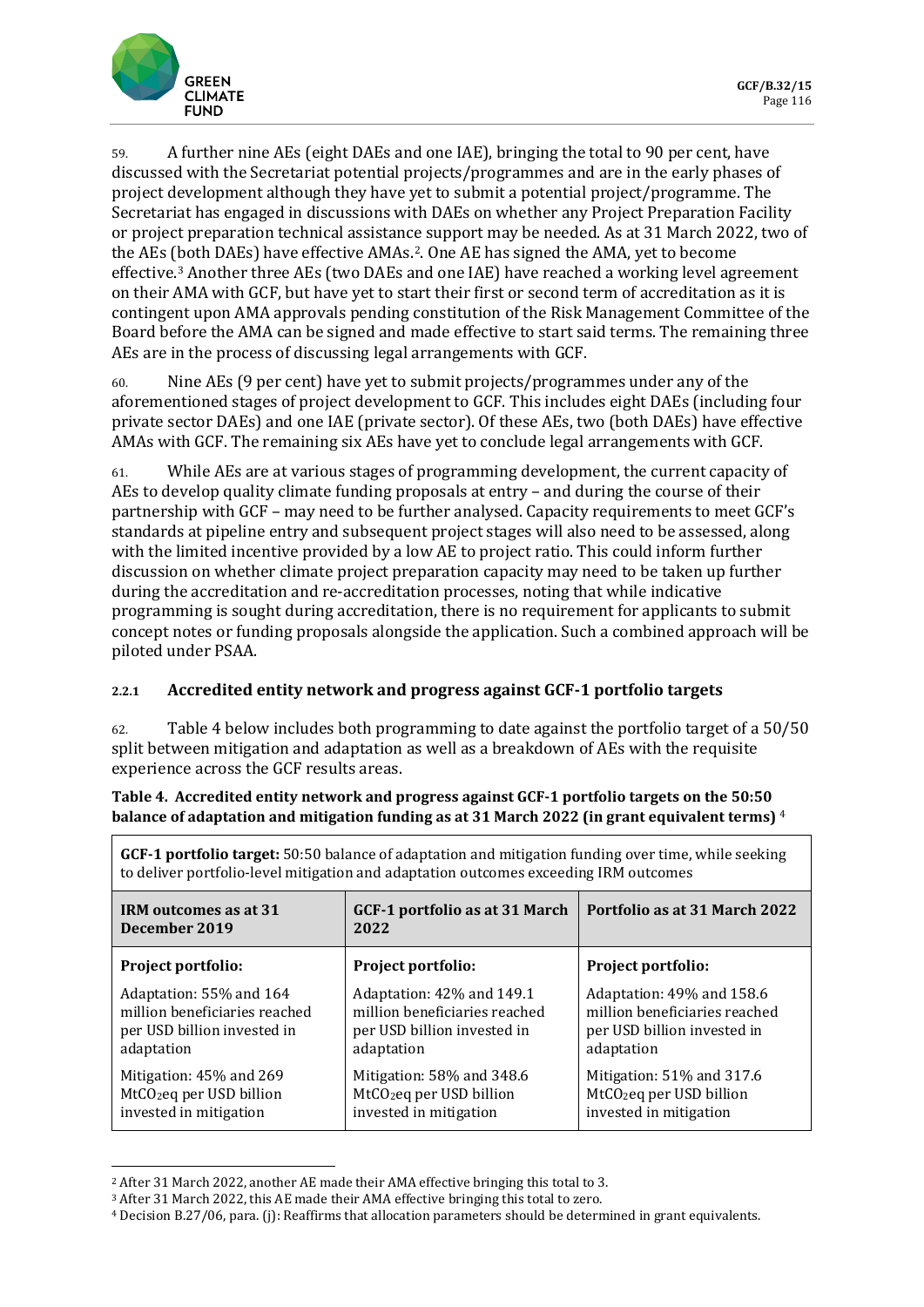![](_page_28_Picture_0.jpeg)

| <b>GCF-1 portfolio target:</b> 50:50 balance of adaptation and mitigation funding over time, while seeking |
|------------------------------------------------------------------------------------------------------------|
| to deliver portfolio-level mitigation and adaptation outcomes exceeding IRM outcomes                       |

| IRM outcomes as at 31<br>December 2019                                                                                                                                       | GCF-1 portfolio as at 31 March<br>2022                                                                                                                                                                | Portfolio as at 31 March 2022                                                                                                                                                        |
|------------------------------------------------------------------------------------------------------------------------------------------------------------------------------|-------------------------------------------------------------------------------------------------------------------------------------------------------------------------------------------------------|--------------------------------------------------------------------------------------------------------------------------------------------------------------------------------------|
| AE network:                                                                                                                                                                  | AE network:                                                                                                                                                                                           | AE network:                                                                                                                                                                          |
| 91 AEs have experience in an<br>adaptation results area, of which<br>17 are private sector entities<br>42 AEs have experience in                                             | An additional 17 AEs have<br>experience in an adaptation<br>results area, of which 5 are<br>private sector entities                                                                                   | 108 AEs have experience in an<br>adaptation results area, of<br>which 22 are private sector<br>entities                                                                              |
| an adaptation results area,<br>and are accredited for<br>medium or large size<br>categories and to<br>intermediate GCF funding<br>through loans, equity<br>and/or guarantees | 7 AEs have experience in an<br>adaptation results area, and<br>are accredited for medium<br>or large size categories and<br>to intermediate GCF funding<br>through loans, equity<br>and/or guarantees | 49 AEs have experience in<br>an adaptation results<br>area, and are accredited for<br>medium or large size<br>categories and to<br>intermediate GCF funding<br>through loans, equity |
| 90 AEs have experience in a<br>mitigation results area, of which<br>20 are private sector entities                                                                           | An additional 19 AEs have<br>experience in a mitigation<br>results area, of which 7 are<br>private sector entities                                                                                    | and/or guarantees<br>113 AEs have experience in a<br>mitigation results area, of<br>which 27 are private sector<br>entities                                                          |

*Abbreviations*: AE = accredited entity; GCF-1 = first replenishment period of the GCF; IRM = initial resource mobilization.

63. As of 31 March 2022, the split between adaptation and mitigation across the project portfolio is 49:51. This correlates to 159 million targeted beneficiaries per USD billion invested in adaptation and 318 MtCO<sub>2</sub>eq per USD billion invested in mitigation. A total of 108 AEs have experience with adaptation results areas, of which 22 are private sector entities. This is an increase over IRM of 19 per cent of AEs with adaptation results area experience and a 29 per cent increase in private sector entities. In terms of coverage across the GCF results areas, a total of 49 AEs currently have past project experience in one or more adaptation results areas and are able to deliver on programming at scale (through medium to large size projects and intermediation of GCF funding through loans, equity and/or guarantees). This includes 24 DAEs comprising 19 national DAEs (both public and private sector), and 5 regional DAEs. The numbers of entities with adaptation capabilities presents opportunities for the currently accredited AE network to address adaptation programming opportunities, with the subset number of AEs that can programme adaptation projects at scale using a range of financial instruments trending upward.

64. Table 5 presents data on the project portfolio as it relates to the minimum allocation floor of 50 per cent adaptation allocation for SIDS, the LDCs and African States. The portfolio has consistently maintained an above 50 per cent allocation to adaptation for the targeted regions. As of 31 March 2022, the network of AEs has also increased, including for DAEs, in the targeted regions. The number of DAEs in SIDS have increased by 15 per cent from IRM to GCF-1; similar increases have been seen for DAEs in the LDCs (35 per cent) and African States (28 per cent). The number of private sector DAEs has also increased by 40 per cent in African States and was maintained over the IRM to GCF-1 periods for those in LDCs. There are, however, no private sector DAEs in SIDS.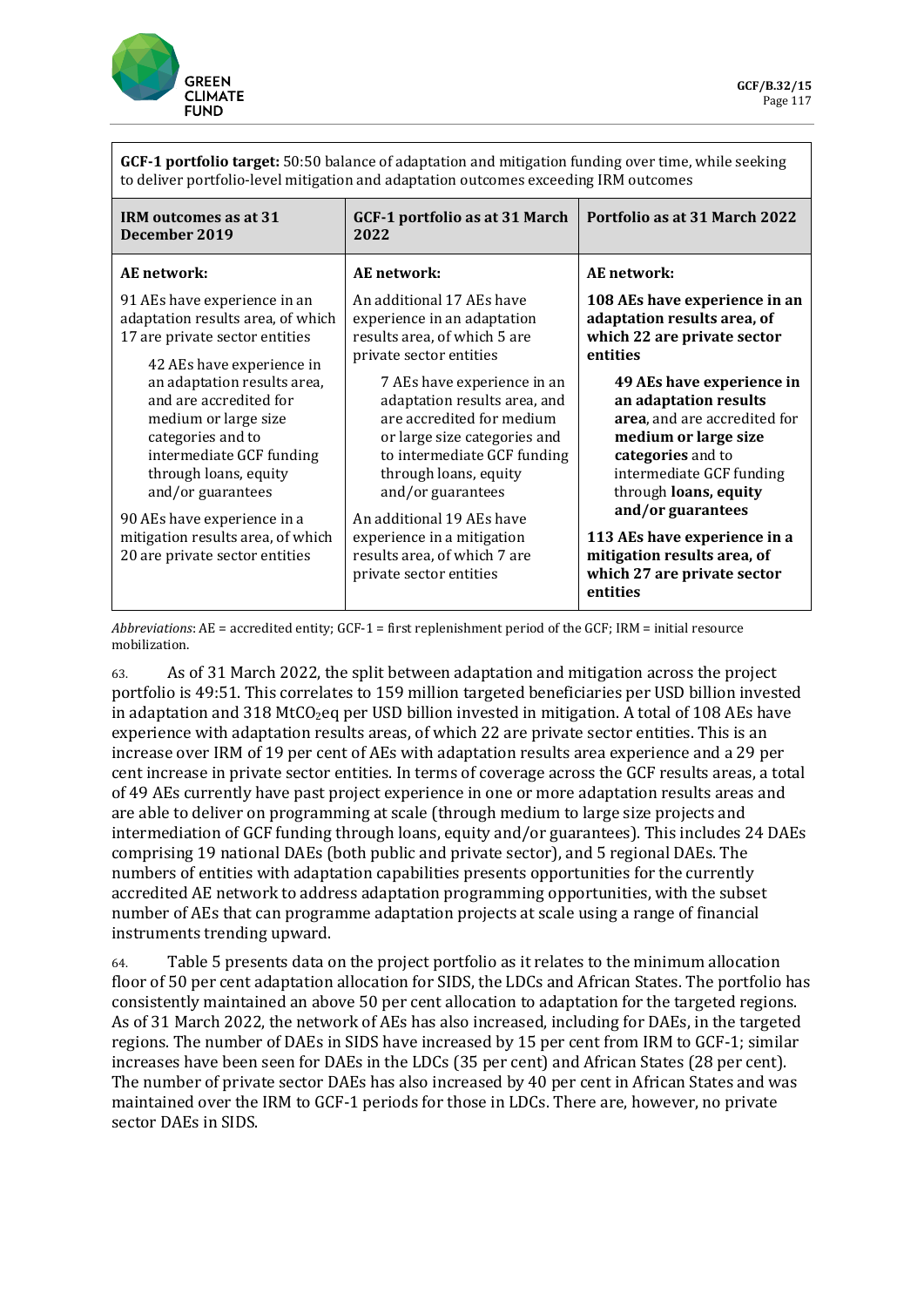![](_page_29_Picture_0.jpeg)

### **Table 5. Accredited entity network and progress against GCF-1 portfolio targets on the minimum adaptation allocation floor, as at 31 March 2022 (in grant equivalent terms)**

| GCF-1 portfolio target: Minimum allocation floor of 50% adaptation allocation for SIDS, LDCs and<br>African States, while aiming to build on IRM outcomes        |                                                                                                                                                                  |                                                                                                                                                                                         |  |  |
|------------------------------------------------------------------------------------------------------------------------------------------------------------------|------------------------------------------------------------------------------------------------------------------------------------------------------------------|-----------------------------------------------------------------------------------------------------------------------------------------------------------------------------------------|--|--|
| IRM outcomes as at 31<br>December 2019                                                                                                                           | GCF-1 portfolio as at 31 March<br>2022                                                                                                                           | Portfolio as at 31 March 2022                                                                                                                                                           |  |  |
| Project portfolio: 69%                                                                                                                                           | Project portfolio: 59%                                                                                                                                           | Project portfolio: 65%                                                                                                                                                                  |  |  |
| AE network:                                                                                                                                                      | AE network:                                                                                                                                                      | AE network:                                                                                                                                                                             |  |  |
| 13 DAEs that are based or have<br>operations in SIDS (including 5<br>national DAEs and 8 regional<br>DAEs), of which none are<br>private sector entities         | An additional 2 DAEs (both<br>national) that are based or have<br>operations in SIDS, of which<br>neither are private sector<br>entities                         | 15 DAEs that are based or<br>have operations in SIDS<br>(including 7 national DAEs and<br>8 regional DAEs), of which none<br>are private sector entities                                |  |  |
| 17 DAEs that are based or have<br>operations in LDCs (including<br>10 national DAEs and 7 regional<br>DAEs), of which 3 are private<br>sector entities           | An additional 5 DAEs that are<br>based or have operations in<br>LDCs (including 4 national DAEs<br>and 1 regional DAE), of which 1<br>is a private sector entity | 23 DAEs that are based or<br>have operations in LDCs<br>(including 15 national DAEs and<br>8 regional DAEs), of which 3 are<br>private sector entities                                  |  |  |
| 18 DAEs that are based or have<br>operations in African States<br>(including 13 national DAEs and<br>5 regional DAEs), of which 5 are<br>private sector entities | 6 DAEs (all national) that are<br>based or have operations in<br>African States, of which 3 are<br>private sector entities                                       | 23 DAEs that are based or<br>have operations in African<br><b>States</b> (including 19 national<br>DAEs and 4 regional DAEs), of<br>which 7 are private sector<br>entities <sup>5</sup> |  |  |

*Abbreviations*: AE = accredited entity; DAE = direct access entity; GCF-1 = first replenishment period of the GCF; IAE = international access entity; IRM = initial resource mobilization; LDCs = least developed countries; SIDS = small island developing States.

65. Table 6 presents the amount of funding channelled through DAEs to support the GCF-1 portfolio target to significantly increase funding channelled through DAEs*.* The increase in funding has gone from 12 per cent for IRM outcomes to 23 per cent in the GCF-1 portfolio. Even more significant is the increase in the DAE network during GCF-1 to include NDBs and local financial institutions (LFIs), including private sector DAEs. There has been a 37 per cent increase in the number of DAEs that can work with loans, equity and/or guarantees, a 50 per cent increase in the number of private sector DAEs and a 32 per cent increase in the number of DAEs that are accredited for medium or large size projects/programmes.

<span id="page-29-0"></span><sup>5</sup> Acumen Fund, Inc. was originally accredited as a regional DAE in Africa in decision B.09/07, para. (b). The AE was re-accredited for its second term in decision B.31/06, para. (f), as an IAE. The number of regional DAEs and private sector DAEs in LDCs and African States has decreased by one.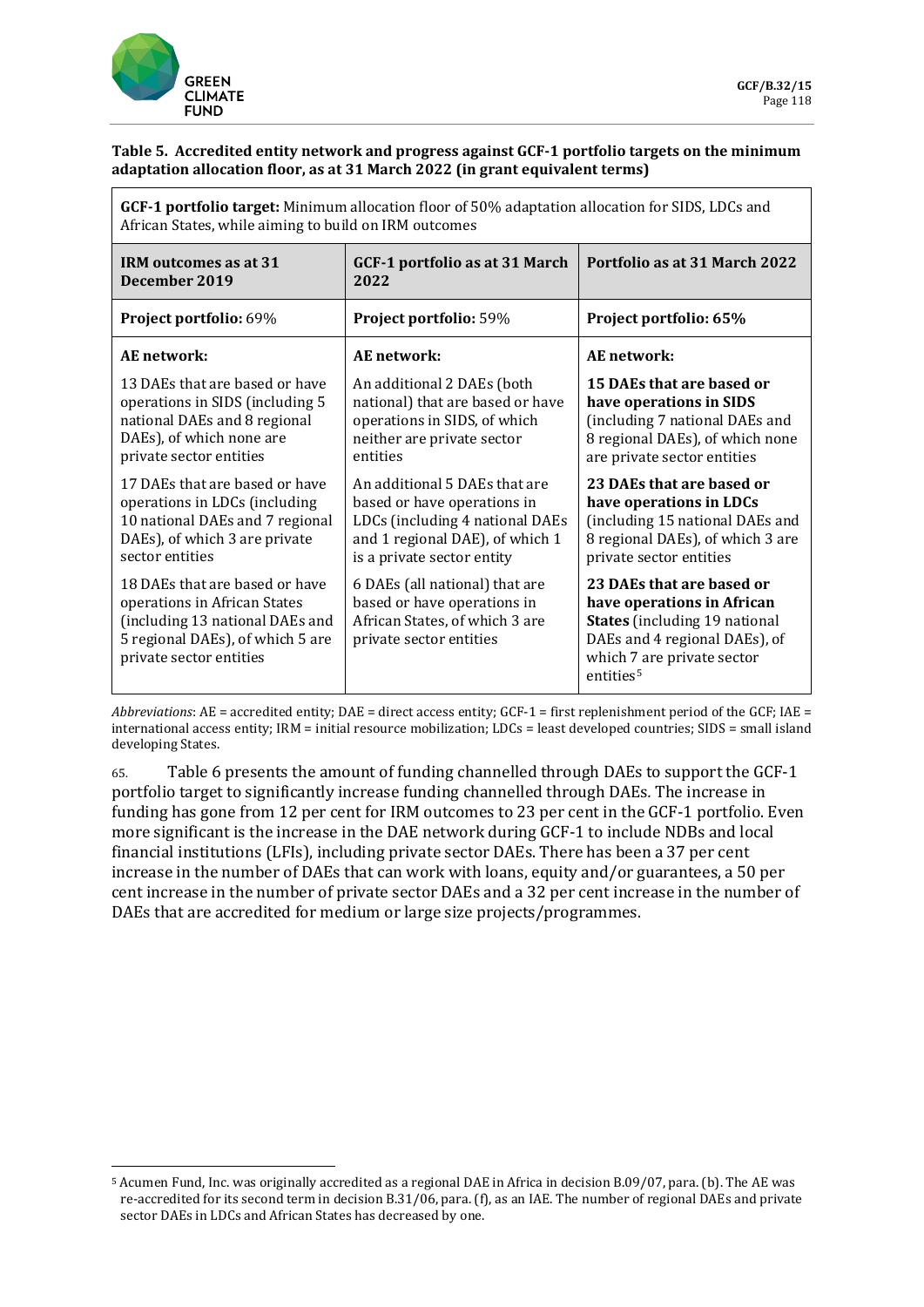![](_page_30_Picture_0.jpeg)

### **Table 6. Accredited entity network and progress against GCF-1 portfolio targets on funding channelled through DAEs, as at 31 March 2022 (in grant equivalent terms)** [6](#page-30-0)

| <b>GCF-1 portfolio target:</b> Significantly increase funding channelled through DAEs                                                                                                                                                                                                                          |                                                                                                                                                                                                                                                                                                                |                                                                                                                                                                                                                                                                                                      |  |
|----------------------------------------------------------------------------------------------------------------------------------------------------------------------------------------------------------------------------------------------------------------------------------------------------------------|----------------------------------------------------------------------------------------------------------------------------------------------------------------------------------------------------------------------------------------------------------------------------------------------------------------|------------------------------------------------------------------------------------------------------------------------------------------------------------------------------------------------------------------------------------------------------------------------------------------------------|--|
| IRM outcomes as at 31<br>December 2019                                                                                                                                                                                                                                                                         | GCF-1 portfolio as at 31 March<br>2022                                                                                                                                                                                                                                                                         | Portfolio as at 31 March 2022                                                                                                                                                                                                                                                                        |  |
| Project portfolio: 12%                                                                                                                                                                                                                                                                                         | Project portfolio: 23%                                                                                                                                                                                                                                                                                         | Project portfolio: 17%                                                                                                                                                                                                                                                                               |  |
| <b>AE</b> network:                                                                                                                                                                                                                                                                                             | AE network:                                                                                                                                                                                                                                                                                                    | AE network:                                                                                                                                                                                                                                                                                          |  |
| 56 DAEs (including 43 national<br>DAEs and 13 regional DAEs), of<br>which 11 are private sector<br>entities                                                                                                                                                                                                    | 16 DAEs, (including 5 national<br>DAEs and 1 regional DAEs), of<br>which 5 are private sector<br>entities                                                                                                                                                                                                      | 71 DAEs, (including 58<br>national DAEs and 13 regional<br>DAEs), of which 15 are private<br>sector entities                                                                                                                                                                                         |  |
| 22 DAEs (including 16 national<br>DAEs and 6 regional DAEs), of<br>which 8 are private sector<br>entities, accredited for medium<br>or large size<br>projects/programmes<br>33 DAEs (including 27 national<br>DAEs and 7 regional DAEs), of<br>which 3 are private sector<br>entities, accredited for micro or | 7 DAEs (all national DAEs), of<br>which 4 are private sector<br>entities, accredited for medium<br>or large size<br>projects/programmes<br>8 DAEs (including 7 national<br>DAEs and 1 regional DAEs), of<br>which 10 are private sector<br>entities, accredited for micro or<br>small size projects/programmes | 29 DAEs (including 23 national<br>DAEs and 6 regional DAEs), of<br>which 8 are private sector<br>entities, accredited for<br>medium or large size<br>projects/programmes<br>41 DAEs (including 7 national<br>DAEs), of which 3 are private<br>sector entities, accredited for<br>micro or small size |  |
| small size projects/programmes                                                                                                                                                                                                                                                                                 | 11 DAEs that can on-lend                                                                                                                                                                                                                                                                                       | projects/programmes                                                                                                                                                                                                                                                                                  |  |
| 19 DAEs that can on-lend                                                                                                                                                                                                                                                                                       | 3 DAEs that can undertake                                                                                                                                                                                                                                                                                      | 37 DAEs that can on-lend                                                                                                                                                                                                                                                                             |  |
| 17 DAEs that can undertake<br>equity investments                                                                                                                                                                                                                                                               | equity investments<br>7 DAEs that can provide                                                                                                                                                                                                                                                                  | 20 DAEs that can undertake<br>equity investments                                                                                                                                                                                                                                                     |  |
| 27 DAEs that can provide<br>guarantees                                                                                                                                                                                                                                                                         | guarantees                                                                                                                                                                                                                                                                                                     | 26 DAEs that can provide<br>guarantees                                                                                                                                                                                                                                                               |  |
| 17 DAEs that can award grants                                                                                                                                                                                                                                                                                  | 2 DAEs that can award grants                                                                                                                                                                                                                                                                                   | 19 DAEs that can award grants                                                                                                                                                                                                                                                                        |  |

*Abbreviations*: AE = accredited entity; DAE = direct access entity; GCF-1 = first replenishment period of the GCF; IAE = international access entity; IRM = initial resource mobilization.

66. From table 7, the allocation to the Private Sector Facility (PSF) of the GCF has remained relatively stable at around 16 per cent of the project portfolio. There is, however, an upward trend towards accrediting more private sector entities with a 35 per cent increase in private sector AEs from IRM outcomes through GCF-1 and a 100 per cent increase in the number of PSF projects approved and an 83 per cent increase by volume (in grant equivalent terms). In addition to private sector entities, more entities that work with the private sector are being accredited (such as NDBs), and they are bringing private sector funding proposals.

<span id="page-30-0"></span><sup>6</sup> Decision B.27/06, para. (j): Reaffirms that allocation parameters should be determined in grant equivalents.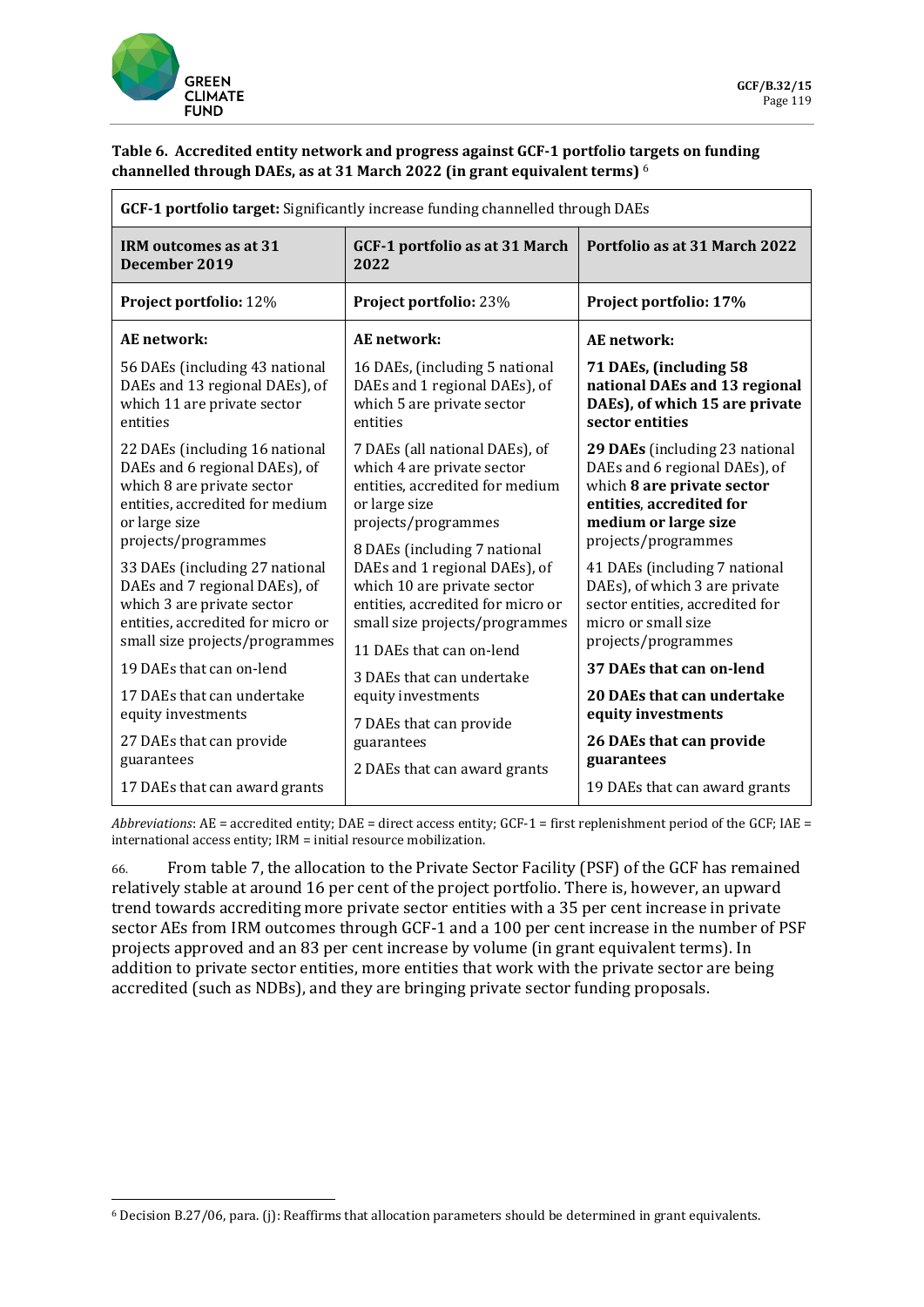![](_page_31_Picture_0.jpeg)

### **Table 7. Accredited entity network and progress against GCF-1 portfolio targets on the allocation to PSF as at 31 March 2022 (in grant equivalent terms)**

| GCF-1 portfolio target: Allocation to PSF exceeds 20%                                  |                                                                                           |                                                                                         |  |
|----------------------------------------------------------------------------------------|-------------------------------------------------------------------------------------------|-----------------------------------------------------------------------------------------|--|
| <b>IRM</b> outcomes as at 31<br>December 2019                                          | GCF-1 portfolio as at 31 March<br>2022                                                    | Portfolio as at 31 March 2022                                                           |  |
| <b>Project portfolio:</b> 16%                                                          | <b>Project portfolio:</b> 15%                                                             | <b>Project portfolio:</b> 16%                                                           |  |
| Including 23 funded activities<br>for USD 1.75 billion nominal and<br>536.3 million GE | Including 16 funded activities<br>for USD 1.662 billion nominal<br>and 447.8 million GE   | Including 39 funded activities<br>for USD 3.412 billion nominal<br>and 984.1 million GE |  |
| AE network:                                                                            | AE network:                                                                               | AE network:                                                                             |  |
| 20 private sector AEs, including<br>9 that are national DAEs and 3<br>regional DAEs    | 7 private sector AEs, including 5<br>that are national DAEs and none<br>are regional DAEs | 27 private sector AEs, including<br>14 that are national DAEs and 2<br>regional DAEs    |  |
| 4 private sector AEs with 7<br>funded activities <sup>7</sup>                          | 6 private sector AEs with 8<br>funded activities <sup>8</sup>                             | 7 private sector AEs with 15<br>funded activities <sup>9</sup>                          |  |

*Abbreviations*: AE = accredited entity; DAE = direct access entity; GCF-1 = first replenishment period of the GCF; GE = grant equivalent terms; IRM = initial resource mobilization; LDCs = least developed countries; SIDS = small island developing States.

67. Building on the allocation to the private sector through PSF, the other related target is to significantly increase mobilized private finance at the portfolio level. During IRM, the ratio was 1:2.5 (co-financing only). This has improved during GCF-1 as at 31 March 2022 to 1:2.8 (GCF financing : co-financing). The ratio for the total portfolio as at 31 March 2022 is 1:2.7 (GCF financing : co-financing). However, the direct leveraging ratio is often multiplied by entrepreneurial equity and debt finance at the individual subproject level. For example, at B.21 the Board approved funding proposal 099, Climate Investor One (CIO), where GCF provided USD 100 million in reimbursable grants to catalyse over USD 720 million in co-financing for renewable energy projects. A [case study](https://www.convergence.finance/resource/c98944c2-2391-43e2-bf3d-80611b0b4d4c/view) on CIO carried out by Convergence highlighted that the GCF commitment enabled CIO to make its final close in terms of raising capital where every dollar of donor capital in the CIO structure was multiplied fourfold with commercial capital.[10](#page-31-3)

68. The Secretariat is developing a methodology for better measuring mobilized private finance in line with the USP to galvanize private sector financing at scale, and will calculate mobilized private finance and start reporting to the Board thereafter. As the network of AEs grows with additions of private sector AEs (including DAEs and IAEs), as well as increases in the number of non-private sector AEs that can work with the private sector (such as through partnerships and in an executing entity capacity), the opportunities for mobilizing private finance should also increase. However, as reflected in the GCF project portfolio, both DAE and private sector AEs (including DAEs) are mostly engaged in mitigation projects, creating a potential trade-off between the GCF-1 programmatic targets for DAEs, adaptation and the private sector. Further analysis may be required to address this risk.

<sup>7</sup> Acumen FP005, FP078; XacBank FP028, FP046, SAP004; DB FP027; and MUFG FP115.

<span id="page-31-2"></span><span id="page-31-1"></span><span id="page-31-0"></span><sup>8</sup> Acumen FP148, CRDB FP179; NEFCO SAP013; XacBank FP153; PCA FP152, FP180, FP181; and MUFG FP128.

<sup>9</sup> Acumen FP005, FP078, FP148; CRDB FP179; DB FP027; NEFCO SAP013; XacBank FP028, FP046, SAP004, FP153; PCA FP152, FP180, FP181; and MUFG FP115, FP128.

<span id="page-31-3"></span><sup>10</sup> Convergence. 2021. *Case Study: Climate Investor One*.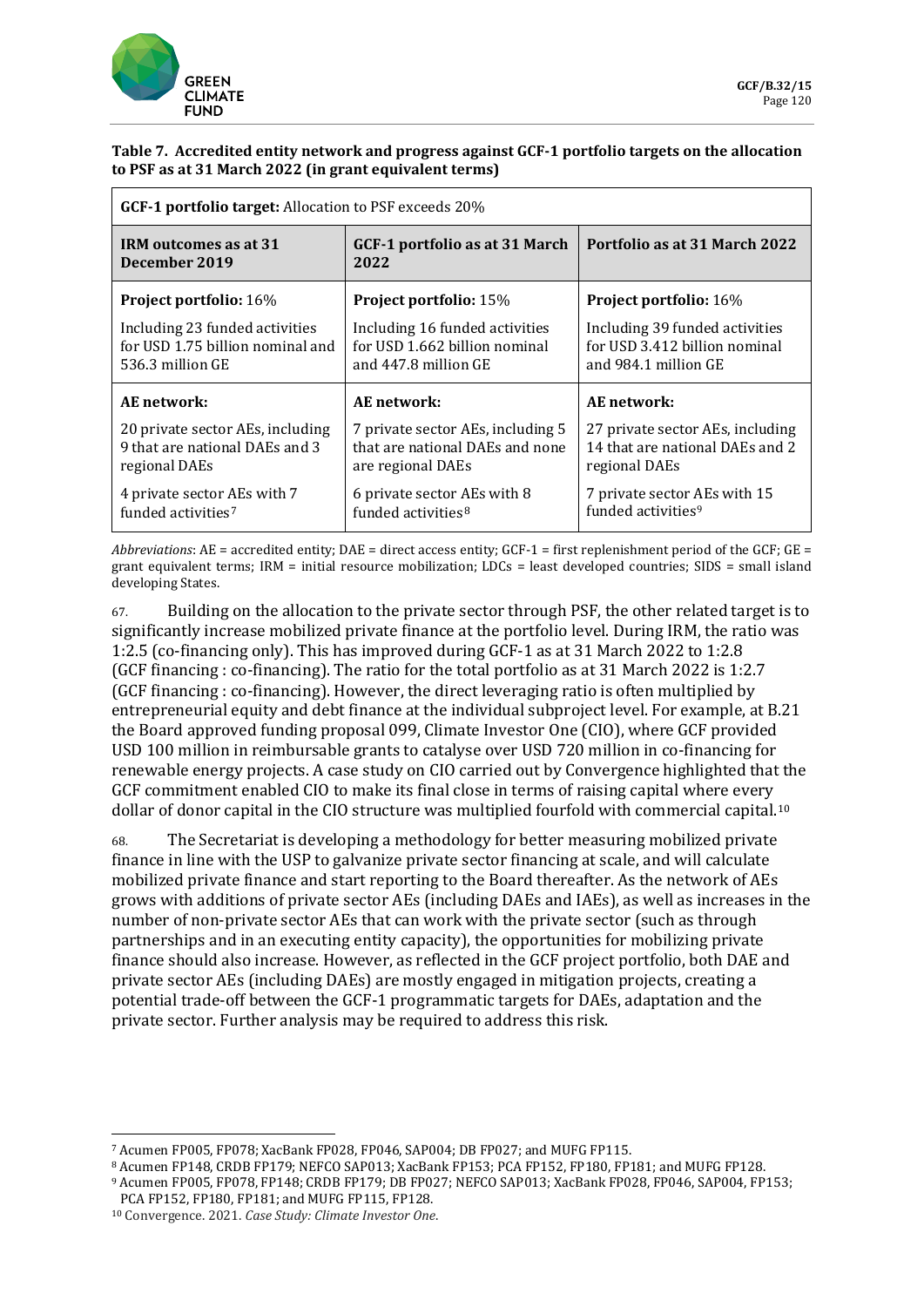![](_page_32_Picture_0.jpeg)

## 2.3 Accredited entity network coverage and project portfolio

69. This section presents an analysis of the strengths and gaps in coverage of the AE network's capabilities through the lens of enabling the Fund to meet its GCF-1 portfolio targets.

70. Figure 11 below shows the comparison between the AE network's experience in terms of past projects that cover sectors reflecting the eight GCF results areas, and the GCF portfolio. The figure details the number of AEs that have utilized their experience with the relevant results area in their approved GCF projects/programmes, the number of AEs that have an approved GCF project/programme that does not address the results area that the AE has past project experience in, and the number of AEs that have past project experience in the sectors covered by the relevant GCF results area, but has yet to submit and have a funding proposal approved for that results area.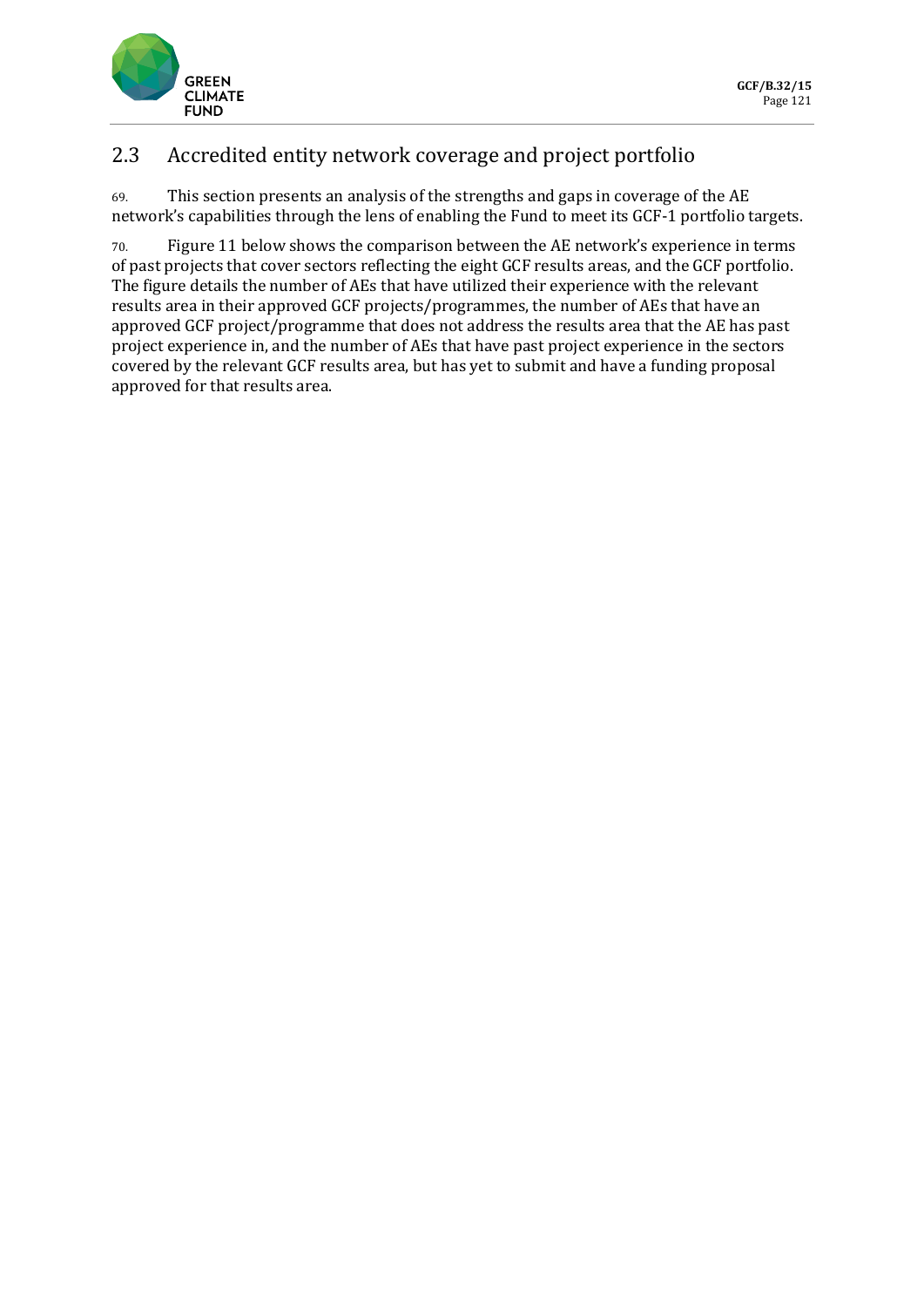![](_page_33_Picture_0.jpeg)

![](_page_33_Figure_2.jpeg)

**Figure 11. Comparison of accredited entities' past project experience and GCF project portfolio: coverage of GCF results areas, as at 31 March 2022**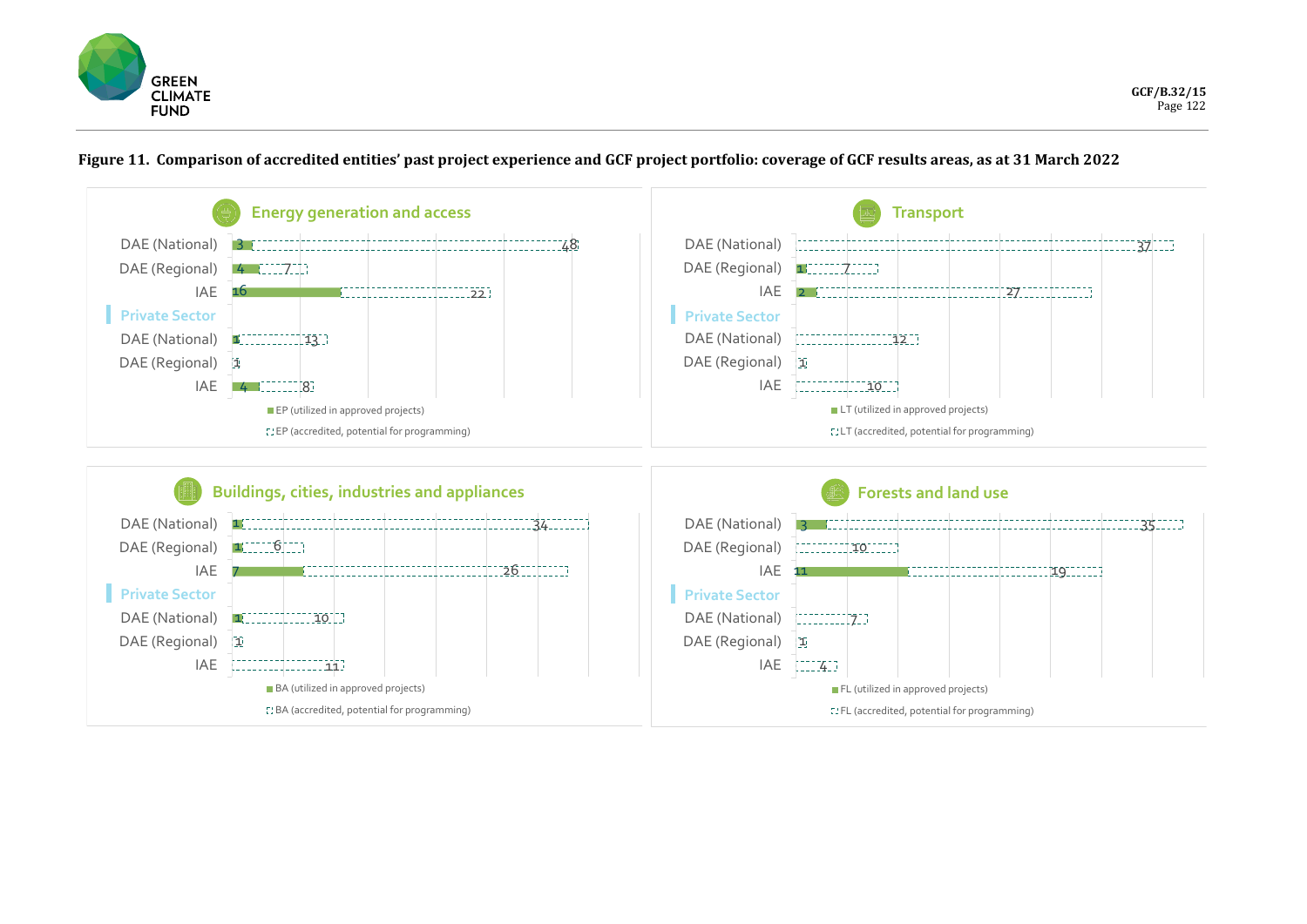![](_page_34_Picture_0.jpeg)

![](_page_34_Figure_2.jpeg)

*ABBREVIATIONS*: BA = BUILDINGS, CITIES, INDUSTRIES AND APPLIANCES, DAE = DIRECT ACCESS ENTITY, EE = ECOSYSTEMS AND ECOSYSTEM SERVICES, EP = ENERGY GENERATION AND ACCESS,HW = HEALTH, FOOD AND WATER SECURITY, IAE = INTERNATIONAL ACCESS ENTITY, IB = INFRASTRUCTURE AND THE BUILT ENVIRONMENT, LT = TRANSPORT, VC = LIVELIHOODS OF PEOPLE AND COMMUNITIES.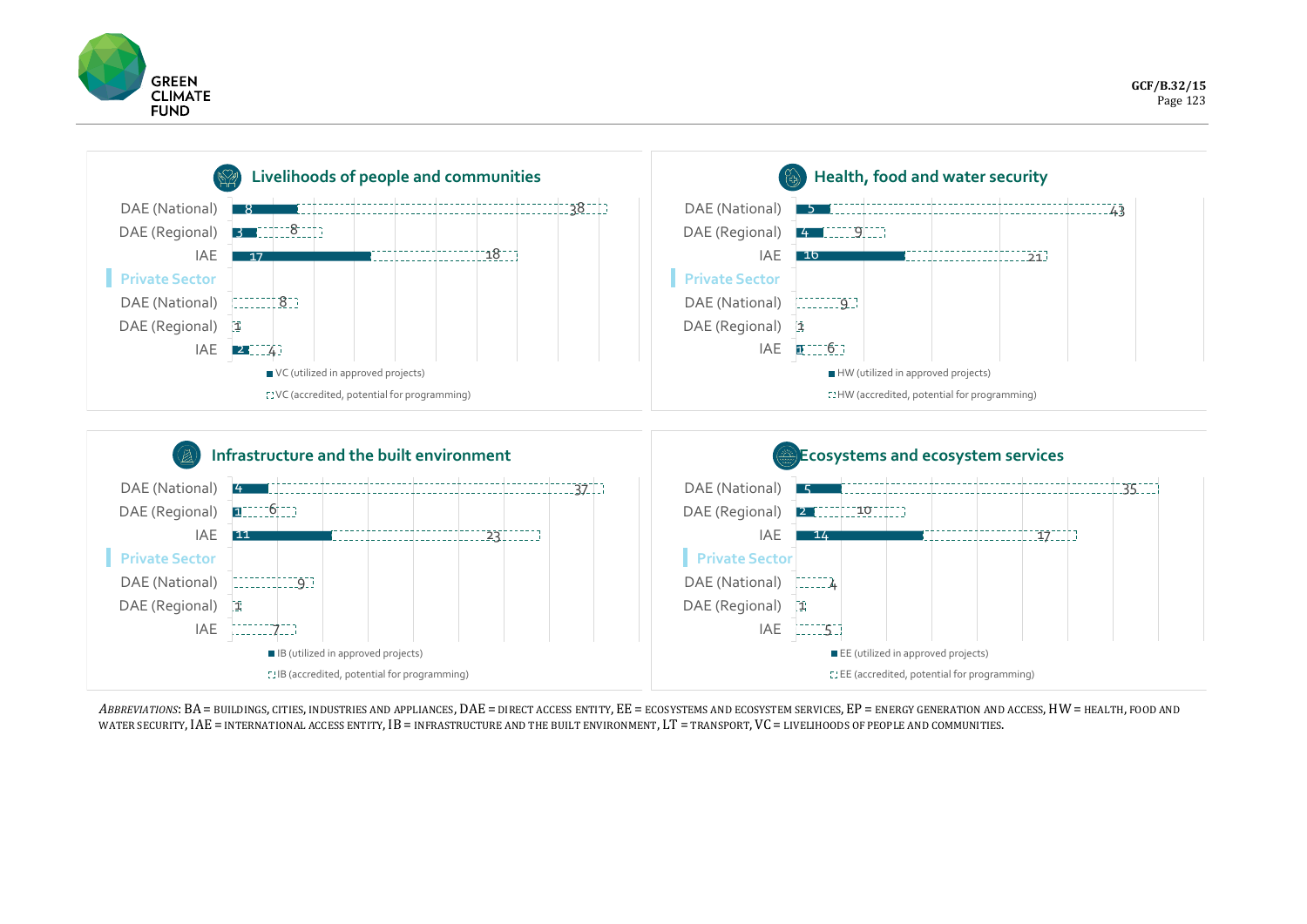![](_page_35_Picture_0.jpeg)

71. All results areas are reflected in the GCF project portfolio. Some results areas are triggered more often than others in funding proposals by AEs, including energy generation and access; livelihoods of people and communities; health, food and water security; infrastructure and the built environment; and ecosystems and ecosystem services. Yet, there remain programming gaps with respect to specific results areas, particularly at the more granular level when sectors and types of activities are considered.

72. In all results areas, there are opportunities to tap into the existing network of AEs that have past project experience in the relevant results areas. While the opportunities by results areas alone will not be a determining factor for a project/programme (noting that consideration of the AE's capabilities in terms of size category, financial instruments, E&S risk level, among others, are factors to be considered), the figures above demonstrate that there is an underutilization of AEs across all access modalities, particularly national DAEs, with regard to funding proposals addressing each of the results areas.

73. There have also been more national DAEs accredited from the IRM to GCF-1 periods that can operate at scale with accreditation scopes for medium and large-size categories and for a variety of financial instruments (including loans, equity and guarantees) (particularly the NDBs and other LFIs such as commercial banks) that also have past project experience in the various results areas. Figure 12 below shows the comparison between the AE network's experience with the various GCF financial instruments. This includes the number of AEs that have utilized the relevant specialized fiduciary standard they are accredited for (i.e. project management, grant award and/or funding allocation mechanisms, and/or on-lending and blending for loans, equity and/or guarantees) in their approved projects/programmes, the number that have not utilized the various instruments in their portfolio, and those that have yet to submit and have a funding proposal approved that deploys such instruments.

74. Grants remain the primary financial instrument used across the GCF portfolio, with loans, equity and guarantees also used but to a lesser extent – particularly for the latter two. Nearly all AEs accredited to utilize grants through their accreditation for project management or awarding grants through competitive bidding mechanisms are deploying grants in their portfolios with GCF. While loans, equity and guarantees are deployed relatively less in the portfolio, figure 12 indicates that there are AEs – including national and regional DAEs and IAEs, as well as public and private sector entities – that are able to deploy the full range of GCF's financial instruments.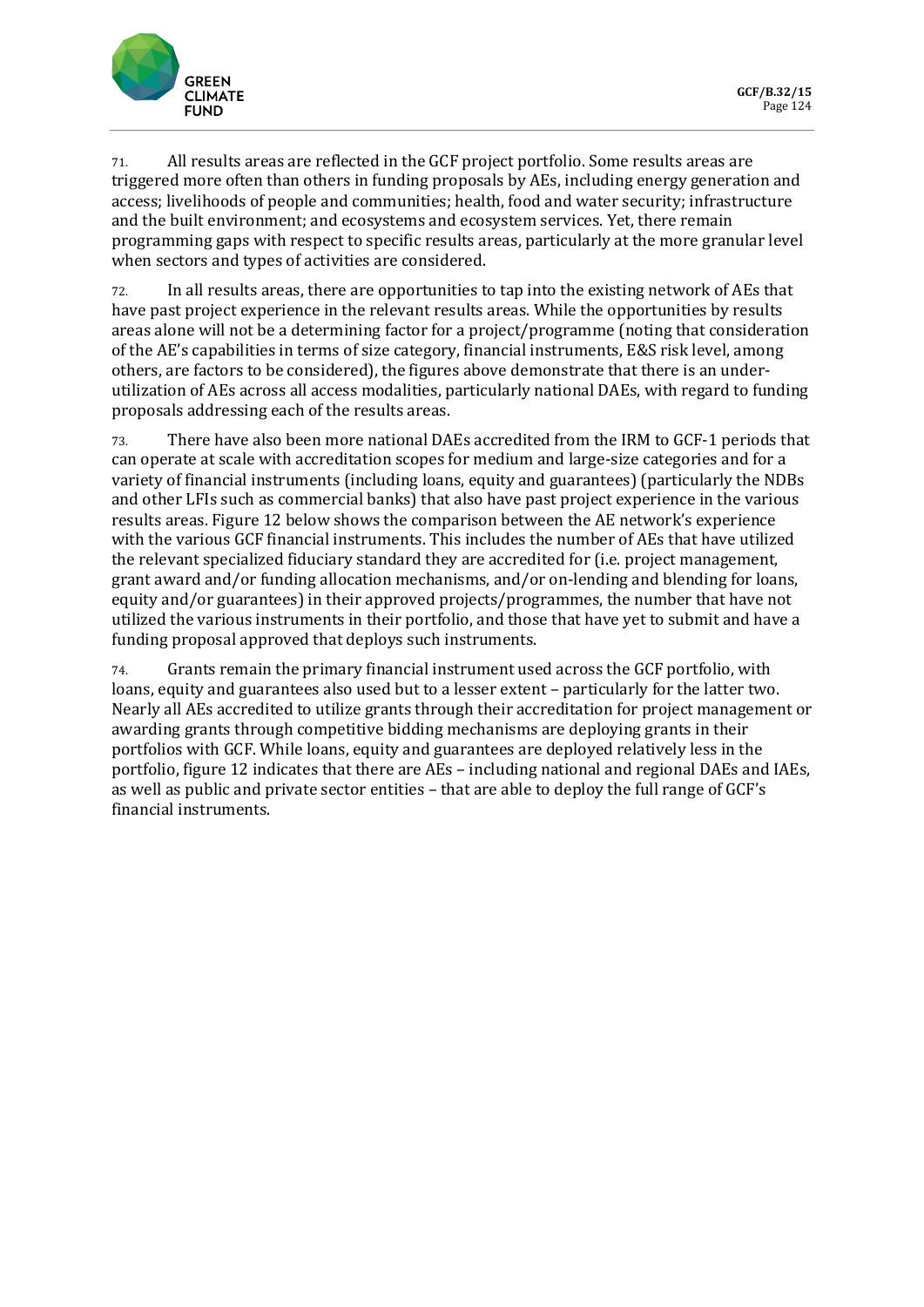![](_page_36_Picture_0.jpeg)

![](_page_36_Figure_2.jpeg)

**Figure 12. Comparison of accredited entity capacity through its accreditation scope and GCF project portfolio: coverage of GCF financial instruments, as at 31 March 2022**

*ABBREVIATIONS*: DAE = DIRECT ACCESS ENTITY, IAE = INTERNATIONAL ACCESS ENTITY.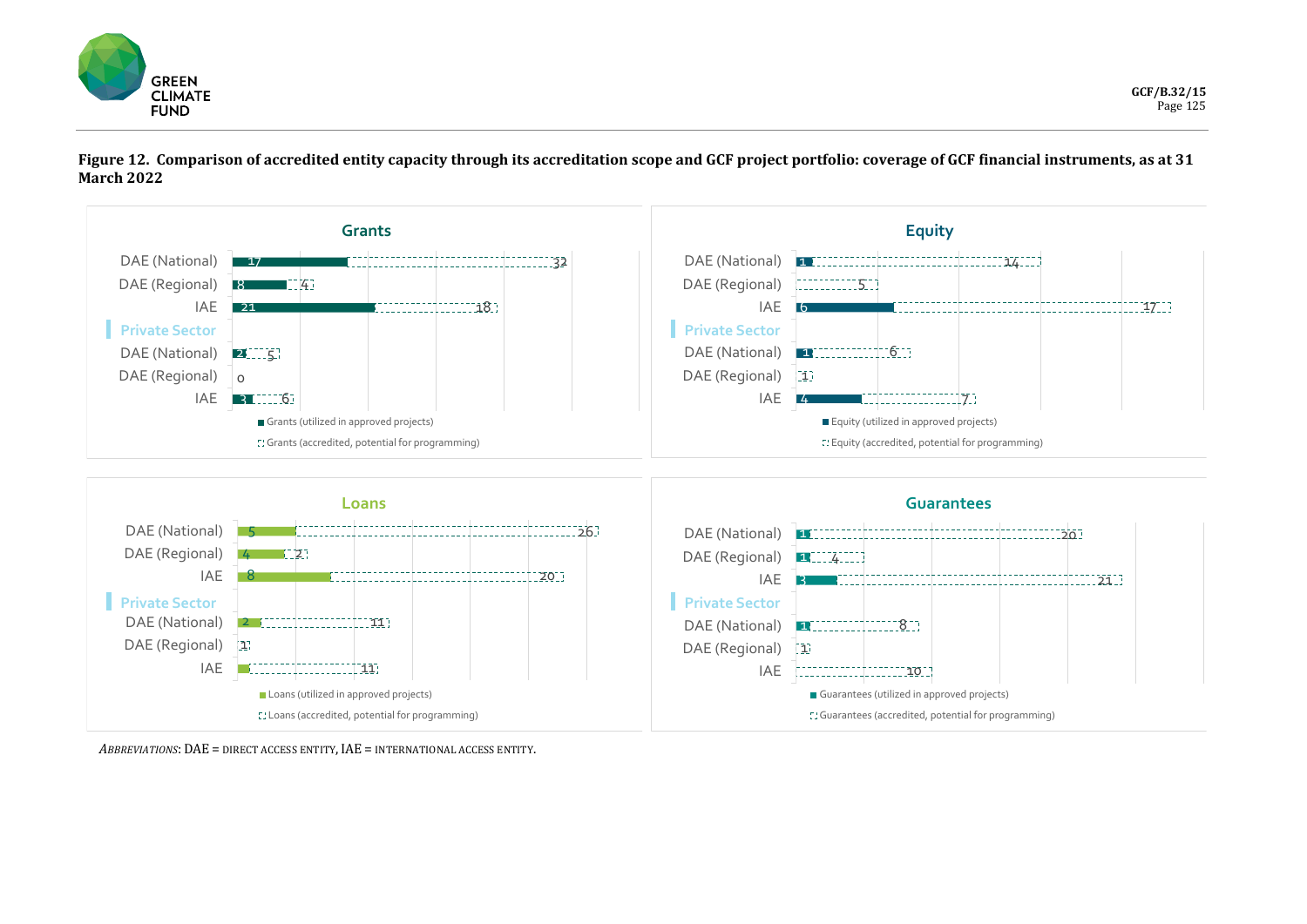![](_page_37_Picture_0.jpeg)

# **III. Initial findings and further considerations**

75. In the process of analysing the AE portfolio as at 31 March 2022, the need for further analysis has emerged in order to inform an accreditation strategy. Due to the limited time between decision B.31/06 mandating this analysis and presentation at B.32, further analysis of the AE portfolio will be presented for B.33 to expand on the aforementioned areas of this analysis. The initial findings and further areas for consideration include:

76. **The GCF AE network has evolved to include a diverse set of partners with capabilities to programme across any of the financing sizes, financial instruments, E&S risk levels and sectors that GCF offers,** *yet there are programming gaps***.** The current analysis demonstrates that the GCF AE network provides developing countries with a range of national, regional and international, public and private entities that have the theoretical capacity to deliver on any type of project/programme across the GCF results areas using a range of financial instruments covering grants, loans, equity and guarantees, of all project/programme sizes, and at any E&S risk level. However, there are opportunities to further address the GCF-1 programming targets on increasing channelling of financing through DAEs (including through the RFP for EDA, MSME and MFS), increasing adaptation financing and increasing private sector programming (including through the RFPs for MSME and MFS). Without clear direction as to the programming direction and therefore the AE attributes needed to meet GCF's strategic objectives, gaps in the project portfolio and pipeline, as well as gaps in the AE skill sets and capabilities to deliver programming, may continue with an under-utilization of the existing AE network.

77. At the same time, there is an opportunity to expand the AE network with DAEs (including private sector) that can programme adaptation projects/programmes of a medium or large size and using equity and guarantees beyond the few entities already accredited, noting that both DAE and private sector AEs (including DAEs) in the current network are mostly engaged in mitigation projects/programmes. Public development banks can play a critical role to align finance with sustainable development and foster the widespread adoption of new climate solutions in developing countries. However, only 58 NDBs in developing countries are accessing international capital markets to capitalize their operations. Developing the capacities, systems and standards of NDBs to undertake larger programming sizes and higher E&S risk projects would also strengthen their capacity to access capital markets.

78. **There are opportunities to align AEs' capacities with GCF's expectations to deliver on programming, aiming to improve the AE : project ratio and in doing so, incentivize investment to build institutional capacity.** The current GCF project portfolio of 192 projects totalling USD 10.2 billion in commitments and a total value of USD 37.3 billion is being delivered by 42 per cent of the AE network. With an average of 1 project of approximately USD 50 million per AE every five-year accreditation term based on the current programming and accreditation rates, there are limited incentives for AEs to invest in dedicated capacity to meet GCF's requirements at both the institutional and project levels. This, along with the absence of strengthened programming guidance, could lead to uneven quality of funding proposals and lack of alignment with GCF's objectives at pipeline entry and/or programming gaps. Providing programming directions and guidance could clarify which AE skill sets and capacities out of the existing diverse AE network are needed to deliver on such programming, as well as which skill sets and capacities may be further strengthened to support AEs in their programme delivery. For example, with the accreditation framework as currently structured focusing on safeguarding projects from financial, ESS and gender risks and impacts, there may be considerations as to whether climate project preparation capacity is specifically assessed during the accreditation and re-accreditation processes, noting that while indicative programming is